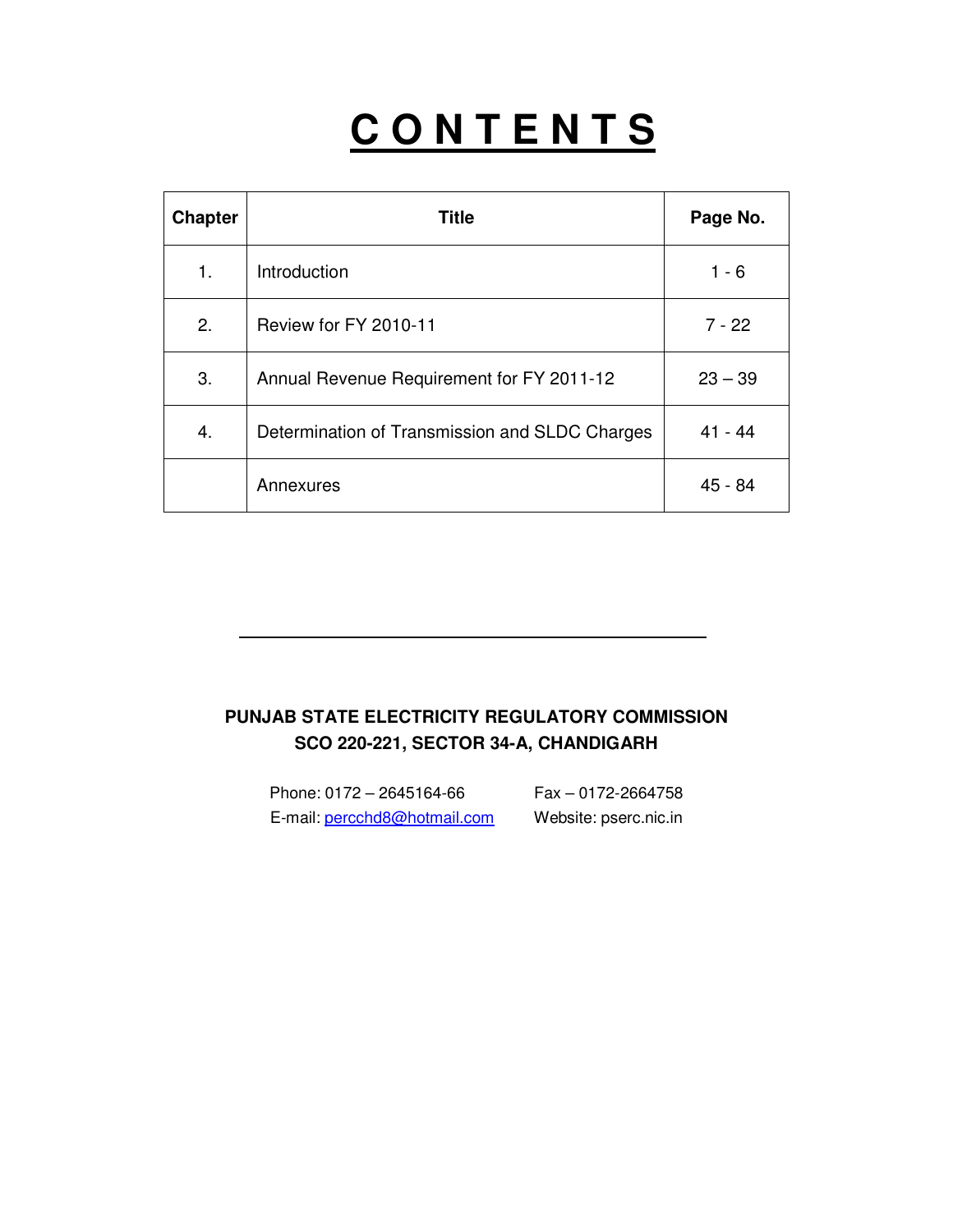# **PUNJAB STATE ELECTRICITY REGULATORY COMMISSION SCO NO. 220-221, SECTOR-34-A CHANDIGARH**

#### **PETITION NO. 45 OF 2010**

#### **IN THE MATTER OF:**

#### **ANNUAL REVENUE REQUIREMENT**

#### **FILED BY THE PUNJAB STATE TRANSMISSION CORPORATION LIMITED**

#### **FOR THE FINANCIAL YEAR 2011-12**

**PRESENT** : Ms. Romila Dubey, Chairperson

Er. Virinder Singh, Member

Er. Gurinderjit Singh, Member

Date of Order: May 9, 2011

#### **ORDER**

The Punjab State Electricity Regulatory Commission (Commission), in exercise of powers vested in it under the Electricity Act, 2003 (Act) passes this order determining the Annual Revenue Requirement (ARR) and Tariff for transmission of electricity by the Punjab State Transmission Corporation Limited (PSTCL) for FY 2011-12. The ARR filed by the PSTCL, facts presented by the PSTCL in its various submissions, objections received by the Commission from consumer organizations and individuals, issues raised by the public in hearings held at Ludhiana, Chandigarh, Jalandhar and Bathinda, the responses of PSTCL to the objections and observations of the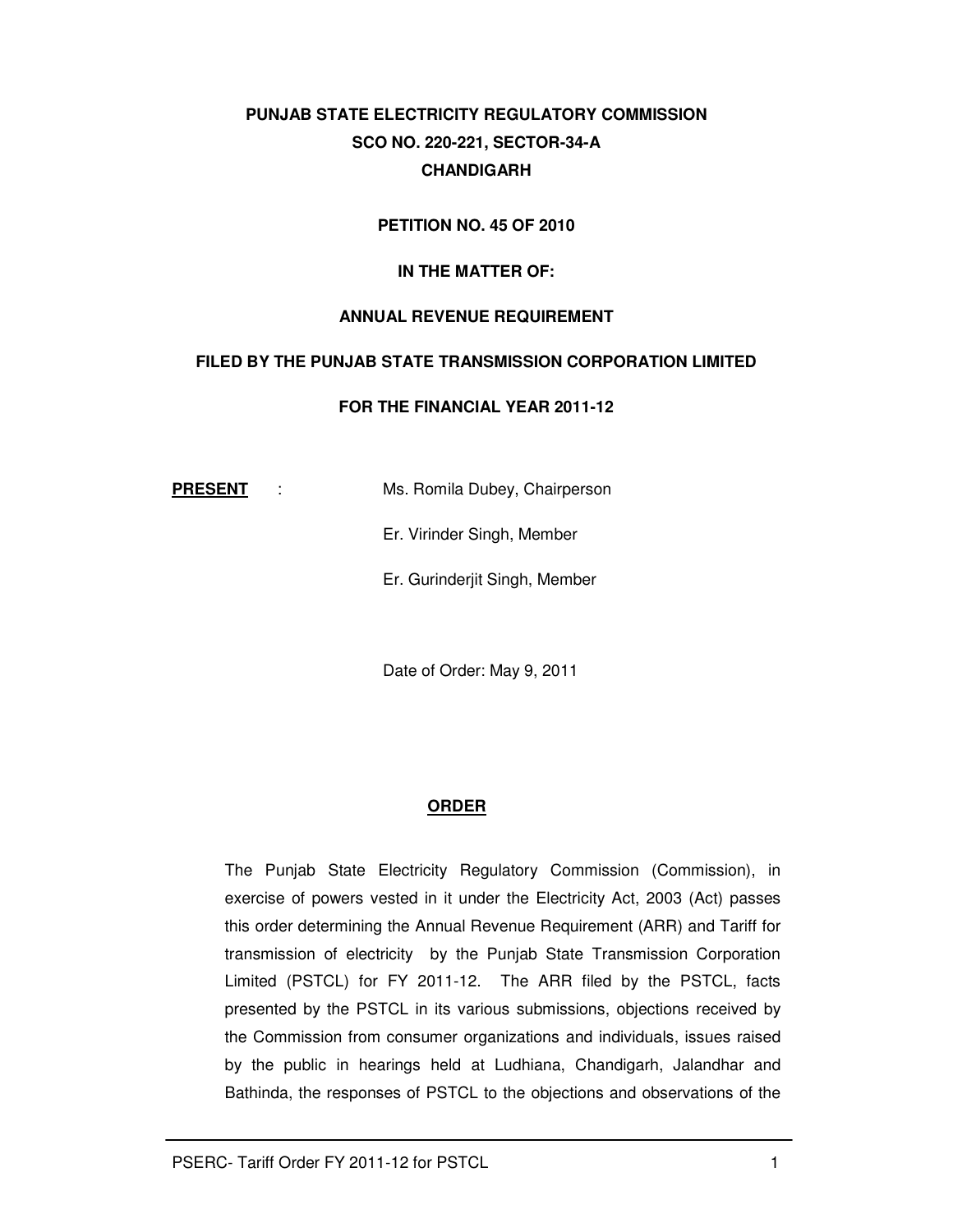Government of Punjab (GoP) in this respect have been considered. The State Advisory Committee constituted by the Commission under Section 87 of the Act has also been consulted and all other relevant facts and material on record have been perused before passing this Order.

#### **1.1 ARR for FY 2011-12**

PSTCL has filed the ARR Petition for FY 2011-12 on 30.11.2010. PSTCL is one of the 'successor entities' of the erstwhile Punjab State Electricity Board (Board) duly constituted under the Companies Act, 1956, after unbundling of the Board by Government of Punjab vide Notification No. 1/9/08-EB(PR)/196 dated 16.4.2010, under the "Punjab Power Sector Reforms Transfer Scheme" (Transfer Scheme). In the ARR Petition for FY 2011-12, PSTCL has submitted that the Balance Sheet of PSTCL ending March 31, 2009, appended to the Transfer Scheme notified by GoP was provisional and till the date of filing the ARR Petition, GoP had not finalised the transfer of assets and liabilities to successor entities. In the absence of opening balances based on the final notification of GoP, the submission of ARR Petition by PSTCL is based on the provisional figures from April 16, 2010 to September 30, 2010, estimates from October 2010 to March 2011 and projections for FY 2011-12. PSTCL has also submitted that in the event, GoP issues the final Notification for transfer of assets and liabilities to the successor entities during pendency of this Petition, PSTCL shall submit revised figures of ARR and tariff for consideration of the Commission.

The Commission in its previous Tariff Order had observed that the Provisional Balance Sheets of the two successor entities, ending March 31, 2009 as appended to the above mentioned Transfer Scheme showed significant variations when compared to the audited balance sheet of the integrated utility. Therefore, the Commission deemed it proper to rely on the information filed by the erstwhile Board in its ARR petition for FY 2010-11 and not on the Provisional Balance Sheet for the purpose of tariff determination for FY 2010-11. On the same lines, for FY 2011-12 also, the Commission has determined ARR and transmission tariff based on the submissions of PSTCL in its ARR and Tariff Petition for FY 2011-12.

PSTCL has also submitted a prayer for approval of ARR of SLDC amounting to Rs. 26.76 crore for FY 2011-12 and its recovery on monthly basis from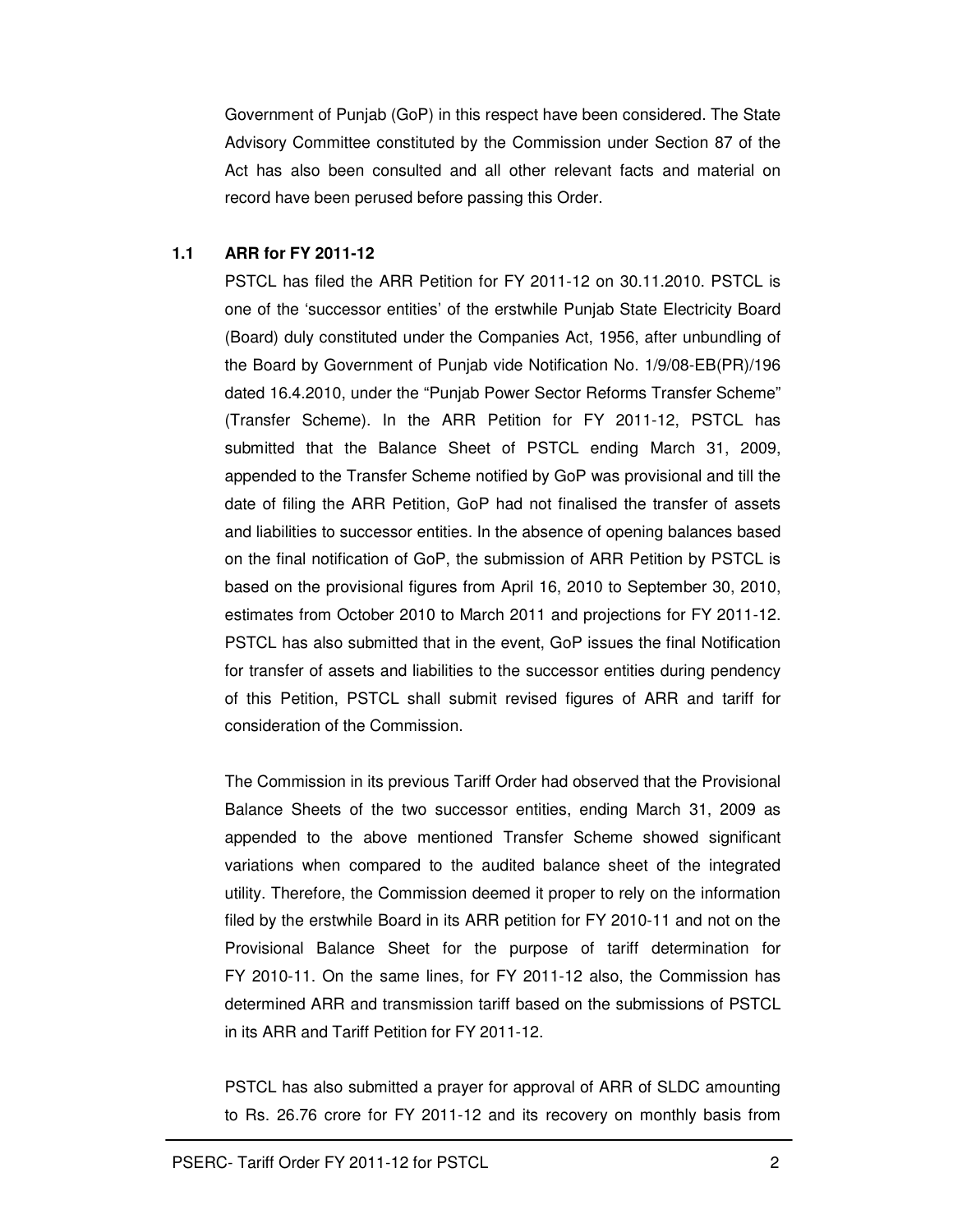PSPCL. The Commission has examined the prayer of PSTCL in the light of Sections 31(1) and 32 of the Electricity Act, 2003.

The Commission observes that GoP vide its notification dated 16.4.2010 issued the Punjab Power Sector Reforms Transfer Scheme, 2010 and has notified Punjab State Transmission Corporation Ltd. (PSTCL) as the State Transmission Utility (STU). The functions of State Load Despatch Centre (SLDC) have been vested with PSTCL till further orders of GoP.

The Commission also observes that Government of India, Ministry of Power (MoP) had endorsed the recommendations of the Committee on Manpower, Certification and Incentives for System Operation and Ring Fencing Load Despatch Centres constituted to examine the issues for ring fencing of State Load Despatch Centres to ensure their functional autonomy.

Further, PSTCL vide its letter dated March 25, 2011 has informed that Ministry of Power (MoP), while pursuing the implementation of key reform measures to be undertaken by respective States under the modified Mega Power Policy, required the power purchasing States to carry out the reform measures which included ring fencing of SLDC. Further, the State Government has also given an undertaking to implement the ring fencing of SLDC in addition to other distribution reform measures. Keeping in view the requirements of MoP, undertaking given by the State Government and the provisions of the National Electricity Policy, the following steps have been reportedly taken by PSTCL for ring fencing of SLDC:

- 1. The Work Study Report on Manpower submitted by PwC for PSTCL gives the manpower requirement of SLDC for independent operation within the ambit of PSTCL. The centre will be headed by an officer in the rank of Chief Engineer reporting directly to CMD. The organisation structure of SLDC includes Finance and Accounts cell to be headed by an Accounts Officer to ensure that SLDC operates as a separate accounting unit.
- 2. Presently, SLDC as a whole is not a separate accounting unit. One accounting unit operates in SLDC which will be adequately organised to bring all the financial transactions including payment of salary of all employees of SLDC to make it a full fledged accounting unit.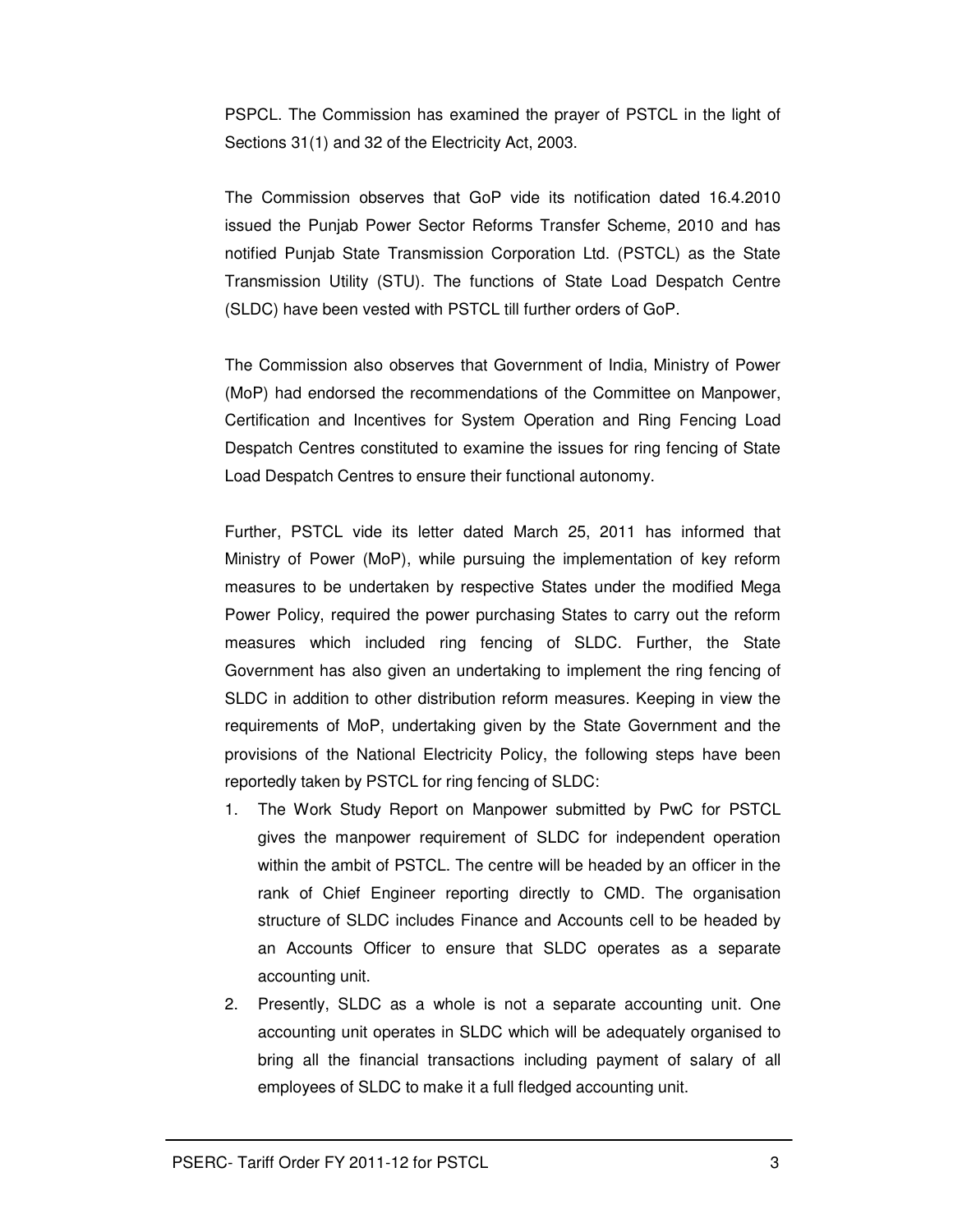3. The ARR Petition for SLDC for FY 2011-12 has been prepared keeping in view its fund requirement including the capital expenditure programme for FY 2011-12.

**In the light of the above, the Commission deems it fit to determine ARR for SLDC separately for FY 2011-12. The Commission also emphasizes the need for ring fencing and independent operation of SLDC.** 

On scrutiny of the ARR Petition, it was noticed that the ARR was deficient in some aspects and in its communication of 31.12.2010 the Commission sought further information which was furnished by PSTCL in its letter dated 18.01.2011.

#### **1.2 Invitation of Objections and Public Hearings**

A public notice was published by the PSTCL in The Tribune, The Hindustan Times, Dainik Bhaskar and Daily Ajit on 31.12.2010 and 1.1.2011 inviting objections from the general public on the ARR filed by the PSTCL. Copies of the ARR were made available on the website of the PSTCL and in the office of the Financial Advisor, PSTCL, Thermal Designs Shed No.6, Shakti Vihar, Patiala, Liaison Officer, PSTCL Guest House, near Yadvindra Public School, Phase-8, Mohali and also in the offices of the Chief Engineer/P&M, PSTCL, Ludhiana and Superintending Engineers P&M Circles, Ludhiana, Patiala, Jalandhar, Amritsar and Bhatinda. In the public notice, objectors were advised to file their objections with the Secretary of the Commission upto 31.1.2011 with an advance copy to the PSTCL. The public notice also indicated that after perusing the objections received, the Commission will conduct public hearings on the dates which would be subsequently notified.

The Commission received one written objection by 31.1.2011 and five additional written objections thereafter. The Commission decided to take all these objections into consideration.

Number of objections received from individual consumers, consumer groups, organizations and others are as below: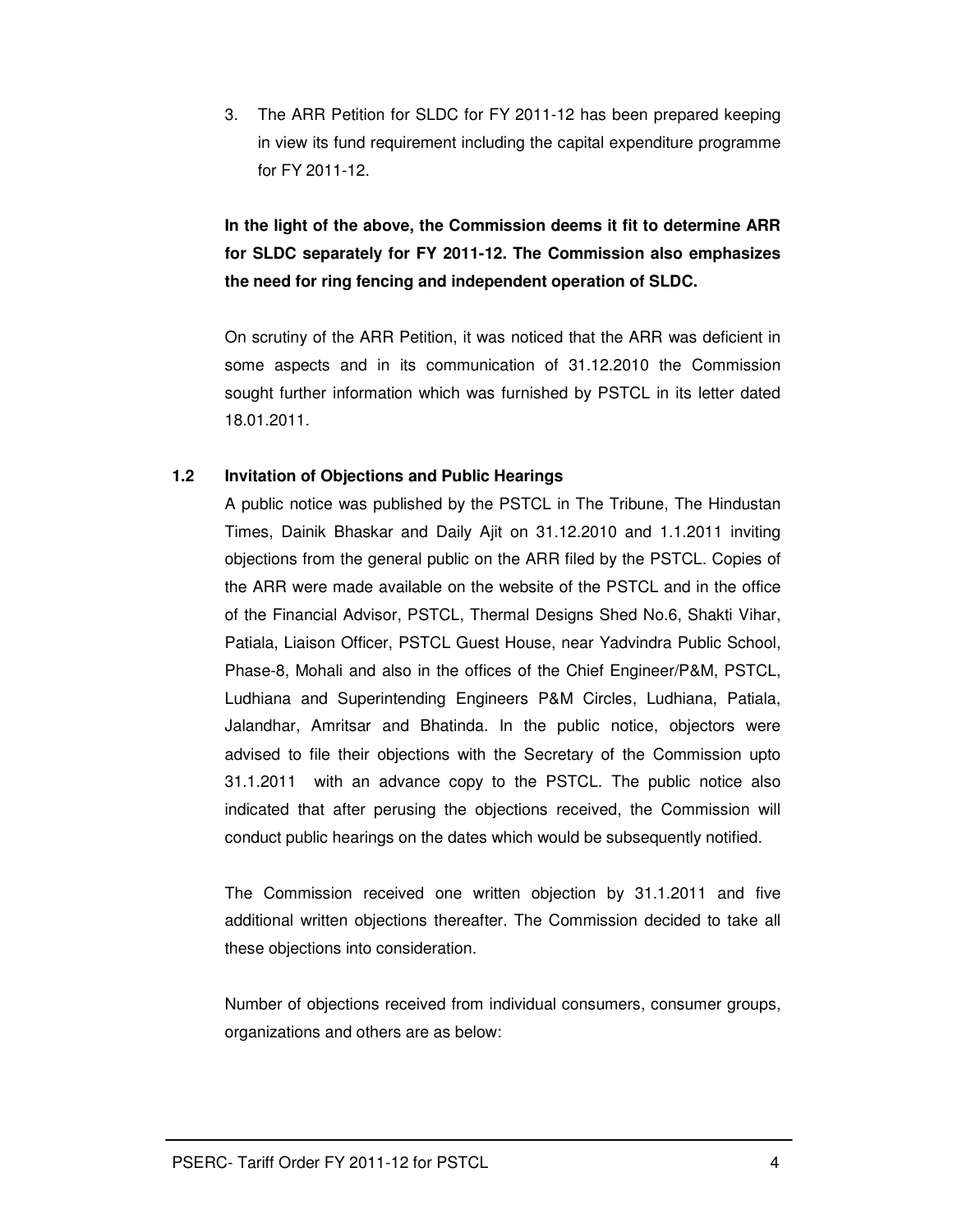| Sr. No. | Category                                        | <b>No. of Objections</b> |
|---------|-------------------------------------------------|--------------------------|
|         | <b>Industrial Associations</b>                  |                          |
| 2       | Industry                                        |                          |
| 3       | <b>PSEB Engineers/Employees</b><br>Associations |                          |
|         | Punjab State Power Corporation Ltd.             |                          |
| 5       | Govt. of Punjab (GoP)                           |                          |
|         | Total                                           |                          |

The list of objectors is given in **Annexure-I** to this Tariff Order. The PSTCL submitted its comments to all the objections which were made available to the respective objectors.

The Commission decided to hold public hearings at Ludhiana, Chandigarh, Jalandhar and Bathinda. A public notice to this effect was published on 29-31.1.2011 in The Tribune, Indian Express, Times of India, Punjabi Tribune and Dainik Bhaskar informing the objectors, consumers and the general public in this respect as per details hereunder :

| Venue                                     | Date & time of            | <b>Category of consumers</b> |
|-------------------------------------------|---------------------------|------------------------------|
|                                           | public hearing            | to be heard                  |
| <b>LUDHIANA</b>                           | Feb. 10, 2011             | All consumers/organizations  |
| Circuit House,                            | 11.00 AM to 1.30 PM.      | of the area.                 |
| Ferozepur Road,                           | (To be continued in the   |                              |
| Ludhiana.                                 | afternoon, if necessary). |                              |
| <b>CHANDIGARH</b>                         | Feb. 11, 2011             | Industry                     |
| Commission office <i>i.e.</i>             | 10.30 AM to 1.30 PM       |                              |
| SCO 220-221, Sector 34-<br>A, Chandigarh. | 3.00 P.M. onwards         | Agricultural consumers and   |
|                                           |                           | their unions.                |
| <b>CHANDIGARH</b>                         | Feb. 14, 2011             | All consumers except         |
| Commission office i.e.                    | 10.30 AM to 1.30 PM       | Industry, Agricultural       |
| SCO 220-221, Sector 34-                   |                           | consumers and staff unions   |
| A, Chandigarh.                            |                           | of the PSPCL and PSTCL.      |
|                                           | 3.00 P.M. onwards         | Staff unions of the PSPCL    |
|                                           |                           | and PSTCL and other          |
|                                           |                           | Organizations.               |
| <b>JALANDHAR</b>                          | Feb. 22, 2011             | All consumers/organizations  |
| Circuit House, Skylark                    | 11.00 AM to 1.30 PM       | of the area.                 |
| Chowk, Opp. Skylark                       | (To be continued in the   |                              |
| Hotel, Jalandhar                          | afternoon, if necessary). |                              |
| <b>BATHINDA</b>                           | Feb. 25, 2011             | All consumers/organizations  |
| Circuit House, Civil Lines,               | 11.30 AM to 2.00 PM       | of the area.                 |
| Near D.C. residence,                      | (To be continued in the   |                              |
| Bathinda.                                 | afternoon, if necessary). |                              |
|                                           |                           |                              |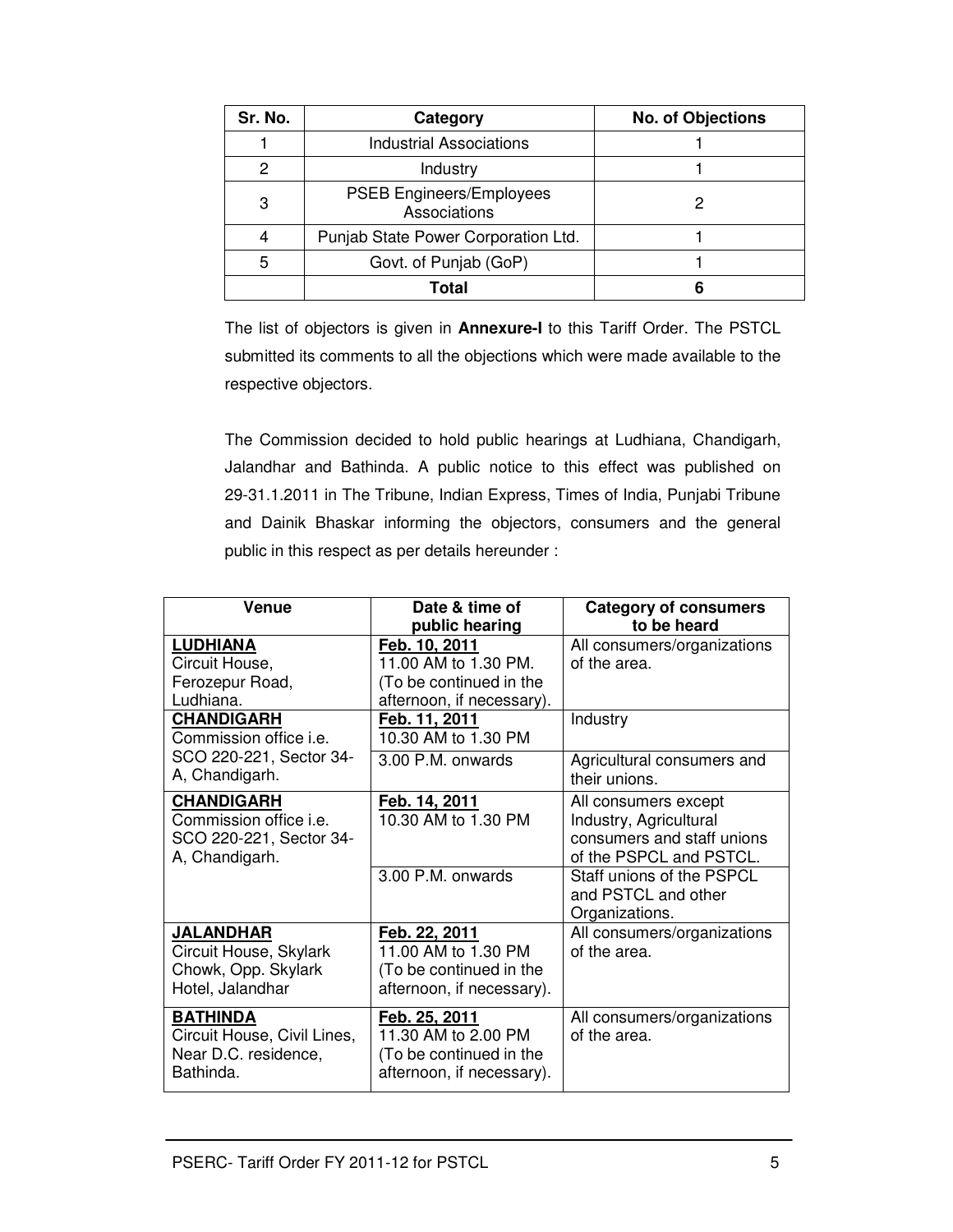Through public notices published in different newspapers, it was intimated that the Commission will conduct a public hearing at Chandigarh on March 11, 2011 in which the PSTCL will reply to written objections of the public and other issues raised during public hearings in addition to presenting its own case.

The public hearings were held as per schedule and objectors, general public and the PSTCL were heard by the Commission. A summary of the issues raised, the response of the PSTCL and the views of the Commission are contained in **Annexure-II** of this Tariff Order.

**1.3** The Government was approached by the Commission through letter dated 31.12.2010 seeking its views on the ARR to which the Government responded on 19.04.2011. The same has been considered by the Commission.

#### **1.4 State Advisory Committee**

The State Advisory Committee set up under Section 87 of the Act, discussed the ARR of the PSTCL in a meeting convened for the purpose on 8.03.2011. The minutes of the meeting of the State Advisory Committee are enclosed as **Annexure–III** to this Order.

The Commission has, thus, taken the necessary steps to ensure that the due process, as contemplated under the Act and Regulations framed by the Commission is followed and adequate opportunity given to all stakeholders in presenting their views.

#### **1.5 Compliance of Directives**

In its previous Tariff Orders, the Commission had issued certain directives to the Board/PSTCL in the public interest. A summary of directives issued along with the comments of the Commission is given in **Annexure-IV** of this Tariff Order.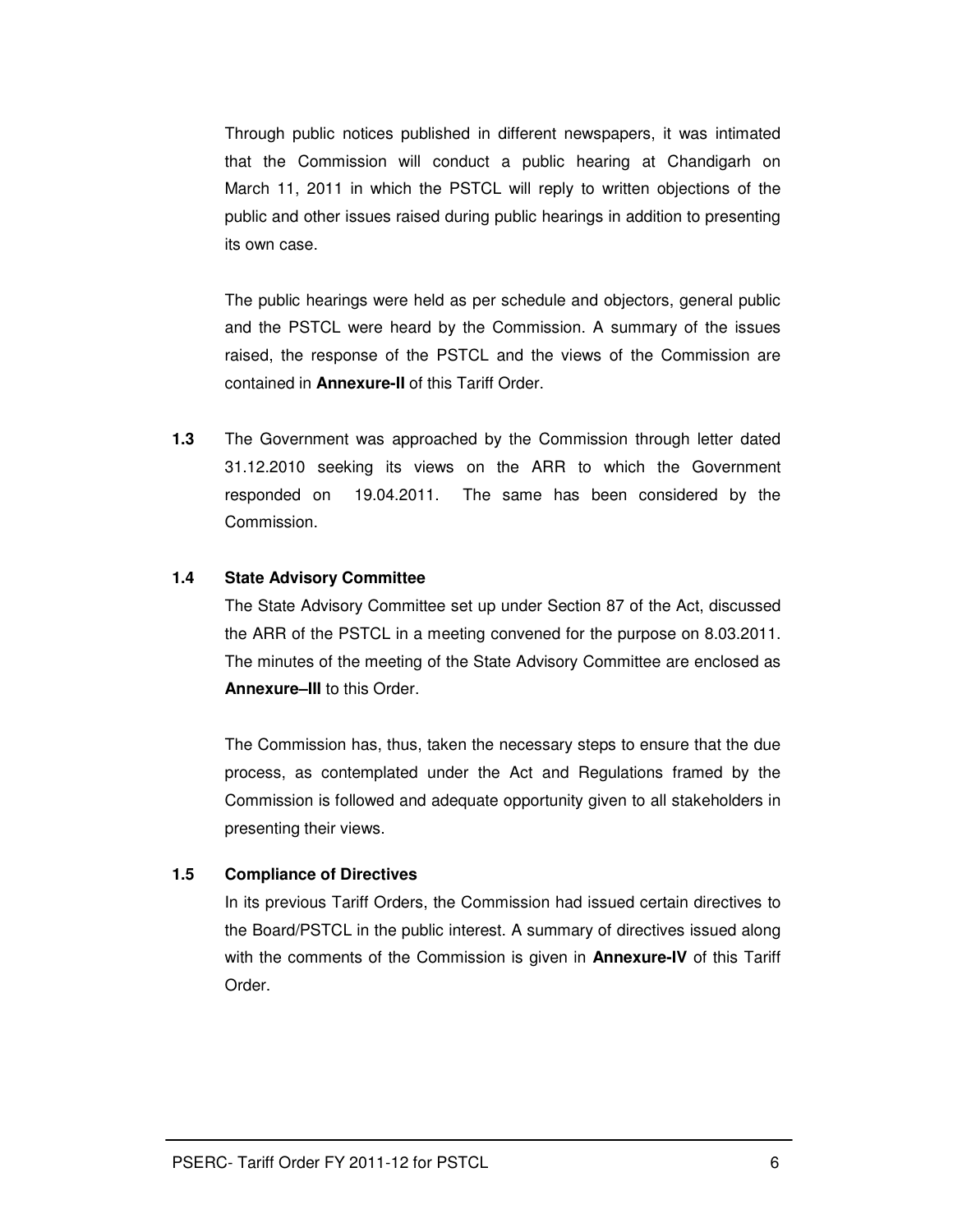# **2 Chapter 2**

# **Review for the Year 2010-11**

### **2.1 Background**

The Commission issued the Tariff Order for FY 2010-11 for Punjab State Electricity Board (Board), an integrated utility entrusted with the functions of generation, distribution and transmission. The Tariff Order of the Commission for FY 2010-11 contained its approvals of costs and revenue projections based on the Board's estimates for different items of costs incurred/to be incurred and revenue accrued/likely to accrue during the year. The Board has now been unbundled to form two successor entities i.e. PSPCL and PSTCL. PSPCL has been entrusted with the functions of Generation, Trading and Distribution while PSTCL has been entrusted with the function of Transmission (including State Load Despatch Centre and STU).

Expenditure incurred on account of certain cost items like fuel cost, power purchase cost etc is attributable to PSPCL whereas the other costs like Employee cost, R&M expenses, A&G expenses, Depreciation, Interest and Finance Charges, Return on Equity etc. are expenses incurred by both PSPCL and PSTCL. PSPCL in its ARR Petition for FY 2011-12 has submitted the revised estimates of the costs/expenses and revenue pertaining to generation and distribution functions for FY 2010-11. PSTCL has also submitted costs/expenses and revenue pertaining to transmission function for FY 2010-11 (including SLDC function) in the ARR Petition for FY 2011-12.

The Commission observes that there are differences in certain items of costs between the segregated costs approved by the Commission for transmission business of the erstwhile Board in Tariff Order of FY 2010-11 and the revised estimates now furnished by PSTCL. The Commission considers it appropriate and fair to re-visit and review the approvals granted by it for transmission business of the erstwhile Board in the Tariff Order for FY 2010-11 with reference to the revised estimates now made available by PSTCL but without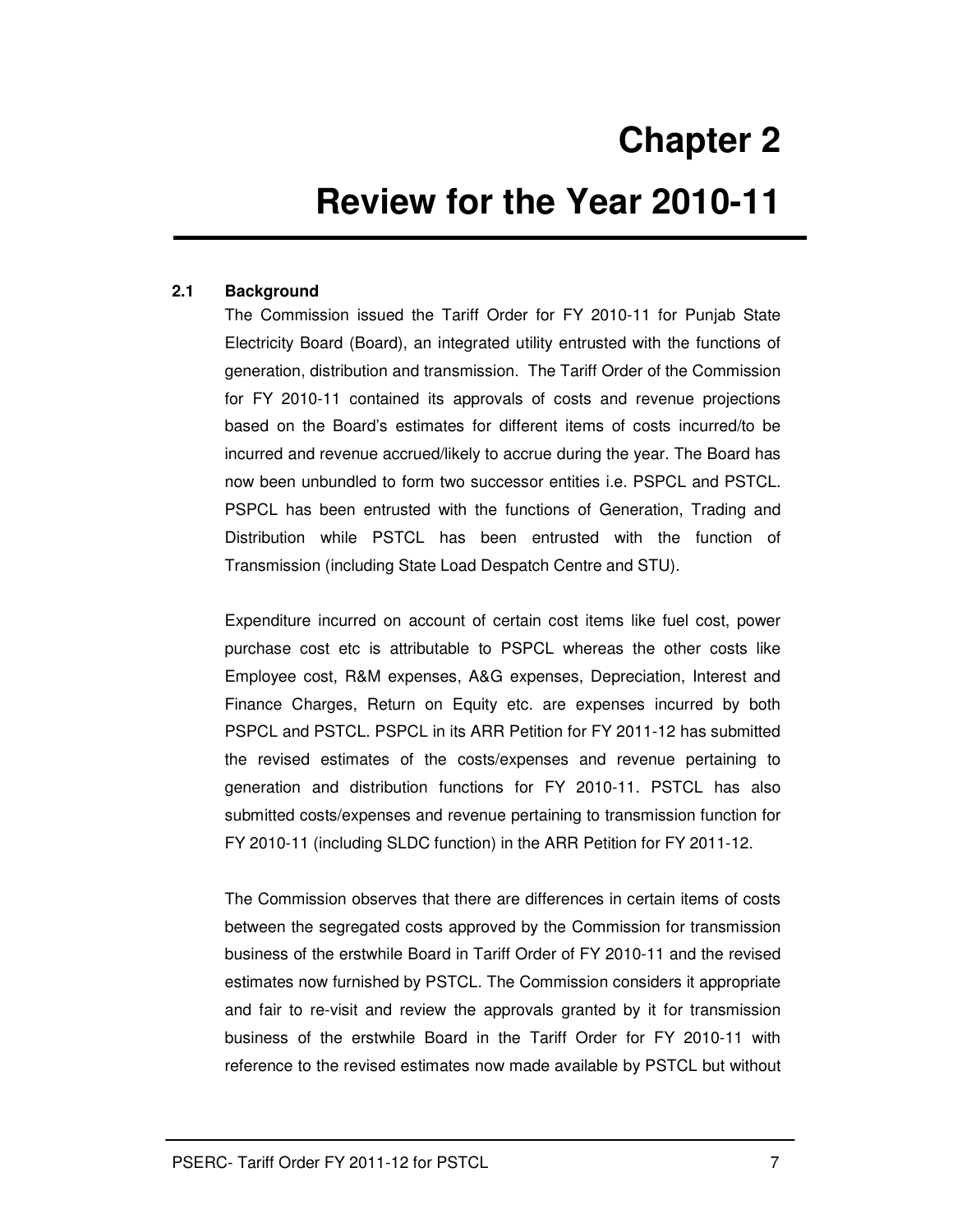altering the principles and norms adopted earlier. These matters are discussed in the ensuing paragraphs.

#### **2.2 Transmission System Availability**

2.2.1 PSTCL has submitted its transmission system availability for FY 2009-10 and up to November 2010 for FY 2010-11, as shown in Table 2-1 below:

**(In %)** 

| Voltage | FY2009-10 |          |         |         |         |          | FY2010-11      |  |
|---------|-----------|----------|---------|---------|---------|----------|----------------|--|
| Level   | Apr-Jun   | July-Sep | Oct-Dec | Jan-Mar | Apr-Jun | July-Sep | <b>Oct-Nov</b> |  |
| 220 kV  | 99.81     | 99.91    | 99.88   | 99.64   | 99.83   | 99.77    | 99.64          |  |
| 132 kV  | 99.84     | 99.57    | 99.81   | 99.82   | 99.88   | 99.86    | 99.76          |  |

2.2.2 The Commission has taken note of the transmission availability of PSTCL system. However, for the time being the Commission is not stipulating any target availability for the transmission system of PSTCL.

### **2.3 Transmission Loss**

2.3.1 PSTCL has submitted that it has made efforts to start energy auditing and calculation of transmission losses at 220 kV and 132 kV levels. However, proper energy accounting is not possible due to non-existence of energy meters on secondary side of 220/66 kV power transformers at some substations. Hence, in order to calculate the transmission losses, PSTCL has taken on record the available authentic energy record compiled by the Punjab State Power Corporation Limited (PSPCL). This data takes into consideration the energy fed to consumers, recorded mainly at 11 kV levels and to other high end consumers at higher voltage levels. Accordingly, based on this data of energy sent out obtained from PSPCL, the transmission losses for FY 2008-09, FY 2009-10 and FY 2010-11 (first quarter) have been worked out, which include losses at 66 kV and 33 kV voltage levels also, which are now part of PSPCL's network. The transmission losses as submitted by PSTCL are shown in Table 2.2 below: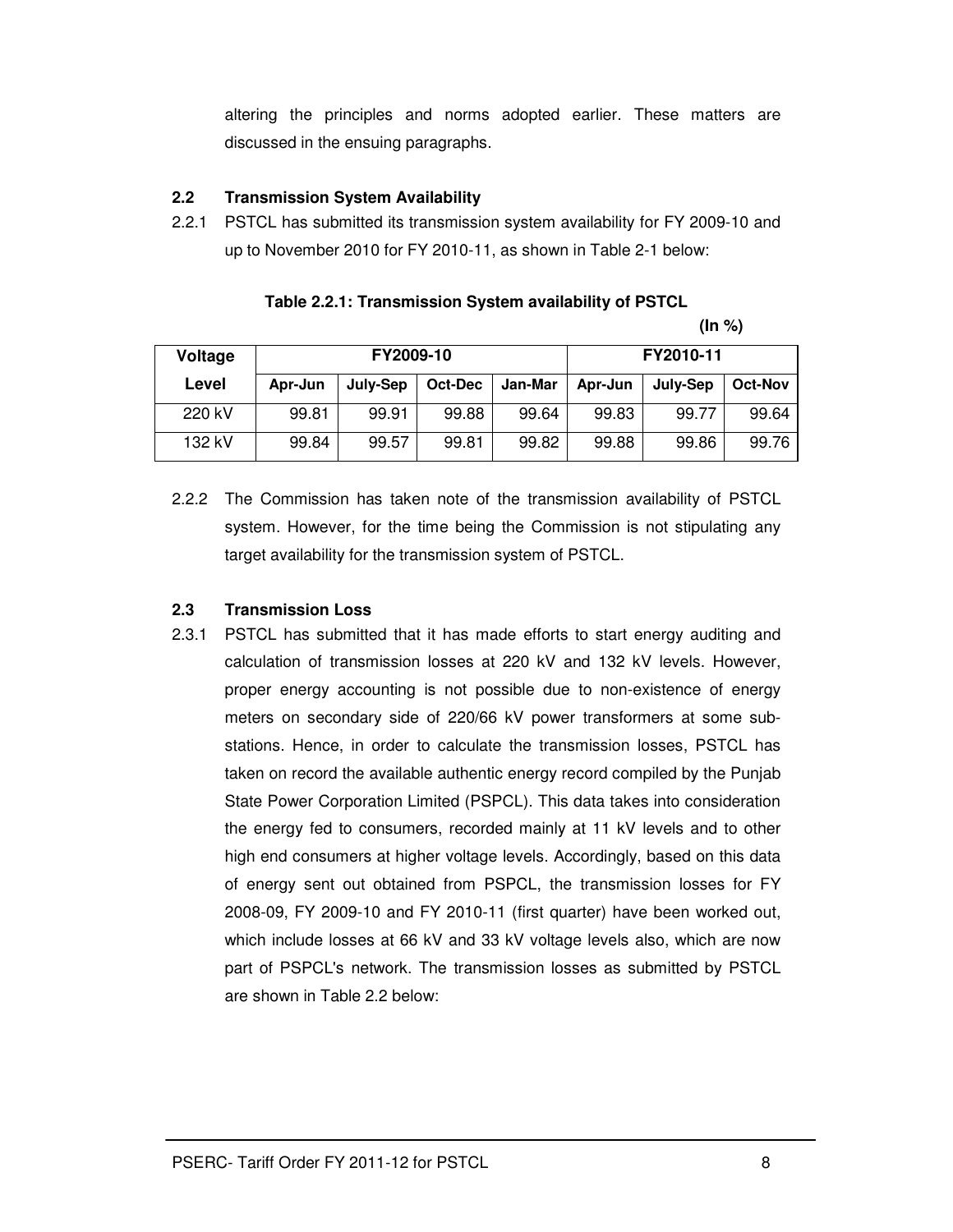| <b>Financial Year</b>      | <b>Actual Transmission losses</b> |
|----------------------------|-----------------------------------|
|                            |                                   |
| 2008-09                    | 4.59%                             |
| 2009-10                    | 4.63%                             |
| 2010-11<br>(First Quarter) | 5.05%                             |

**Table 2.2: Transmission Losses** 

- 2.3.2 PSTCL, in its reply dated January 18, 2011 to the query raised by the Commission in this regard, has reiterated the same rationale for computing transmission losses including losses at 66 kV and 33 kV. PSTCL has also stated that it is taking all necessary steps to install the energy meters at various 220 kV and 132 kV sub-stations by December 31, 2011, so that transmission losses at these voltage levels could be worked out from FY 2011-12 onwards.
- 2.3.3 The Commission takes note of the practical difficulties faced by PSTCL for determining transmission losses. However, since the Board has been unbundled into separate entities, it is desirable that losses should be separately approved for these entities. For the purpose of approving the transmission losses for PSTCL, the Commission has undertaken a comparative analysis of similar State Transmission Utilities (STUs) with respect to length of transmission lines, number of sub-stations, transmission capacity, etc. The STUs selected for the purpose are Haryana Vidyut Prasaran Nigam Ltd. (HVPNL), West Bengal State Electricity Transmission Company Ltd. (WBSETCL), and Chhattisgarh State Power Transmission Corporation Ltd. (CSPTCL). The comparison of STUs is shown in Table 2.3 below:

| <b>Parameters</b>                                | <b>PSTCL</b> | <b>HVPNL</b> | <b>WBSETCL</b> | <b>CSPTCL</b> |  |
|--------------------------------------------------|--------------|--------------|----------------|---------------|--|
|                                                  | 2            | 3            | 4              | 5             |  |
| <sup>1</sup> Transmission Line Length (Ckt. Km.) |              |              |                |               |  |
| 400 kV                                           |              | 154.10       | 1592.53        | 277           |  |
| 220 kV                                           | 4591         | 3632.00      | 2544.83        | 2375.77       |  |
| 132 kV                                           | 3074         | 3600.50      | 6626.34        | 4236.34       |  |
| 66 kV                                            |              | 2275.00      | 496.40         |               |  |
| <sup>1</sup> S/Stn (Nos.)                        |              |              |                |               |  |
| 400 kV                                           |              |              | າ              |               |  |

| Table 2.3: Comparison of Transmission Losses of State Transmission Utilities |  |  |  |
|------------------------------------------------------------------------------|--|--|--|
|------------------------------------------------------------------------------|--|--|--|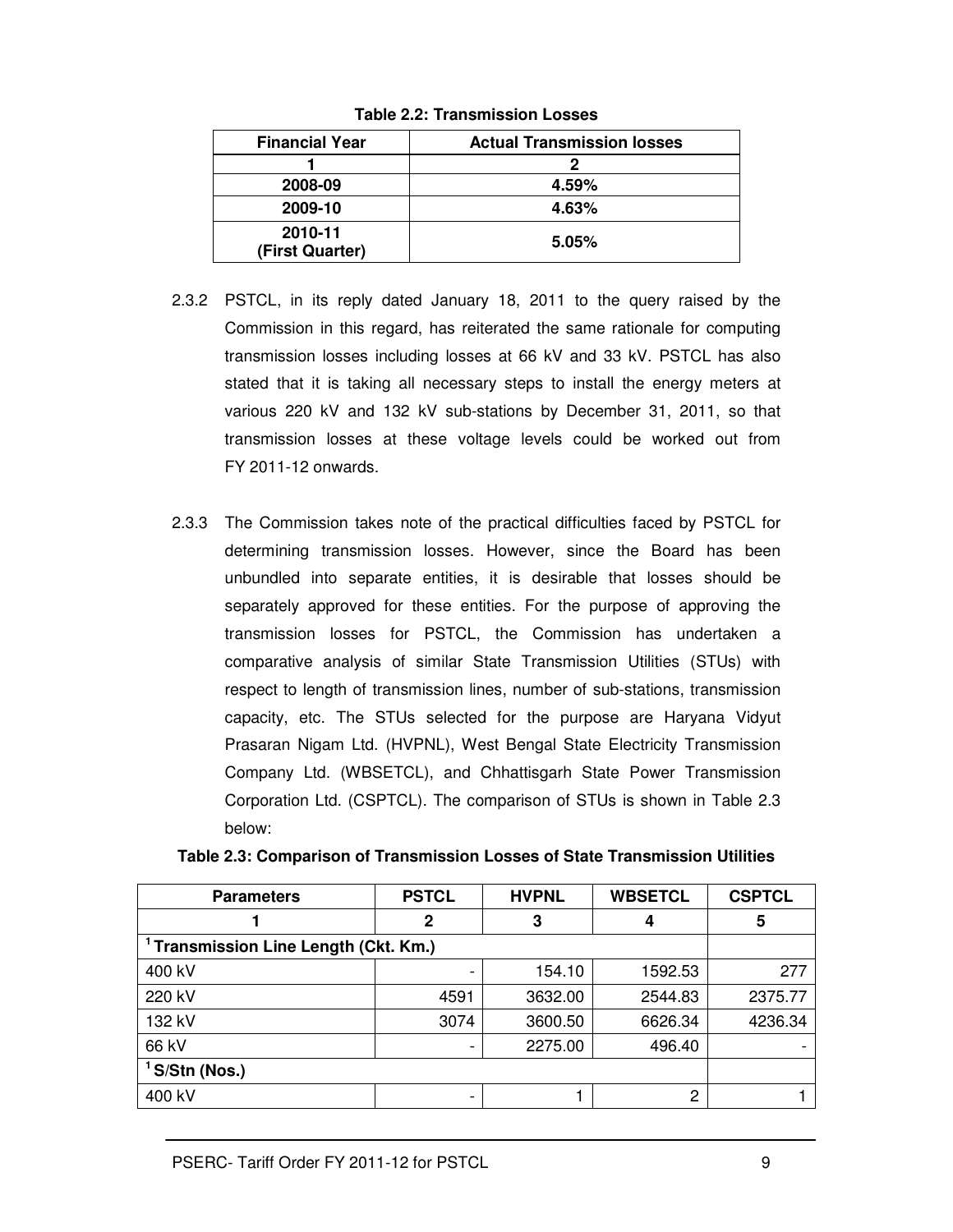| <b>Parameters</b>                                                                | <b>PSTCL</b>                           | <b>HVPNL</b> | <b>WBSETCL</b>               | <b>CSPTCL</b>                   |
|----------------------------------------------------------------------------------|----------------------------------------|--------------|------------------------------|---------------------------------|
|                                                                                  | 2                                      | 3            | 4                            | 5                               |
| 220 kV                                                                           | 52                                     | 41           | 15                           | 12                              |
| 132 kV                                                                           | 80                                     | 152          | 66                           | 46                              |
| 66 kV                                                                            |                                        | 115          | 10                           |                                 |
| <sup>2</sup> Transmission Capacity (MW)                                          | 7790.50                                | 6141.33      | 4205.42                      | Information<br>Not<br>Available |
| <sup>2</sup> Transformation<br>Capacity<br>(MVA)                                 | 16915                                  | 16086        | Information<br>Not Available | 7638.5                          |
| <sup>2</sup> Intra<br><b>Transmission</b><br><b>State</b><br>Losses-Approved (%) | Information<br><b>Not</b><br>Available | 2.10         | 3.70                         | 4.90                            |

*Note 1: Data for PSTCL and WBSETCL are as on March 31, 2010, for HVPNL as on February 28, 2011 and for CSPTCL as on March 31, 2008.* 

- *Note 2: Transmission capacity and intra-State transmission losses are approved figures for FY 2010-11.*
- *Source: ARR Petition of PSTCL for FY 2011-12, Websites of HVPNL, WBSEDCL and CSPTCL, Tariff Order for HVPNL for FY 2010-11 dated April 16, 2010, Tariff Order for WBSETCL for FY 2008-09 dated September 23, 2008, Tariff Order for CSPTCL for FY 2009-10 dated May 30, 2009.*
- 2.3.4 The Commission observes that the transmission losses approved for different State Transmission Utilities (STUs) vary from 2.1% to 4.9%. It is also acknowledged that losses will be lesser at higher voltages and higher at lower voltages. Transmission losses of 2.1% was approved for Haryana Vidyut Prasaran Nigam Ltd (HVPNL) for FY 2010-11, which has transmission networks at 66 kV also. PSTCL has claimed transmission losses for FY 2008-09, FY 2009-10 and first quarter of FY 2010-11, varying between 4.59% and 5.05%, which includes losses at 66 kV and 33 kV also. Since, PSTCL's transmission network comprises only 132 kV, 220 kV network and 66 kV transformers installed within 132 kV/220 kV sub-stations, the transmission losses at higher voltage levels, i.e., 220 kV and 132 kV networks, will be lower, the Commission decides to provisionally approve transmission losses of 2.50% for PSTCL for FY 2010-11. Taking note of the PSTCL submission that it is taking all the necessary steps to install the energy meters at various 220 kV and 132 kV sub-stations by December 31, 2011, so that transmission losses at these voltage levels could be worked out from FY 2011-12 onwards, the Commission decides that it will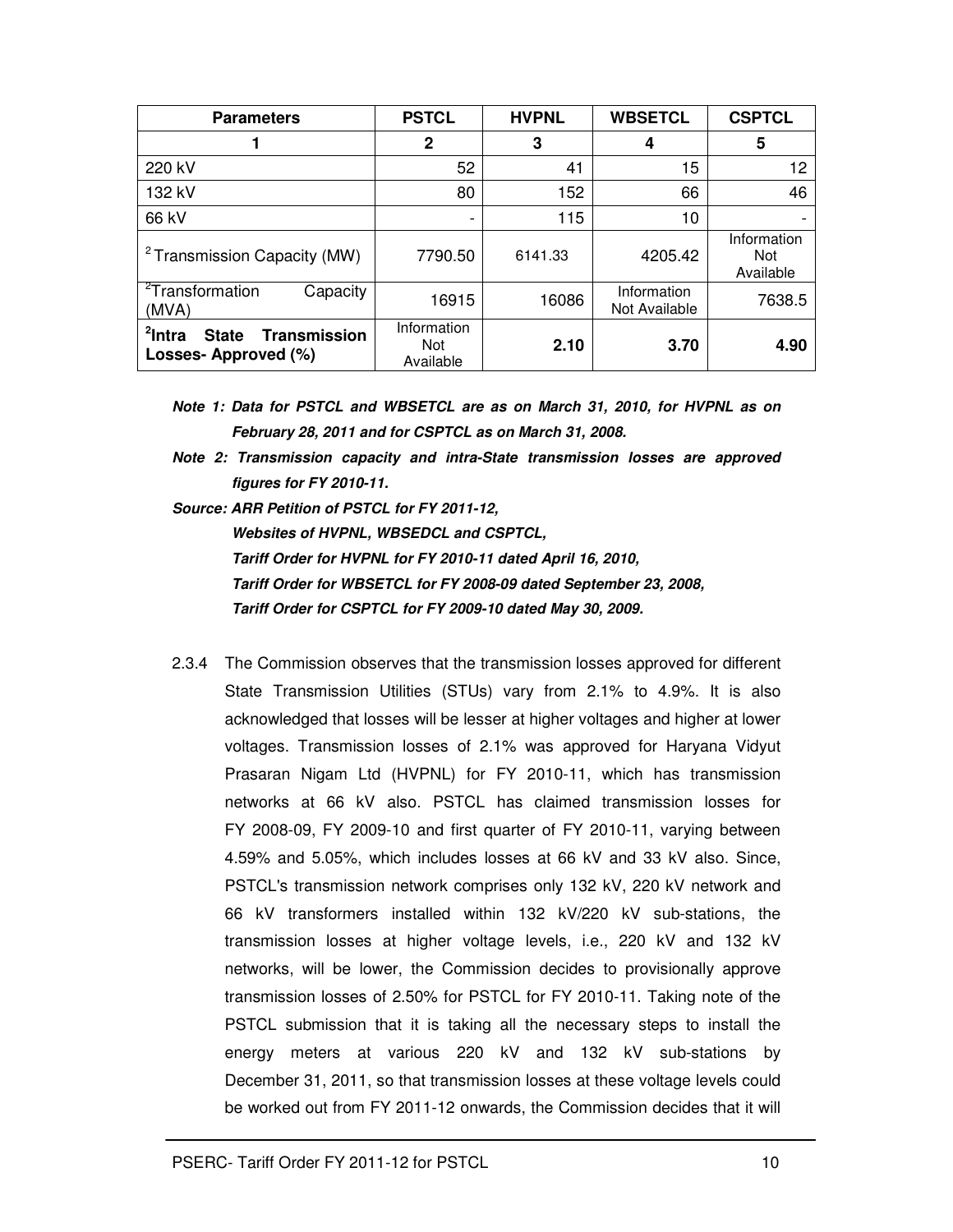revisit the transmission losses for PSTCL while undertaking truing-up exercise for FY 2010-11.

#### **2.4 Employee Cost**

- 2.4.1 The Board, in its ARR Petition for FY 2010-11, had projected net employee cost of Rs. 3,566.57 crore for FY 2010-11. The Commission had approved Rs. 2,989.83 crore on this account, after deducting Rs. 100 crore on account of the Board's continuing failure to rationalise manpower expenses. The Commission had also segregated the approved employee cost between different functions of the Board in the Tariff Order for FY 2010-11. The employee cost segregated for transmission business of the Board was Rs. 252.64 crore.
- 2.4.2 PSTCL has now furnished its estimation of employee cost as Rs. 270.95 crore for FY 2010-11, net of capitalisation of Rs. 53.35 crore. This is inclusive of terminal benefits of Rs. 27.69 crore and Rs. 44.36 crore on account of arrears due to pay revision. Subsequently, PSTCL reported that as per GoP Notification the disbursement on account of arrears of pay would not be made in FY 2010-11 but in FY 2011-12. Hence, the claim of arrears of pay of Rs 44.36 crore in FY 2010-11 stands revised to that extent. The details of the revised employee cost submitted by PSTCL are shown in Table 2.4 below:

| Sr. No. | <b>Particulars</b>               | <b>Estimation by</b><br><b>PSTCL</b> |
|---------|----------------------------------|--------------------------------------|
|         | <b>Salaries &amp; Allowances</b> |                                      |
| 1       | Basic pay                        | 156.11                               |
| 2       | Dearness allowance               | 69.15                                |
| 3       | House rent allowance             | 15.37                                |
| 4       | Fixed medical allowance          | 2.42                                 |
| 5       | Medical reimbursement<br>charges | 1.00                                 |
| 6       | Over time payment                | 4.00                                 |
| 7       | Other allowances                 | 4.00                                 |
| 8       | LODA                             | 0.00                                 |
| 9       | <b>Workman Compensation</b>      | 0.20                                 |
| 10      | Bonus                            | 0.00                                 |

#### **Table 2.4: Employee Expenses estimated by PSTCL for FY 2010-11 (Rs. crore)**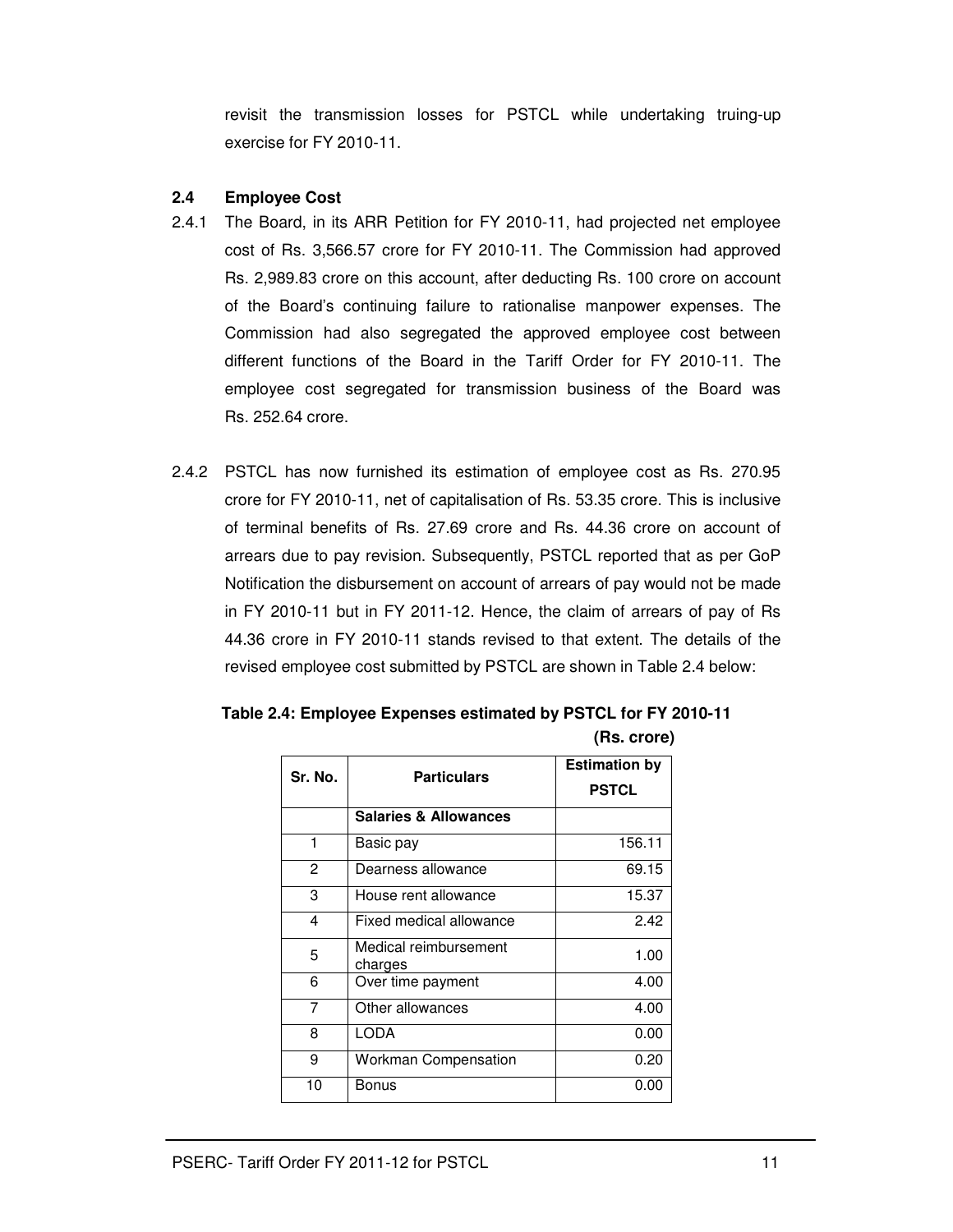| Sr. No.         |                            | <b>Estimation by</b> |
|-----------------|----------------------------|----------------------|
|                 | <b>Particulars</b>         | <b>PSTCL</b>         |
| 11              | <b>Total</b>               | 252.24               |
|                 | <b>Terminal Benefits</b>   |                      |
| $\overline{12}$ | Leave encashment           | 9.70                 |
| $\overline{13}$ | Gratuity                   | 14.30                |
| 14              | Commutation of pension     | 0.00                 |
| $\overline{15}$ | Ex-gratia                  | 0.00                 |
| 16              | <b>Total</b>               | 24.00                |
|                 | <b>Pension Payments</b>    |                      |
| 17              | Basic pension              | 2.49                 |
| 18              | Dearness pension           | 1.12                 |
| $\overline{19}$ | Dearness allowance         | 0.00                 |
| 20              | Any other expenses         | 0.00                 |
| 21              | <b>FMA</b>                 | 0.08                 |
| 22              | <b>Total</b>               | 3.69                 |
| 23              | Total(10+16+22)            | 279.94               |
| 24              | Amount capitalized         | 53.35                |
| 25              | <b>Net amount</b>          | 226.59               |
| 26              | Add: Prior period expenses | 0                    |
| 27              | Grand total                | 226.59               |

- 2.4.3 The provisions of the PSERC Tariff Regulations provide for determination of employee cost in two parts, as under:
	- Terminal benefits on actual basis
	- Increase in other expenses limited to average increase in WPI
- 2.4.4 PSTCL has claimed employee cost of Rs 226.59 (revised) crore for FY 2010-11 inclusive of terminal benefits of Rs. 27.69 crore. Since terminal benefits are to be allowed on actual basis as per Regulation 28(8), the Commission allows terminal benefits of Rs. 27.69 crore for FY 2010-11.
- 2.4.5 PSTCL has claimed Rs. 198.89 Crore as other employee expenses (excluding terminal benefits) in FY 2010-11. As per PSERC Tariff Regulations, increase in 'other employee cost' is to be limited to average increase in WPI. Based on WPI available for 5 months (April 2010 to August 2010), the Commission has calculated the average WPI increase of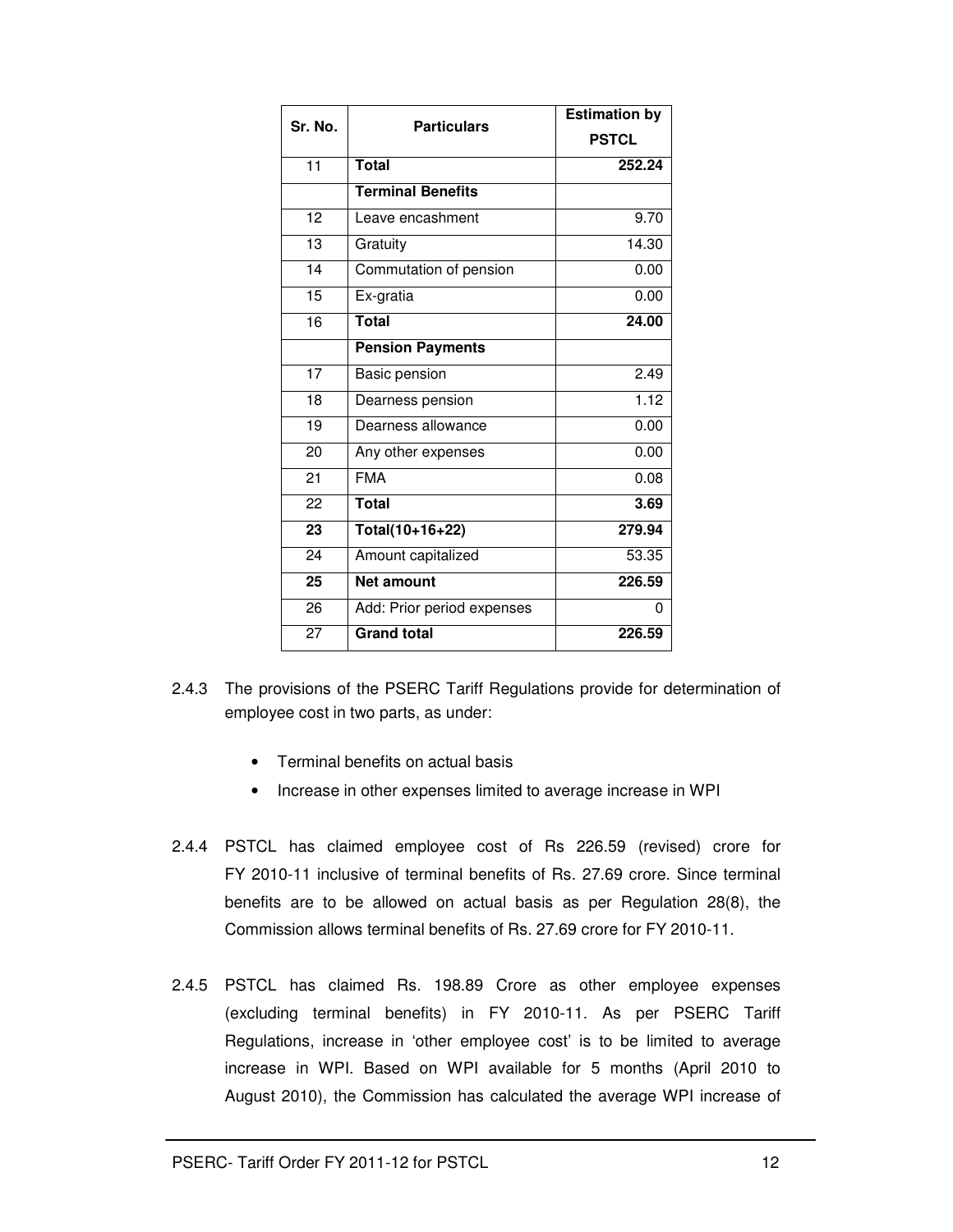7.55%, which is adopted for purposes of calculation of allowable employee cost for FY 2010-11.

- 2.4.6 The Commission approved other employee expenses of Rs. 1375.93 crore for the erstwhile Board during true up of FY 2009-10. For approving other employee expenses of PSTCL for FY 2010-11, the Commission has bifurcated approved other employee expenses of the Board in proportion to the average number of employees of PSPCL and PSTCL. Thus, the approved 'other employee expenses' for PSTCL for FY 2009-10 work out to Rs.92.05 crore. Applying the WPI of 7.55% to the base figure of Rs. 92.05 crore, the other employee expenses of PSTCL work out to Rs. 99.00 crore. Thus, the Commission approves other employee expenses of Rs. 99.00 crore for PSTCL for FY 2010-11.
- 2.4.7 Further, the Commission in its Tariff Order for FY 2010-11 had disallowed Rs. 100 crore from approved employee expenses for FY 2010-11 on account of the Board's continuing failure to finalize the study on rationalization of manpower. The Commission observes that this failure continues till date and hence makes a disallowance of Rs. 100 crore on this account. The share of PSTCL out of Rs. 100 crore, in proportion to the number of employees of PSTCL, works out to Rs. 6.69 crore. Thus, the Commission disallows Rs. 6.69 crore from the approved employee expenses for FY 2010-11.

**The Commission, accordingly, approves employee cost of Rs. 120.00 crore (27.69 + 99.00 – 6.69) for FY 2010-11.** 

#### **2.5 Repair and Maintenance (R&M) Expenses**

2.5.1 The Board, in its ARR Petition for FY 2010-11, had projected net R&M expenses of Rs. 429.24 crore for FY 2010-11, inclusive of Rs. 56.00 crore on account of R&M expenses for additional assets likely to be added during FY 2010-11. The Commission had approved R&M expenses of Rs. 373.24 crore for FY 2010-11, without allowing any R&M expenses for additional assets likely to be added in FY 2010-11. The Commission had also segregated the approved R&M expenses between different functions of the Board in the Tariff Order for FY 2010-11. The R&M expenses segregated for transmission business of the Board was Rs. 41.02 crore.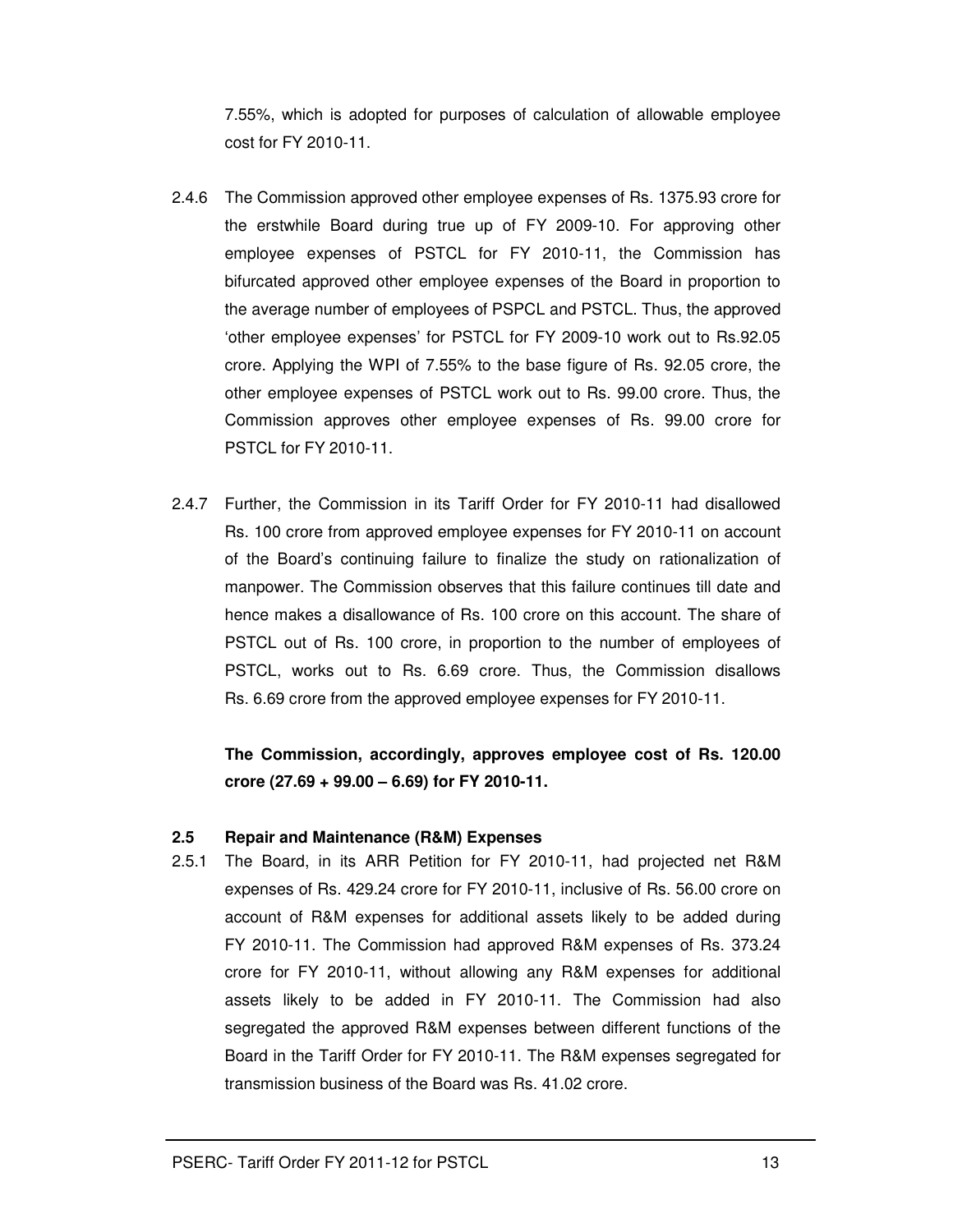2.5.2 In the ARR Petition for FY 2011-12, PSTCL has claimed Rs. 52.38 crore (including R&M expense of Rs. 2.74 crore for SLDC for FY 2010-11) as R&M expenses for FY 2010-11. The Commission observes that SLDC is not an independent financial unit in FY 2010-11. Hence, expenditure discussed under various heads includes expenditure on account of SLDC also.

Regulation 28 (4) (a) of the PSERC Tariff Regulations provides for adjusting base O&M expenses in proportion to increase in WPI to determine O&M expenses for subsequent years. Based on the WPI data available for 5 months (April 2010 to August 2010), the Commission has calculated the average WPI increase of 7.55%, which is adopted for purposes of calculation of allowable R&M expenses. The base R&M expenses for FY 2010-11 are Rs. 406.50 (378.16 + 28.34) crore, where Rs. 378.16 crore are the R&M expenses approved for FY 2009-10 and Rs. 28.34 crore are the R&M expenses allowed on fixed assets added during the year. The base R&M expense of Rs. 406.50 crore is bifurcated between PSPCL and PSTCL in the ratio of Gross Fixed Assets (GFA) of PSPCL and PSTCL as on April 1, 2010.

- 2.5.3 The base R&M expenses for PSTCL work out to Rs. 41.88 crore, after apportioning Rs. 406.50 crore in the ratio of Gross Fixed Assets of PSPCL and PSTCL as on April 1, 2010. Applying the increase in WPI of 7.55%, the R&M expenses for PSTCL for FY 2010-11 work out to Rs. 45.04 crore.
- 2.5.4 PSTCL has also claimed additional R&M expenses of Rs. 10.91 crore (inclusive of Rs. 0.06 crore on account of SLDC). PSTCL has determined this component by considering asset addition of Rs. 623.73 crore (inclusive of Rs. 0.16 crore pertaining to SLDC) .The Commission restricts the claim of asset addition to Rs 302.03 crore in FY 2010-11, based on the ratio of sum of opening Capital Work in Progress (CWIP) and capital expenditure estimated by PSTCL and approved by the Commission as detailed in para 2.8.2.

As per Regulation 28 (6) of the PSERC Tariff Regulations, R&M expenses are allowable for additional assets added during the year on a pro-rata basis from the date of commissioning of assets. Fixed assets approved to be added during the year are considered as having remained in service of PSTCL for six months on an average during the year. Based on the ratio of approved R&M expenses of Rs. 45.04 crore and opening Gross Fixed Assets of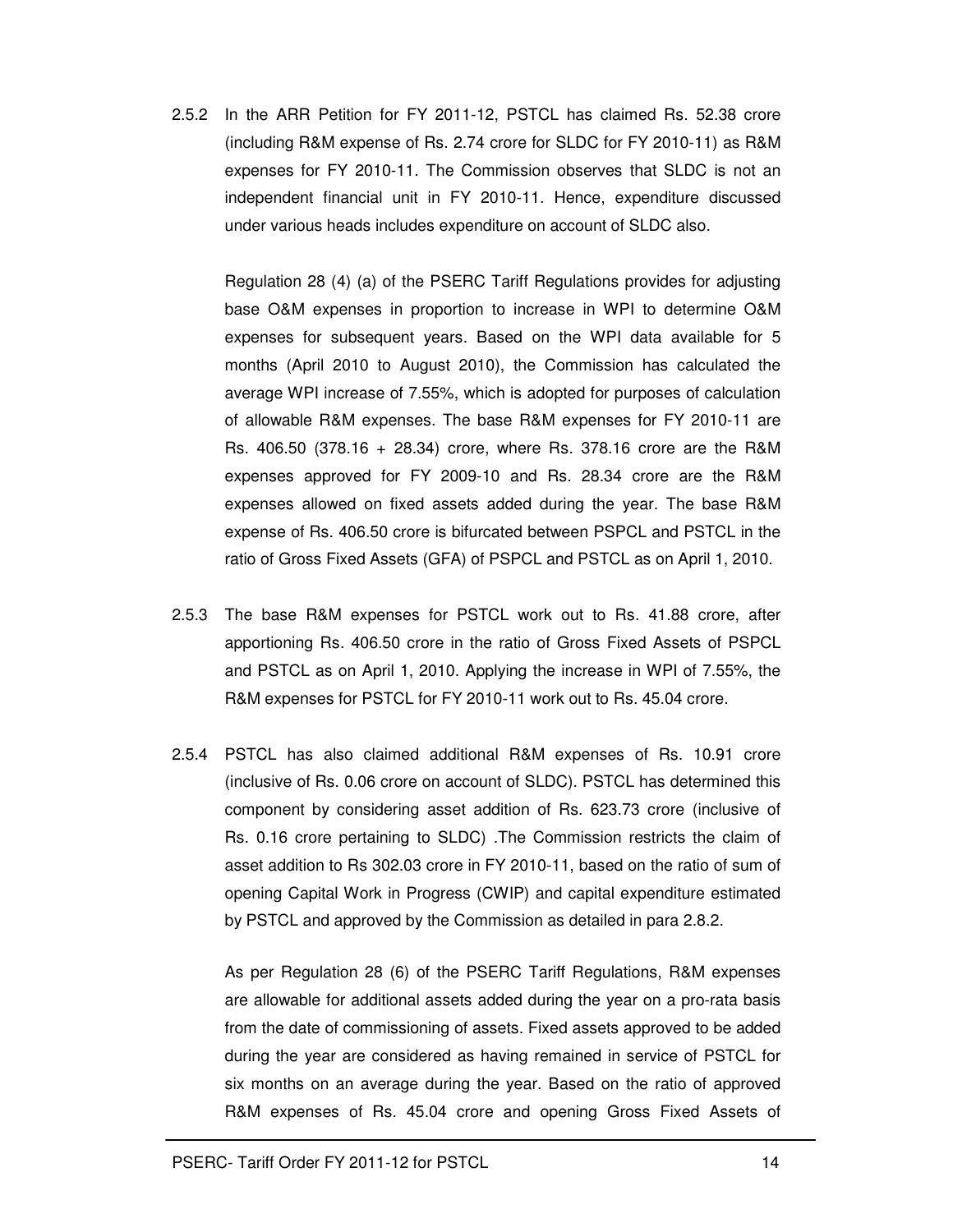Rs. 2112.92 crore (which works out to 2.13%), additional R&M expenses of Rs. 3.22 crore are approved for FY 2010-11. Thus, the total allowable R&M expenses for PSTCL for FY 2010-11 work out to Rs. 48.26 crore (45.04 + 3.22).

**Accordingly, the Commission approves Rs. 48.26 crore as R&M expenses for PSTCL for FY 2010-11.** 

#### **2.6 Administration and General (A&G) Expenses**

- 2.6.1 The Board, in its ARR Petition for FY 2010-11, had projected A&G expenses of Rs. 79.75 crore for FY 2010-11, net of capitalisation of Rs. 21 crore. The Commission had approved A&G expenses of Rs. 79.75 crore for FY 2010-11 and had also segregated the approved A&G expenses between different functions of the Board in the Tariff Order for FY 2010-11. The A&G expenses for the transmission business of the Board were Rs. 14.48 crore.
- 2.6.2 In the ARR Petition for FY 2011-12, PSTCL has claimed A&G expenses of Rs. 16.75 crore (net of capitalisation of Rs. 4.64 crore) for FY 2010-11. This is inclusive of Rs 0.81 crore on account of SLDC and Rs. 3.64 crore on account of additional A&G expenses for likely asset addition in FY 2010-11.
- 2.6.3 Regulation 28 (4)(a) of the PSERC Tariff Regulations provides for adjusting base O&M expenses in proportion to increase in WPI to determine O&M expenses for subsequent years. Based on the WPI data available for 5 months (April 2010 to August 2010), the Commission has calculated the average WPI increase of 7.55% which is adopted for purposes of calculation of allowable A&G expenses. The base A&G expense of Rs. 81.13 crore is bifurcated between PSPCL and PSTCL in the ratio of Gross Fixed Assets (GFA) of PSPCL and PSTCL as on April 1, 2010. Thus, the base A&G expenses for PSTCL work out to Rs. 8.36 crore, after apportioning Rs. 81.13 crore in the ratio of Gross Fixed Assets of PSPCL and PSTCL as on April 1, 2010. Applying the increase in WPI of 7.55%, the A&G expenses for FY 2010-11, work out to Rs. 8.99 crore.
- 2.6.4 PSTCL has also claimed additional A&G expenses Rs. 3.66 crore (inclusive of Rs. 0.02 crore for SLDC) which has been determined by considering asset addition of Rs. 623.73 crore (inclusive of Rs. 0.16 crore pertaining to SLDC).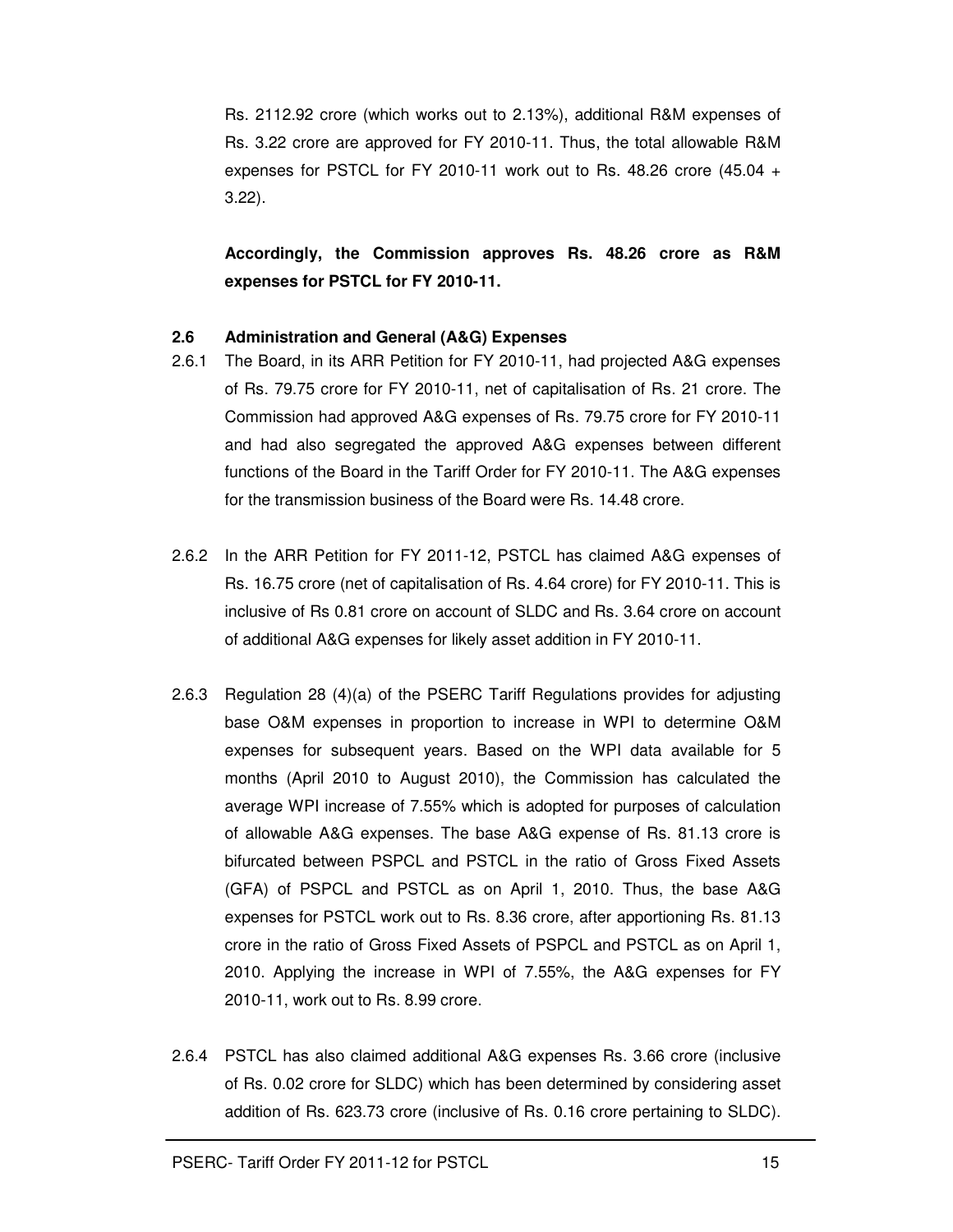The Commission has approved asset addition of Rs. 302.03 crore in FY 2010-11 as discussed in para 2.5.4. Based on the ratio of approved A&G expenses of Rs. 8.99 crore and opening Gross Fixed Assets of Rs. 2,112.92 crore (which works out to 0.43%), additional A&G expenses of Rs. 0.65 crore is approved for FY 2010-11.

**Thus, the total allowable A&G expenses for PSTCL for FY 2010-11 works out to Rs. 9.64 crore (8.99 + 0.65). Accordingly, the Commission approves Rs. 9.64 crore as A&G expenses for PSTCL for FY 2010-11.**

#### **2.7 Depreciation Charges**

- 2.7.1 PSTCL has claimed depreciation charges of Rs. 120.71 crore for FY 2010-11. The Commission, in its previous Tariff Order for the erstwhile PSEB, had approved depreciation of Rs. 123.07 crore for the transmission business of the Board.
- 2.7.2 PSTCL has submitted that depreciation rate of last year has been considered for the purpose of computation of depreciation. In the previous Tariff Order, the Commission had approved depreciation for the transmission business of the erstwhile Board, by considering a rate of 4.88%. PSTCL, in its reply dated January 18, 2011, to the query raised by the Commission in this regard, submitted that it has used the same rate of depreciation of 4.88%. However, since PSTCL has also claimed the depreciation for six months on assets added during the year, which was not being claimed during earlier periods, the average rate works out to be 4.97%, which is higher than 4.88%.

PSTCL has applied the depreciation rate of 4.97% on the opening Gross Fixed Assets (GFA) for FY 2010-11 and on the projected asset addition of Rs. 623.73 crore in FY 2010-11, considering that assets will be put to use for six months.

2.7.3 The Commission has determined depreciation charges for PSTCL for FY 2010-11, by applying the depreciation rate derived from the audited accounts of the erstwhile Board for FY 2009-10. The transmission assets of the erstwhile Board as on March 31, 2010 were Rs. 2116.85 crore. However, as per the Audit Note appended to the Audited Accounts, transmission assets were overstated by Rs. 3.93 crore. Thus, the opening Gross Fixed Assets of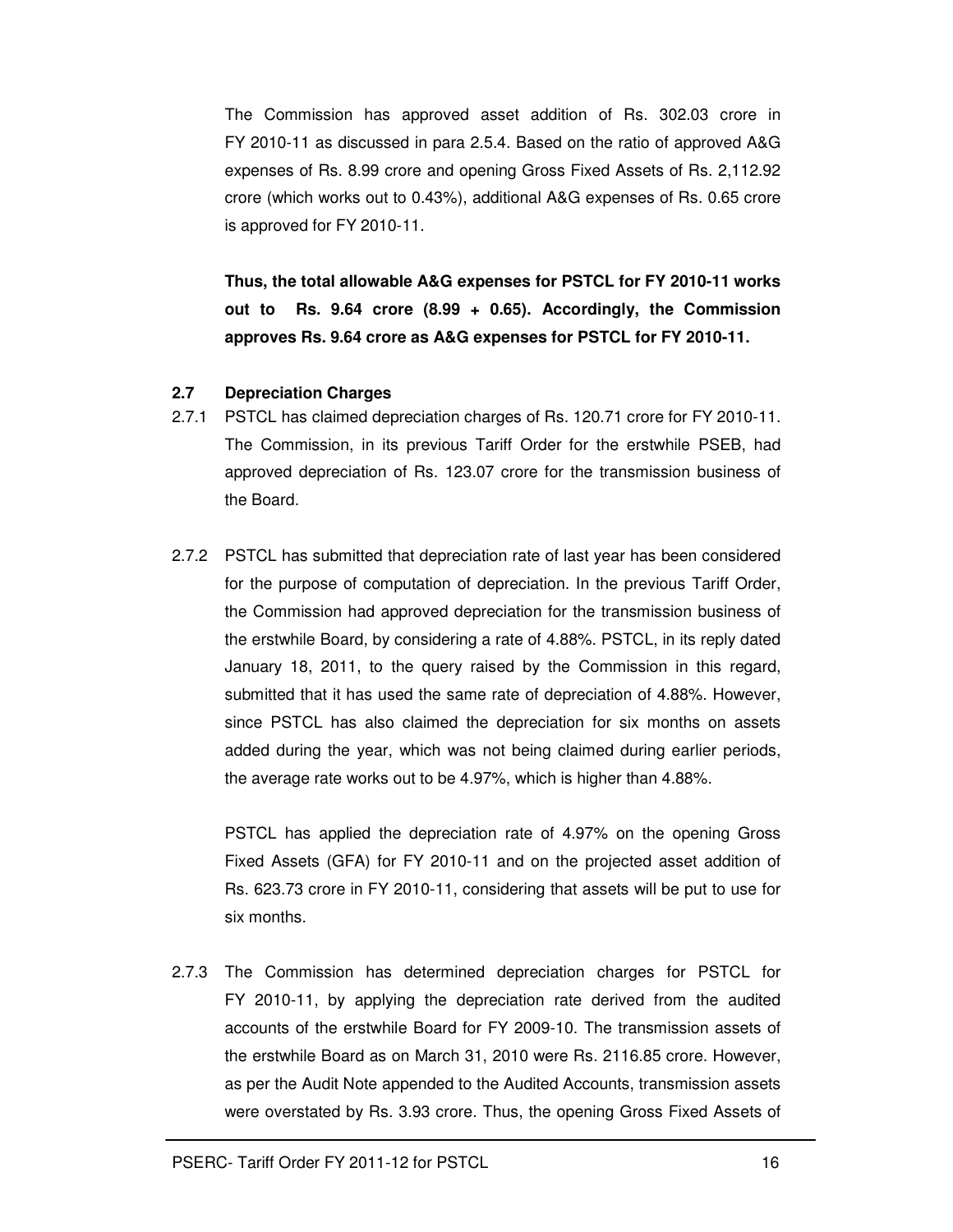PSTCL for FY 2010-11 becomes Rs. 2,112.92 crore. Considering net depreciation of Rs. 98.09 crore (excluding Rs. 0.86 crore on account of capitalisation) for transmission business of the erstwhile Board for FY 2009-10, the average rate of depreciation works out to 4.81%. By applying this depreciation rate of 4.81% to the opening Gross Fixed Assets of PSTCL, the depreciation charges for FY 2010-11 work out to Rs. 101.63 crore. Accordingly, the Commission approves depreciation expenses of Rs. 101.63 crore for FY 2010-11 on asset value of Rs. 2,112.92 crore.

2.7.4 The depreciation approved by the Commission in Tariff Order for FY 2010-11, estimation by PSTCL for FY 2010-11, and depreciation approved by the Commission in this Tariff Order for FY 2011-12, are summarised in Table 2.5 below.

| <b>Particulars</b>       | Approved by the<br><b>Commission in Tariff</b><br>Order for FY 2010-11 | <b>Estimation by</b><br><b>PSTCL for</b><br>FY 2010-11 | Approved by the<br><b>Commission in Tariff</b><br>Order for FY 2011-12 |  |
|--------------------------|------------------------------------------------------------------------|--------------------------------------------------------|------------------------------------------------------------------------|--|
|                          |                                                                        |                                                        |                                                                        |  |
| Depreciation (Rs. crore) | 123.07                                                                 | 120.71                                                 | 101.63                                                                 |  |

**Table 2.5: Depreciation for PSTCL for FY 2010-11** 

2.7.5 The Commission observes that PSTCL is not maintaining category wise details of fixed assets, as required under The Companies Act, 1956. **The Commission directs PSTCL to maintain category-wise details of assets as per provisions of The Companies Act, 1956.** 

#### **2.8 Interest Charges**

2.8.1 The Board claimed Interest and Finance charges of Rs. 1,923.01 crore for FY 2010-11 in the ARR Petition for FY 2010-11, against which the Commission approved an amount of Rs. 972.57 crore in the Tariff Order for FY 2010-11. The approved interest and finance charges segregated for transmission business in the Tariff Order for FY 2010-11 was Rs. 110.39 crore. PSTCL has claimed interest charges of Rs. 91.82 crore (net of capitalisation of Rs. 29.88 crore) for FY 2010-11. Besides, interest on working capital of Rs. 21.25 crore (inclusive of Rs. 0.56 crore towards interest on working capital for SLDC) has been claimed by PSTCL for FY 2010-11.

#### 2.8.2 **Investment Plan**

PSTCL has estimated a capital expenditure of Rs. 843.04 crore for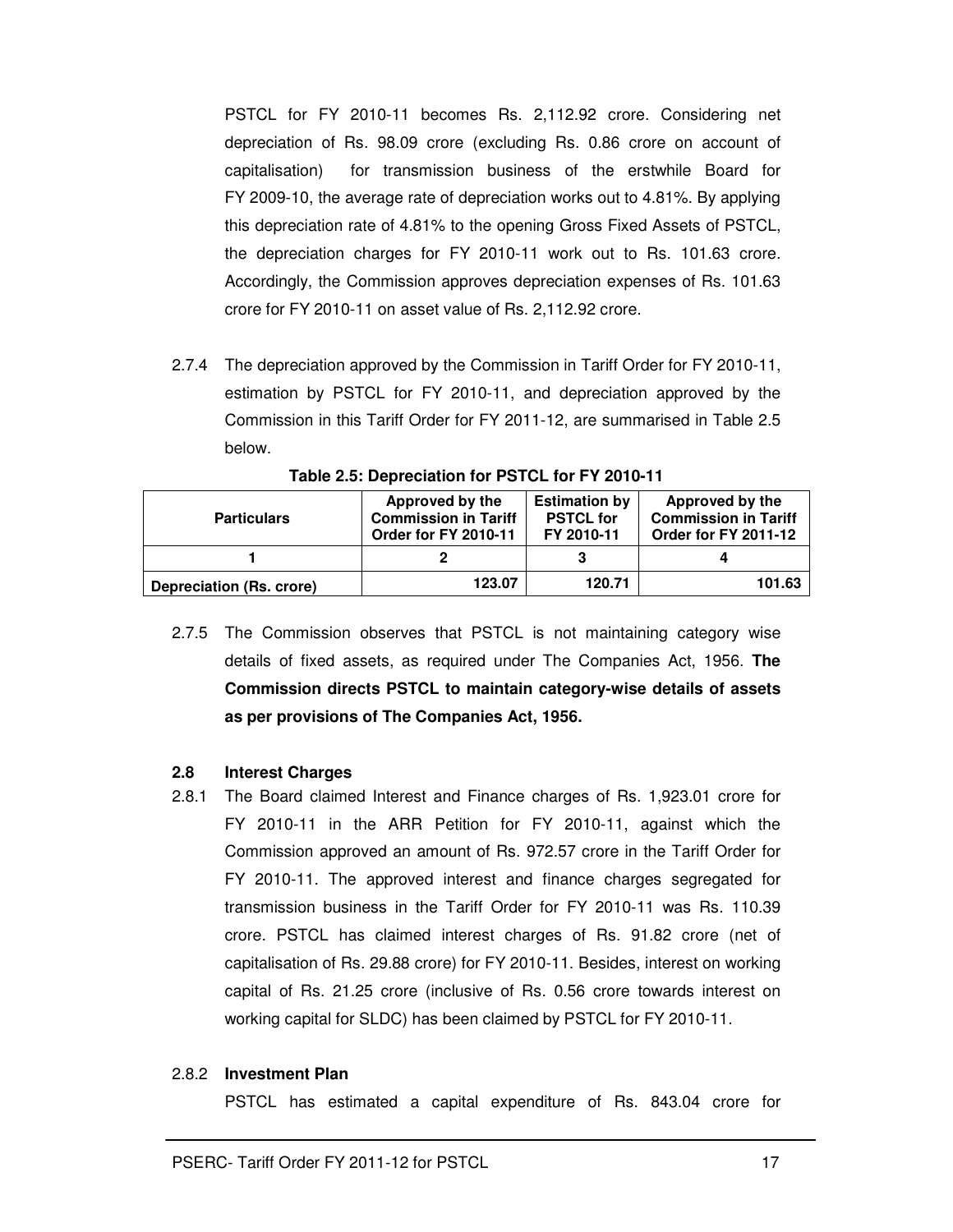FY 2010-11. The details of capital expenditure submitted by PSTCL are shown in Table 2.6 below:

| Sr. No.        | <b>Particular</b>                         | <b>Funding</b><br>Requirement<br>for FY 2010-11 |
|----------------|-------------------------------------------|-------------------------------------------------|
|                | Transmission Lines & Sub stations         | 607.78                                          |
| $\overline{2}$ | Talwandi Sabo (400 KV) Transmission Lines | 235.27                                          |
| 3              | Total                                     | 843.04                                          |

**Table 2.6: Capital Expenditure estimated by PSTCL for FY 2010-11 (Rs. crore)** 

The Commission observes that the total capital expenditure incurred by PSTCL in FY 2010-11 up to January 2011 is Rs. 306 crore. On the basis of capital expenditure actually incurred up to January 2011, the proportionate expenditure for the months of February and March 2011 works out to Rs.61.20 crore. Thus, the capital expenditure in FY 2010-11 is not likely to be more than Rs. 400 crore (approx). Therefore, the Commission approves a capital expenditure of Rs. 400 crore in FY 2010-11. PSTCL has also admitted to a receipt of capital grant of Rs. 1.45 crore for capital works in FY 2010-11. Accordingly, the actual loan requirement for PSTCL for FY 2010-11 excluding capital grant of Rs. 1.45 crore comes to Rs. 398.55  $(400 - 1.45)$  crore.

In the ARR Petition of PSTCL for FY 2011-12, interest on loans availed by PSTCL is depicted as Rs 121.70 crore. This interest is reworked by the Commission on allowable loans (other than WCL and GoP loans) as Rs. 101.56 crore as given in Table 2.7 below.

 **(Rs. crore)** 

| Sr.<br>No. | <b>Particulars</b>                                | Loans as<br>on April 1,<br>2010 | <b>Receipt of</b><br>Loan during<br>FY 2010-11 | <b>Repayment of</b><br>Loan during<br>FY 2010-11 | Loans as<br>on March<br>31, 2011 | <b>Amount</b><br>οf<br><b>Interest</b> |
|------------|---------------------------------------------------|---------------------------------|------------------------------------------------|--------------------------------------------------|----------------------------------|----------------------------------------|
|            | 2                                                 | 3                               |                                                | 5                                                | 6                                |                                        |
|            | As per data furnished in<br>ARR (other than WCL)  | 870.20                          | 801.09                                         | 109.64                                           | 1561.65                          | 121.70                                 |
| 2          | Approved by the<br>Commission (other than<br>WCL) | 870.20                          | 398.55                                         | 109.64                                           | 1159.11                          | 101.56                                 |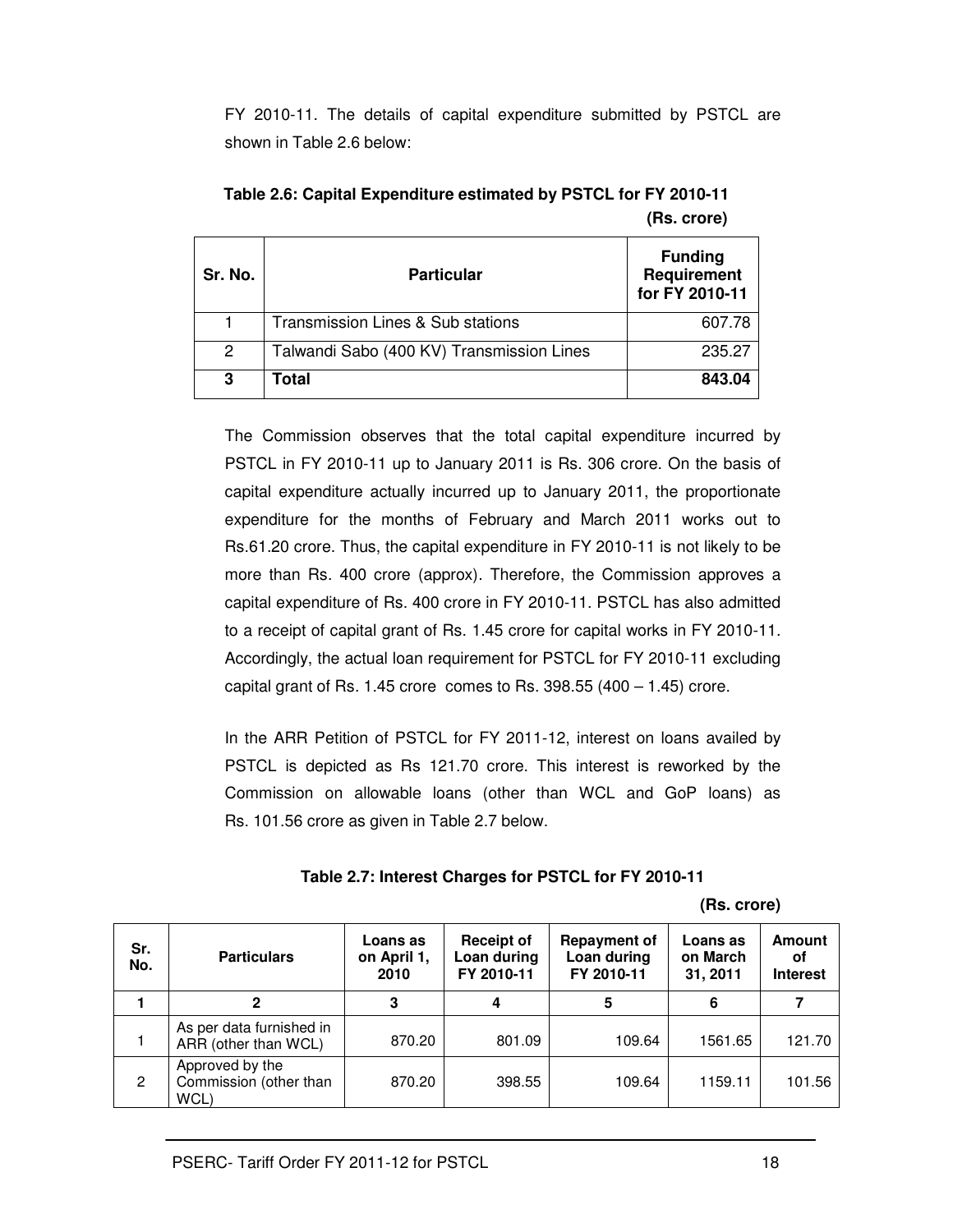#### 2.8.3 **Capitalisation of Interest Charges**

The Commission, as per past practice, capitalises the interest excluding interest on working capital, in the ratio of net works in progress to total capital expenditure. Based on this principle, the Commission approves capitalisation of interest of Rs. 4.57 crore for FY 2010-11.

#### 2.8.4 **Interest on Working Capital**

PSTCL has claimed interest on working capital of Rs. 21.25 crore (including interest on working capital of Rs. 0.56 crore for SLDC) for FY 2010-11, as per norms specified in CERC (Terms and Conditions of Tariff) Regulations, 2009. PSTCL has calculated interest on working capital by applying the Short-Term PLR of 11.75% of the State Bank of India as on April 1, 2010 on the working capital requirement of Rs. 176.08 crore.

Regulation 21 of PSERC Tariff Regulations stipulates that while determining the cost of transmission, the Commission shall be guided, as far as feasible, by the principles and methodologies specified by CERC. Accordingly, the Commission has re-calculated the working capital requirement as per norms specified in CERC (Terms and Conditions of Tariff) Regulations, 2009 based on the approved expenses of PSTCL, which works out to Rs. 108.52 crore. By applying the above rate of interest, the Commission approves Rs. 12.75 crore as interest on working capital for PSTCL for FY 2010-11, as shown in Table 2.8:

| Sr.<br>No. | <b>Particulars</b>                                                | <b>Now Approved</b><br>by the<br><b>Commission</b> |
|------------|-------------------------------------------------------------------|----------------------------------------------------|
|            | 2                                                                 | 3                                                  |
| 1          | Receivables equivalent to two months of fixed cost                | 67.00                                              |
| 2          | Maintenance spares @ 15% of Operation and<br>Maintenance expenses | 26.69                                              |
| 3          | Operation and Maintenance expenses for one month                  | 14.83                                              |
| 4          | <b>Total Working Capital</b>                                      | 108.52                                             |
| 5          | <b>Interest Rate</b>                                              | 11.75%                                             |
| 6          | <b>Interest on Working Capital</b>                                | 12.75                                              |

**(Rs. crore)**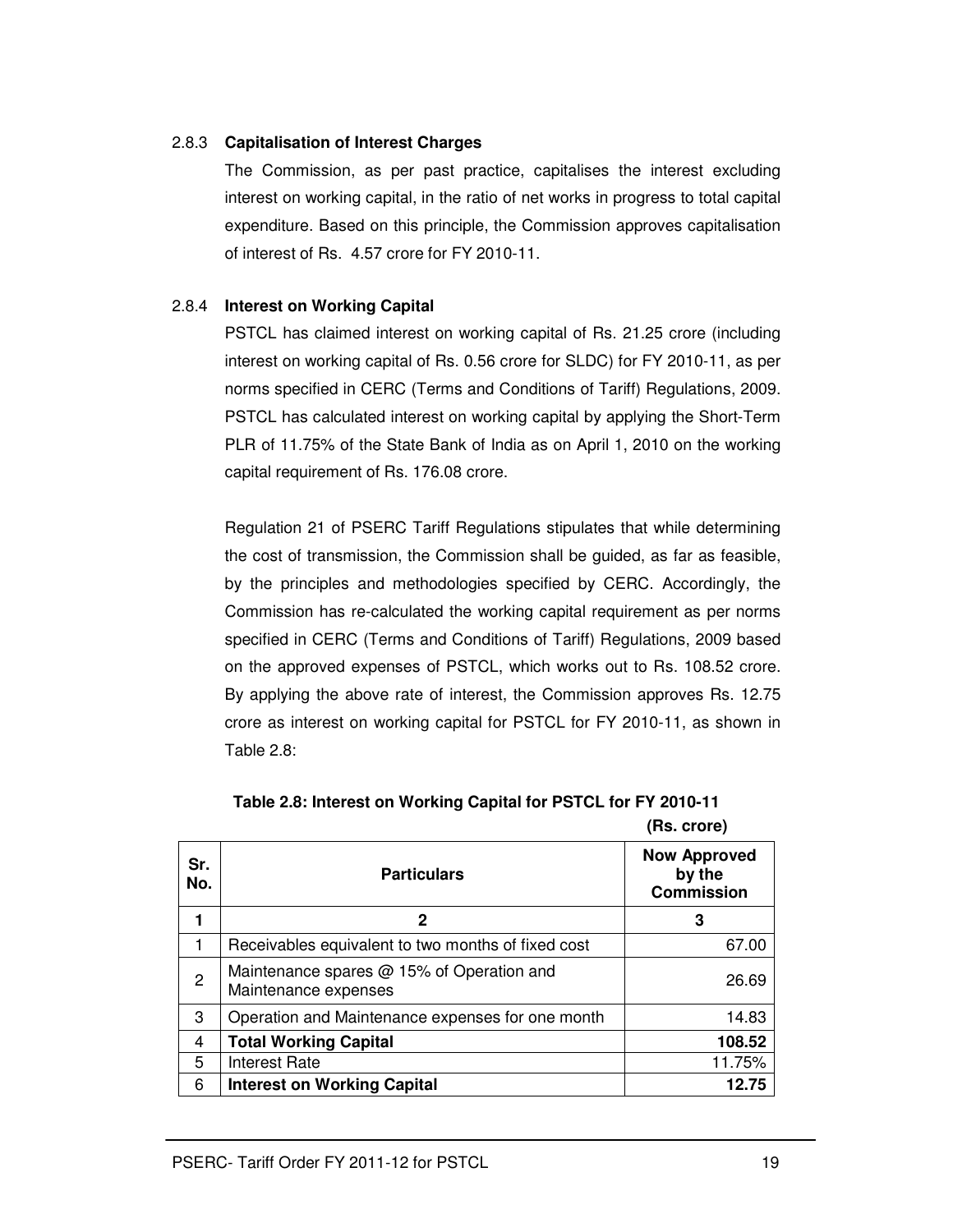#### 2.8.5 **Diversion of Capital Funds**

The Commission, in para 2.15.7 of Tariff Order for PSPCL for FY 2011-12, has determined the interest expenses of Rs. 240.40 crore to be disallowed for diversion of capital funds towards revenue purposes in FY 2009-10. The Commission retains its decision to make similar disallowance for PSTCL. For FY 2010-11, based on the Gross Fixed Assets of PSTCL and PSPCL as on April 1, 2010, the share of PSTCL out of Rs. 240.40 crore works out to Rs. 24.77 crore. Thus, Rs. 24.77 crore is disallowed from the approved interest charges of PSTCL. Of this amount, Rs. 14.47 crore is to the account of the Government and balance Rs. 10.30 crore is to the account of PSTCL. The approved interest charges for PSTCL for FY 2010-11 are shown in Table 2.9 below:

|            |                                                                                                                                       | (Rs. crore)                               |                                                            |                                               |
|------------|---------------------------------------------------------------------------------------------------------------------------------------|-------------------------------------------|------------------------------------------------------------|-----------------------------------------------|
| Sr.<br>No. | <b>Particulars</b>                                                                                                                    | Interest as<br>Claimed by<br><b>PSTCL</b> | <b>Amount</b><br>disallowed by<br>the<br><b>Commission</b> | <b>Amount</b><br>allowed by the<br>Commission |
|            | $\mathbf{2}$                                                                                                                          | 3                                         | 4                                                          | 5                                             |
|            | Interest on Institutional Loans taken by the<br>erstwhile Board                                                                       | 121.70                                    | 20.14                                                      | 101.56                                        |
| 2          | Interest on Working Capital Loans                                                                                                     | 21.25                                     | 8.50                                                       | 12.75                                         |
| 3          | Total $(1+2)$                                                                                                                         | 142.95                                    | 28.64                                                      | 114.31                                        |
| 4          | Less Capitalisation                                                                                                                   | 29.88                                     |                                                            | 4.57                                          |
| 5          | <b>Net Interest Charges</b>                                                                                                           | 113.07                                    |                                                            | 109.74                                        |
| 6          | Less: Interest disallowed on account of<br>Diversion of Capital Funds<br>(a) $PSTCL - Rs. 10.30$ crore<br>(b) $GoP - Rs. 14.47$ crore |                                           |                                                            | 24.77                                         |
| 7          | Interest Allowed (5-6)                                                                                                                |                                           |                                                            | 84.97                                         |

| Table 2.9: Interest Charges for PSTCL for FY 2010-11 |  |  |
|------------------------------------------------------|--|--|
|------------------------------------------------------|--|--|

**Accordingly, the Commission approves net interest charges of Rs. 84.97 crore for PSTCL for FY 2010-11.** 

As stated above, GoP is liable to pay Rs. 14.47 crore to PSTCL on account of diversion of capital funds for revenue purposes for FY 2010-11. This is carried forward to para 3.7.5 of this Tariff Order.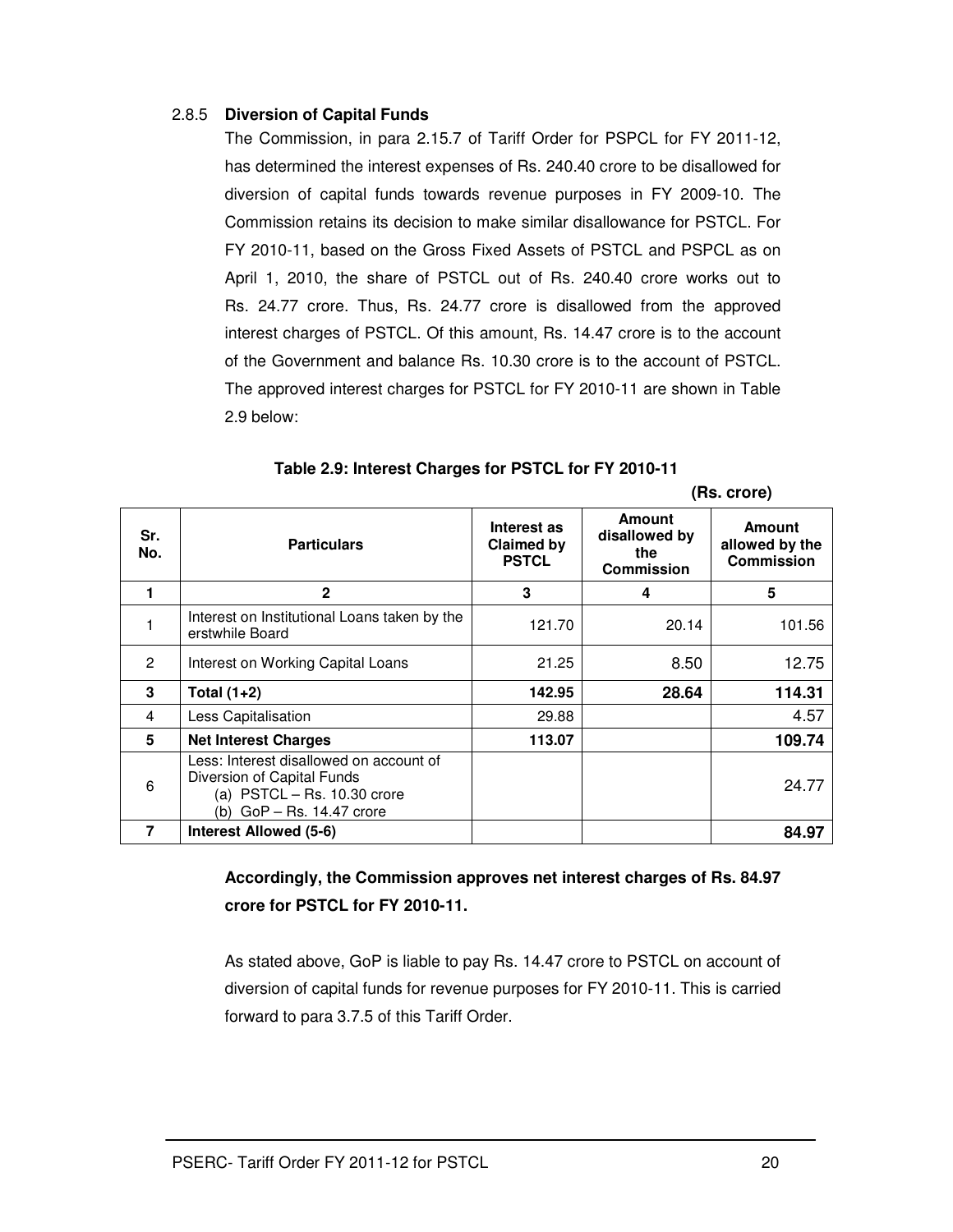#### **2.9 Return on Equity**

PSTCL has claimed RoE of Rs. 77.14 crore at a rate of 15.5% (pre-tax) grossed up to 23.48%, as per provisions of CERC (Terms and Conditions of Tariff) Regulations, 2009. However, the Commission in the past has been allowing the RoE of 14%. The Commission notes that PSTCL has been unable to effect requisite improvements in critical performance parameters. Accordingly, the Commission finds no justification for allowing RoE at a higher rate and thus, allows RoE of Rs. 45.99 crore @ 14% of the total equity of Rs. 328.50 crore of PSTCL.

**Hence, the Commission approves Rs. 45.99 crore as Return on Equity for PSTCL for FY 2010-11.** 

#### **2.10 Non-Tariff Income**

PSTCL has estimated Non-Tariff Income of Rs. 8.52 crore, inclusive of Rs. 2.15 crore as Non-Tariff Income from SLDC in FY 2010-11. **The Commission accordingly approves Rs. 8.52 crore as Non-Tariff Income of PSTCL for FY 2010-11.**

#### **2.11 Annual Revenue Requirement**

The Commission, in its previous Tariff Order, had segregated the ARR of the Board for FY 2010-11 among different functions of the Board along with the consolidated revenue gap of Rs. 1,304.29 crore up to FY 2009-10. PSTCL, in its ARR Petition, has claimed Rs. 59.71 crore as the revenue gap up to FY 2009-10. The Commission has allowed the total gap in the Annual Revenue Requirement of PSPCL after truing up for FY 2009-10, as PSPCL has claimed the truing up for FY 2009-10 in its ARR Petition relying upon judicial precedent. Hence, the Commission has not considered Rs. 59.71 crore of past revenue gap, while determining the Annual Revenue Requirement of PSTCL.

The Summary of the Annual Revenue Requirement of PSTCL for FY 2010-11 is shown in Table 2.10 below: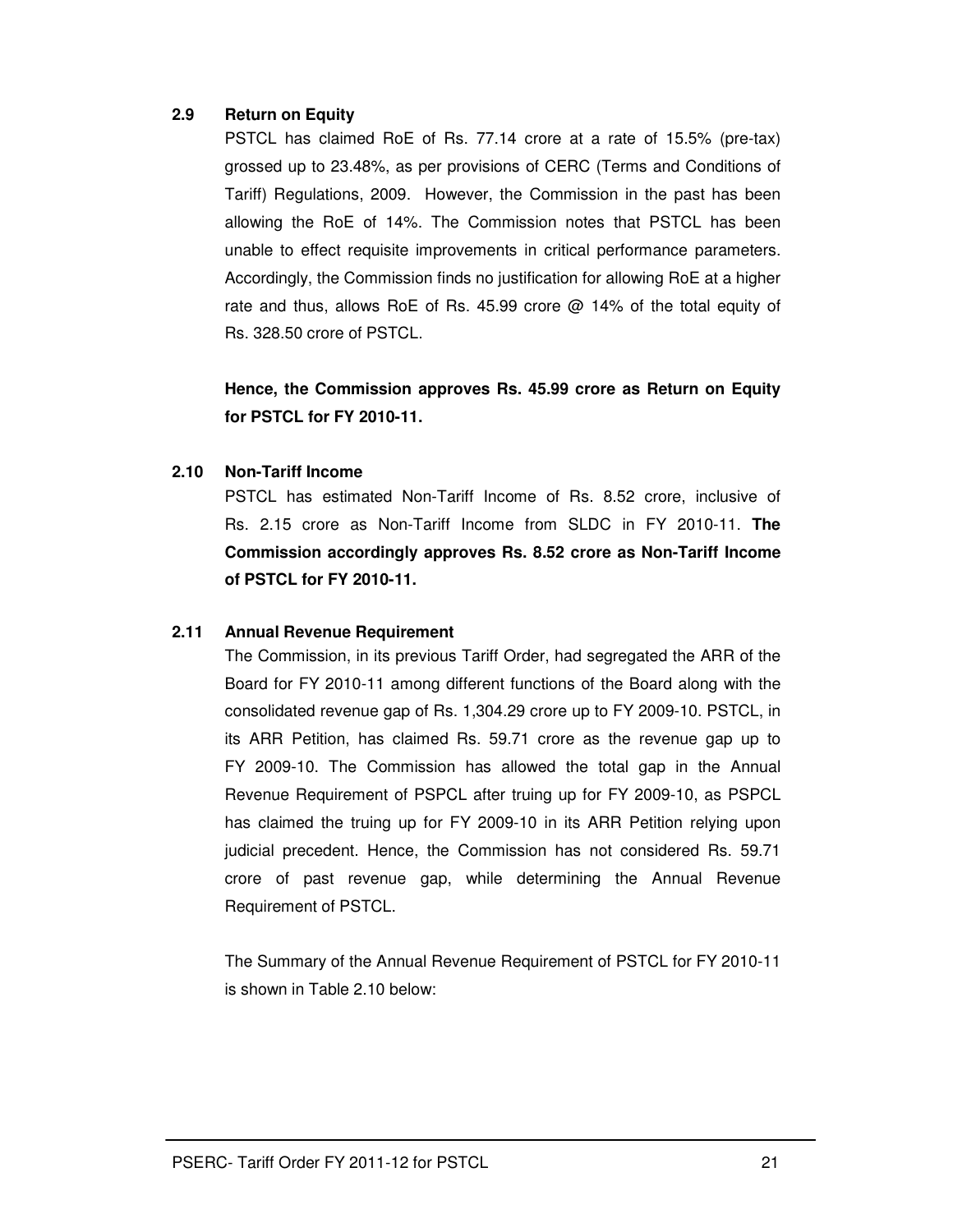| <b>Particulars</b>                       | Approved by the<br><b>Commission in</b><br><b>Tariff Order for</b><br>FY 2010-11 | <b>Estimation by</b><br><b>PSTCL for</b><br>FY 2010-11 | Approved by the<br><b>Commission in</b><br><b>Tariff Order for</b><br>FY 2011-12 |
|------------------------------------------|----------------------------------------------------------------------------------|--------------------------------------------------------|----------------------------------------------------------------------------------|
| 1                                        | 2                                                                                | 3                                                      | 4                                                                                |
| <b>Employee Cost</b>                     | 252.64                                                                           | 270.95                                                 | 120.00                                                                           |
| <b>R&amp;M Expenses</b>                  | 41.02                                                                            | 52.38                                                  | 48.26                                                                            |
| A&G Expenses                             | 14.48                                                                            | 16.75                                                  | 9.64                                                                             |
| Depreciation                             | 123.07                                                                           | 120.71                                                 | 101.63                                                                           |
| <b>Interest Charges</b>                  | 110.39                                                                           | 113.07                                                 | 84.97                                                                            |
| Return on Equity                         | 45.99                                                                            | 77.14                                                  | 45.99                                                                            |
| <b>Total Revenue Requirement</b>         | 587.59                                                                           | 650.99                                                 | 410.49                                                                           |
| Less: Non-Tariff Income                  | <sup>0</sup>                                                                     | 8.52                                                   | 8.52                                                                             |
| <b>Net Revenue Requirement</b>           | 587.59                                                                           | 642.48                                                 | 401.97                                                                           |
| Gap/(Surplus) for FY 2009-10             | 59.71                                                                            | 59.71                                                  | 0.00                                                                             |
| <b>Cumulative Revenue</b><br>Requirement | 647.30                                                                           | 702.19                                                 | 401.97                                                                           |

**Table 2.10: Annual Revenue Requirement for PSTCL for FY 2010-11** 

#### **(Rs. crore)**

**Thus, the Commission approves Annual Revenue Requirement of Rs. 401.97 crore for PSTCL in the review for FY 2010-11. This amount is the Transmission charges payable by PSPCL to PSTCL and is treated as a part of the Revenue Requirement of PSPCL. Hence this amount is carried forward to Table 3.17 of PSPCL Tariff Order for FY 2011-12 dated May 9, 2011.**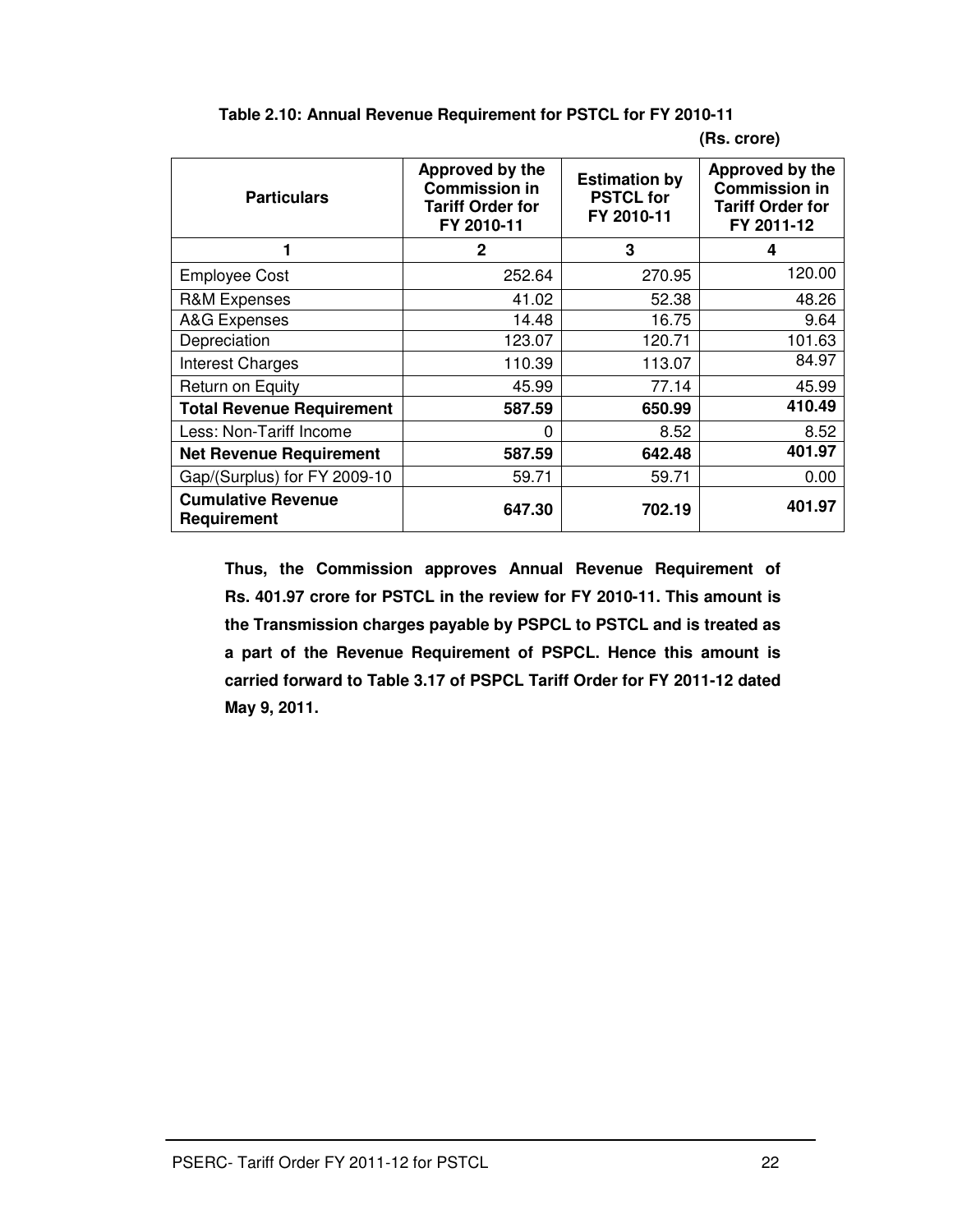# **Annual Revenue Requirement for FY 2011-12**

#### **3.1 Introduction**

PSTCL has projected the Annual Revenue Requirement (ARR) for FY 2011-12, separately for its transmission business and SLDC business. In this Chapter, the Commission has analysed the projections of each item and determined the ARR for FY 2011-12, separately for PSTCL's transmission business and SLDC business. The rationale in this regard has been discussed at length in Chapter-1.

#### **3.2 Transmission Loss**

- 3.2.1 PSTCL has projected a transmission loss of 4.5% for FY 2011-12. As discussed in Section 2.3.1 of this Order, PSTCL has submitted that it has not been able to undertake proper energy accounting due to non-existence of energy meters on secondary side of 220/66 kV power transformers at some sub-stations. Hence, in order to calculate the transmission losses, PSTCL has taken into consideration the available authentic energy records compiled by the Punjab State Power Corporation Limited (PSPCL). This energy data takes into consideration the energy fed to consumers, recorded mainly at 11 kV levels and to other high end consumers at higher voltage levels. This implies that losses computed by PSTCL include losses at 66 kV and at 33 kV also, though these assets are owned and managed by PSPCL, as per the provisional Transfer Scheme. The losses so computed by PSTCL for FY 2008-09, FY 2009-10 and the first quarter of FY 2010-11 are 4.59%, 4.63%, and 5.05%, respectively (as shown in Table 2.2).
- 3.2.2 The Commission takes note of the practical difficulties faced by PSTCL for determining transmission losses. However, since the Board has been unbundled into separate entities, their losses should be separately approved. The Commission has considered transmission losses of 2.5% for FY 2010-11 for PSTCL, after undertaking a comparative study of transmission losses of other State Transmission Utilities (as shown in Table 2.3). Along the same lines, a transmission loss of 2.5% is approved for FY 2011-12 for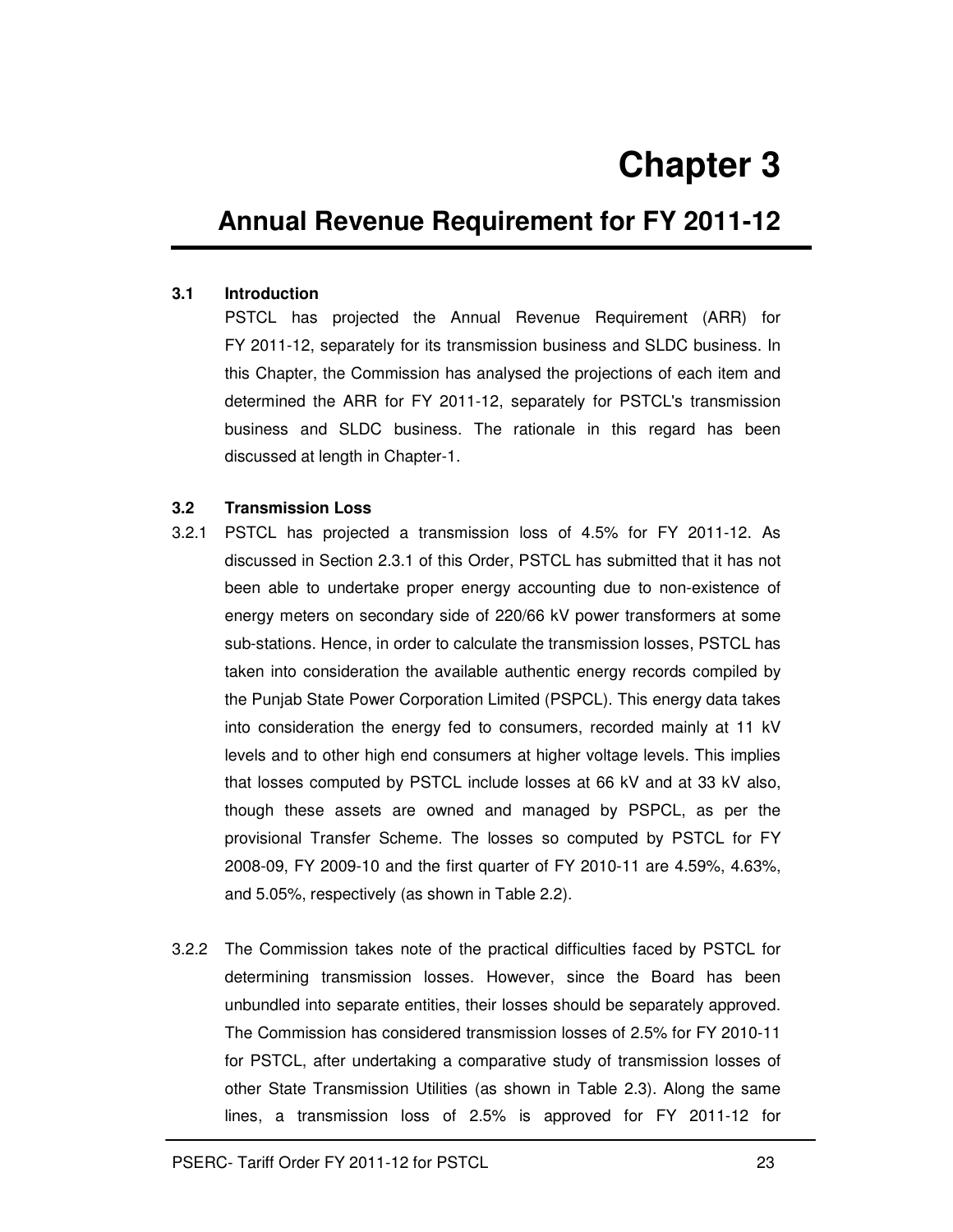transmission network of PSTCL. Taking note of the PSTCL submission that it is taking all the necessary steps to install the energy meters at various 220 kV and 132 kV sub-stations by December 31, 2011, so that transmission losses at these voltage levels could be worked out from FY 2011-12 onwards, the Commission decides that it will revisit the transmission losses for PSTCL while undertaking review of FY 2011-12.

#### **3.3 Employee Cost**

- 3.3.1 PSTCL has projected employee expenses of Rs. 268.31 crore for its transmission business for FY 2011-12 (net of capitalisation of Rs. 63.36 crore), inclusive of Rs. 21.81 crore as pay arrears. While projecting employee expenses, PSTCL has not considered WPI indices. Instead, an overall average increase of 8.79% over employee expenses for FY 2010-11 has been considered for making such projections. PSTCL has submitted that for making projections, the base year expenses of FY 2010-11 were considered exclusive of Rs. 44.36 Crore of pay arrears liability for FY 2010-11.
- 3.3.2 Similarly, PSTCL has projected employee expenses of Rs. 4.54 crore for its SLDC business for FY 2011-12 (net of capitalisation of Rs. 0.15 crore), inclusive of Rs. 0.37 crore as pay arrears.
- 3.3.3 PSTCL has submitted that a onetime pay arrears liability of Rs. 44.36 crore has been estimated for FY 2010-11. Further, the second instalment of pay arrears liability is payable in two instalments, i.e., in FY 2011-12 and FY 2012-13 respectively. Therefore, PSTCL has considered only Rs. 22.18 crore (combined for transmission and SLDC business) towards pay arrears liability for FY 2011-12. Subsequently, PSTCL submitted that as per GoP Notification no arrears will be paid in FY 2010-11 and 40% of the total arrears amounting to Rs. 35.49 crore (including SLDC) will be paid in FY 2011-12. Apportioning Rs. 35.49 crore in the ratio of claim of arrears for transmission and SLDC business, the revised claim for transmission business and SLDC business becomes Rs. 34.89 crore and Rs. 0.60 crore respectively. Accordingly the claim of employee cost is revised to Rs. 281.39 crore and Rs. 4.76 crore for transmission and SLDC respectively. The details of the revised employee expenses, as projected by PSTCL are shown in Table 3.1 below: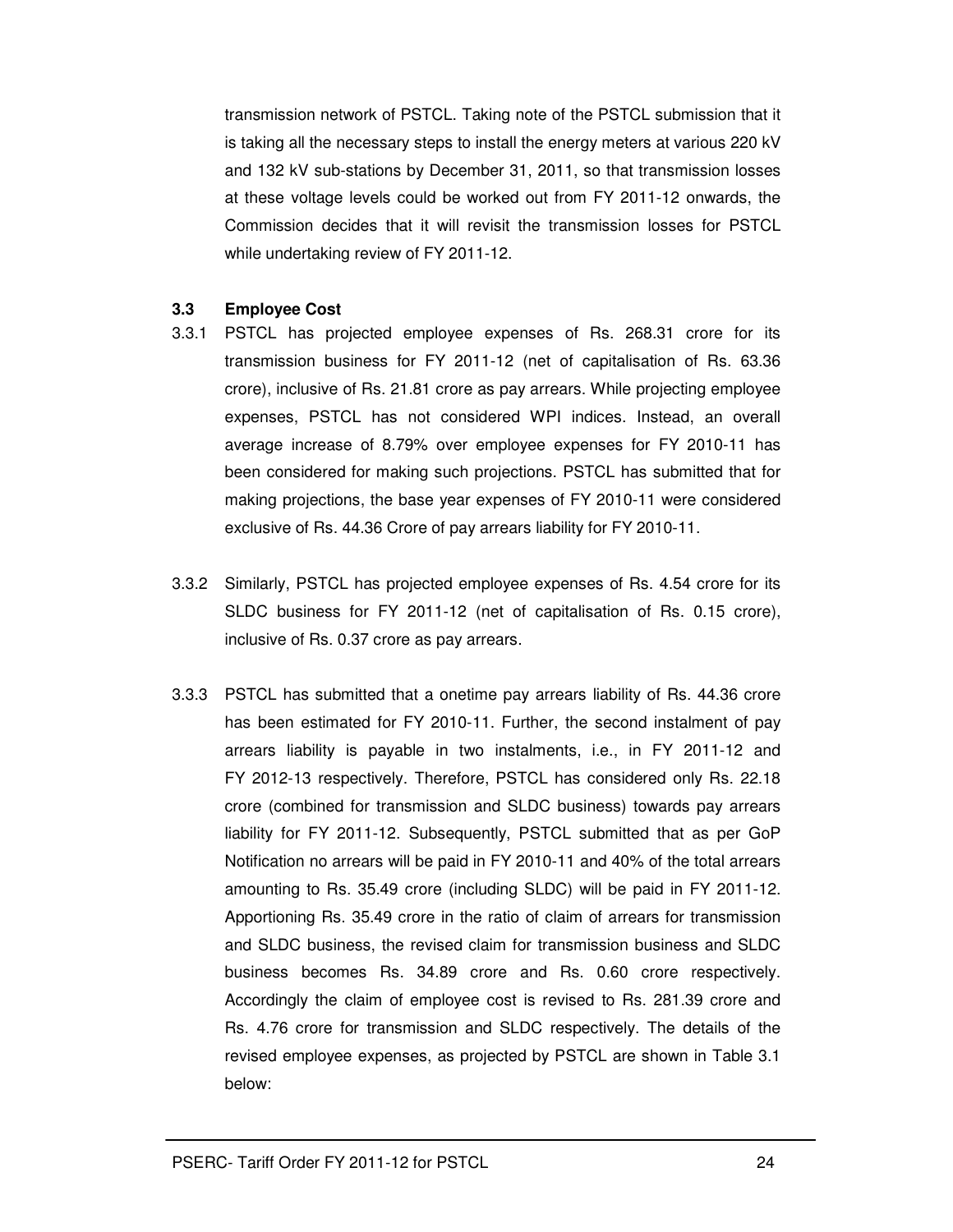| Table 3.1: Employee Expenses Projected by PSTCL for FY 2011-12 |
|----------------------------------------------------------------|
|----------------------------------------------------------------|

# **(Rs. crore)**

| Sr. No.         | <b>Particulars</b>              | <b>Projection for</b><br><b>SLDC</b> for<br>FY 2011-12 | <b>Projection for</b><br><b>PSTCL for</b><br>FY 2011-12 |
|-----------------|---------------------------------|--------------------------------------------------------|---------------------------------------------------------|
|                 | <b>Salaries&amp; Allowances</b> |                                                        |                                                         |
| $\mathbf{1}$    | Basic pay                       | 2.509                                                  | 160.13                                                  |
| $\overline{2}$  | Dearness allowance              | 1.154                                                  | 89.05                                                   |
| 3               | House rent allowance            | 0.249                                                  | 15.58                                                   |
| $\overline{4}$  | Fixed medical allowance         | 0.070                                                  | 2.35                                                    |
|                 | Medical reimbursement           |                                                        |                                                         |
| 5               | charges                         | 0.035                                                  | 0.47                                                    |
| 6               | Over time payment               | 0.002                                                  | 4.40                                                    |
| $\overline{7}$  | Other allowances                | 0.175                                                  | 4.83                                                    |
| 8               | <b>LODA</b>                     | 0.003                                                  | 0.00                                                    |
| 9               | <b>Bonus</b>                    | 0.005                                                  | 0.00                                                    |
| 10              | Workman compensation            | 0.000                                                  | 0.00                                                    |
| 11              | Sub-Total                       | 4.202                                                  | 276.78                                                  |
|                 | <b>Terminal Benefits</b>        |                                                        |                                                         |
| 12              | Leave encashment                | 0.035                                                  | 8.42                                                    |
| $\overline{13}$ | Gratuity                        | 0.065                                                  | 12.94                                                   |
| 14              | Commutation of pension          | 0.000                                                  | 0.00                                                    |
| $\overline{15}$ | Ex-gratia                       | 0                                                      | 0.00                                                    |
| 16              | <b>Sub-Total</b>                | 0.10                                                   | 21.36                                                   |
|                 | <b>Pension Payments</b>         |                                                        |                                                         |
| 17              | Basic pension                   | 0.005                                                  | 7.26                                                    |
| 18              | Dearness pension                | 0.003                                                  | 4.14                                                    |
| 19              | Dearness allowance              | 0                                                      | 0.00                                                    |
| 20              | Any other expenses              | 0.001                                                  | 0.00                                                    |
| 21              | <b>FMA</b>                      | 0                                                      | 0.07                                                    |
| 22              | <b>Sub-Total</b>                | 0.009                                                  | 11.47                                                   |
| 23              | Total (10+16+22)                | 4.314                                                  | 309.86                                                  |
| 24              | Amount capitalized              | 0.150                                                  | 63.36                                                   |
| 25              | Net amount (23-24)              | 4.164                                                  | 246.50                                                  |
| 26              | Add: Prior period expenses      | 0                                                      | 0                                                       |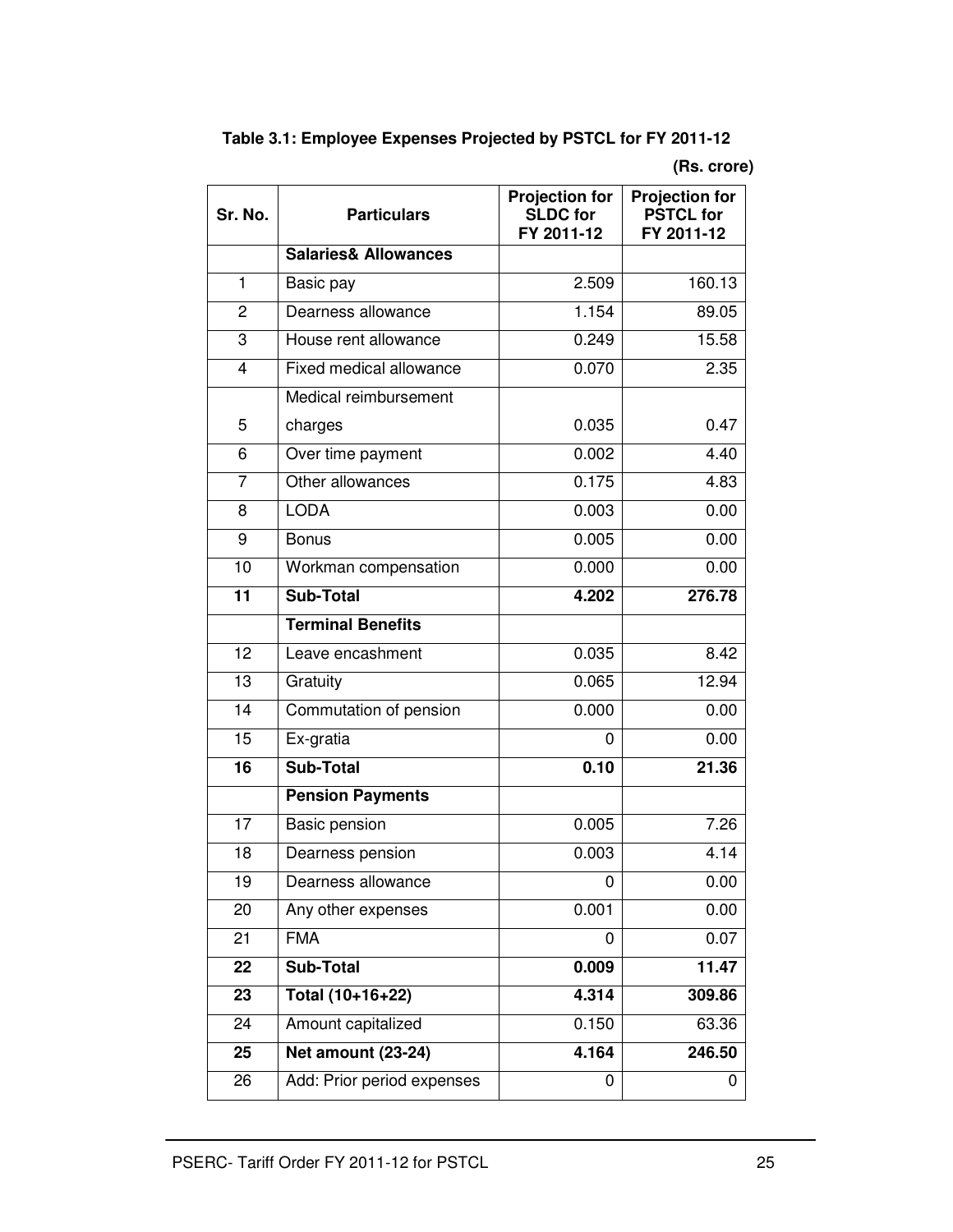| Sr. No. | <b>Particulars</b>  | <b>Projection for</b><br><b>SLDC</b> for<br>FY 2011-12 | <b>Projection for</b><br><b>PSTCL for</b><br>FY 2011-12 |
|---------|---------------------|--------------------------------------------------------|---------------------------------------------------------|
| 27      | Grand total (25+26) | 4.164                                                  | 246.50                                                  |
| 28      | Pay Arrears         | 0.600                                                  | 34.89                                                   |
| 29      | Total (27+28)       | 4.764                                                  | 281.39                                                  |

- 3.3.4 As per PSERC Tariff Regulations, there is a provision for determination of employee cost in two parts.
	- Terminal benefits on actual basis
	- Increase in other expenses limited to average increase in WPI Regulation 28(8) also provides for consideration of any exceptional increase in employee cost on account of pay revision.
- 3.3.5 As per the projections of PSTCL, the terminal benefits including pension payments for transmission business for FY 2011-12 are Rs. 32.83 crore. Since terminal benefits are to be allowed on actual basis, the Commission allows terminal benefits of Rs. 32.83 crore for transmission business for FY 2011-12. Similarly, terminal benefits of Rs. 0.11 crore have been projected by PSTCL for SLDC business for FY 2011-12. The Commission allows Rs. 0.11 crore as terminal benefits for SLDC business for FY 2011-12.
- 3.3.6 PSTCL has claimed Rs. 213.67 crore as other employee expenses (excluding terminal benefits, pension payments and arrears due to pay revision) in FY 2011-12 for transmission business. For approving the other employee expenses of SLDC business and transmission business separately, the Commission has bifurcated the other employee expense approved for PSTCL for FY 2010-11 between SLDC and transmission business of PSTCL, in the ratio of average number of employees of SLDC and transmission business, respectively.
- 3.3.7 The Commission has approved other employee expenses of Rs. 99 crore for PSTCL in FY 2010-11. The approved other employee expenses of SLDC works out to Rs. 2.55 crore after apportioning Rs. 99 crore in proportion to the average number of employees posted in SLDC and transmission business. Similarly, the approved other employee expenses of transmission business works out to Rs. 96.45 crore.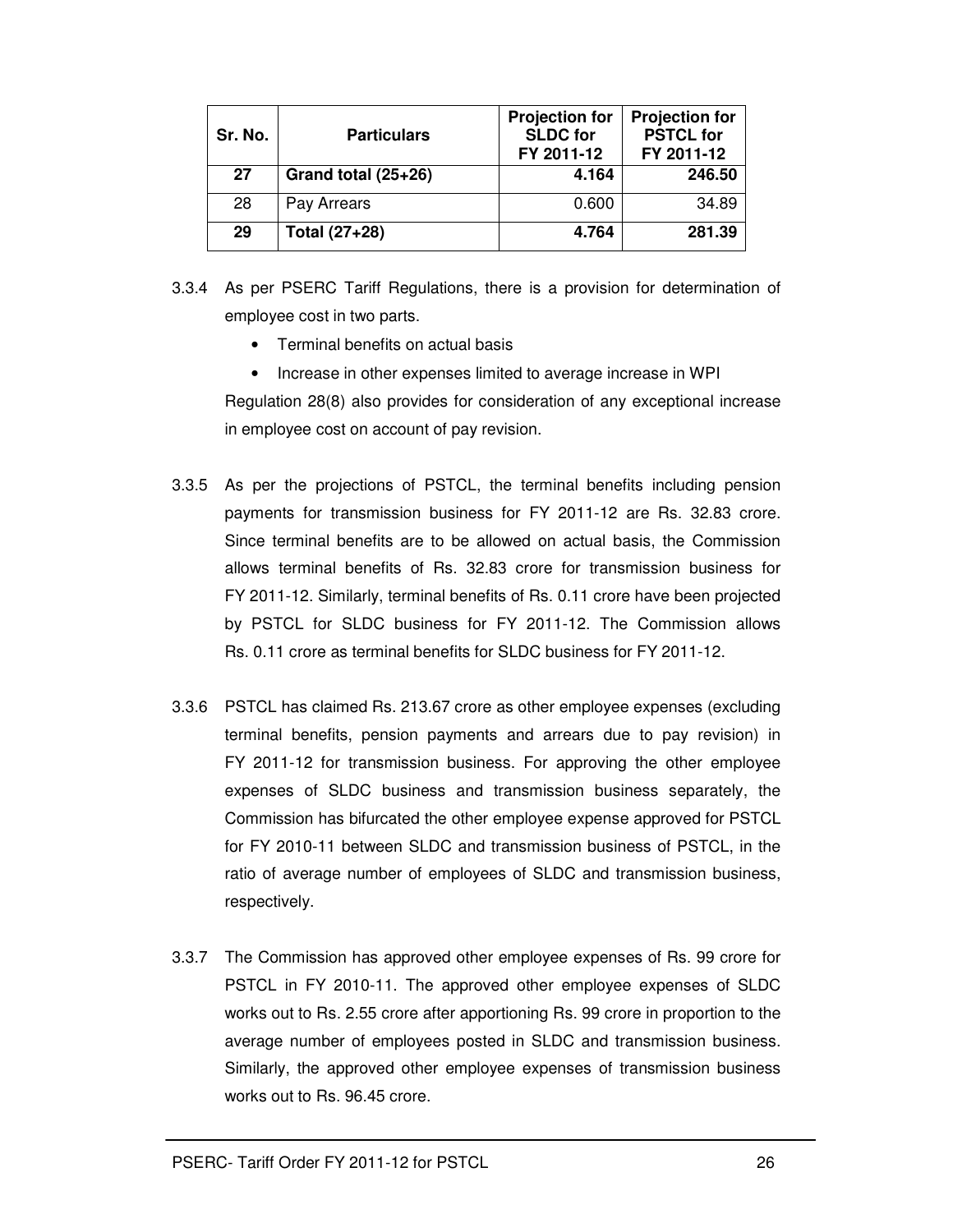- 3.3.8 The average annual increase in WPI for FY 2011-12 would only be available next year. However, it is the normal practice to apply annual average increase in WPI of the previous year, for projecting the expenses for the ensuing year. The Commission has been applying WPI base of 1993-94 in the past. However, the latest WPI with base of 2004-05 has now been stabilised and is available till February 2011. The Commission has decided to apply this latest base for allowing annual WPI increase for FY 2011-12. Based on the WPI indices available for 11 months (April 2010 to February 2011), the Commission has calculated the average annual increase in WPI of 8.91%. By applying this WPI increase to the base figure of Rs. 96.45 crore, the other employee expense for transmission business for FY 2011-12 works out to Rs. 105.04 crore. Similarly, by applying 8.91% to the base figure of Rs. 2.55 crore for SLDC, the other employee expense for SLDC for FY 2011-12 works out to Rs. 2.78 crore.
- 3.3.9 In the ARR Petition for FY 2011-12, PSTCL has originally claimed Rs. 21.81 crore and Rs. 0.37 crore as arrears due to pay revision for FY 2011-12 for transmission and SLDC business respectively. Subsequently, consequent upon GoP's notification, the amount of arrears payable in FY 2011-12 is Rs. 35.49 crore. Apportioning Rs. 35.49 crore in the ratio of claim of arrears for transmission and SLDC business, the revised claim for transmission business and SLDC business becomes Rs. 34.89 crore and Rs. 0.60 crore respectively. The Commission in its previous Tariff Order had approved this component of employee expenses after reducing it by 28.48%. For determining this figure of 28.48%, the Commission had considered the employee cost claimed by the erstwhile Board for FY 2007-08, FY 2008-09 and FY 2009-10 (projections) and the cost allowed by the Commission in those years. It was observed that on an average for all three years the employee cost allowed by the Commission was 28.48% lower than the amount claimed by the Board. Applying the same principle here, the Commission approves Rs. 24.95 crore for transmission business and Rs. 0.43 crore for SLDC business towards pay arrears for FY 2011-12, after reducing the same by 28.48%.

**The Commission thus approves employee cost of Rs. 162.82 crore (32.83 + 105.04 + 24.95) for transmission business and Rs. 3.32 crore (0.11 + 2.78 + 0.43) for SLDC business of PSTCL for FY 2011-12.**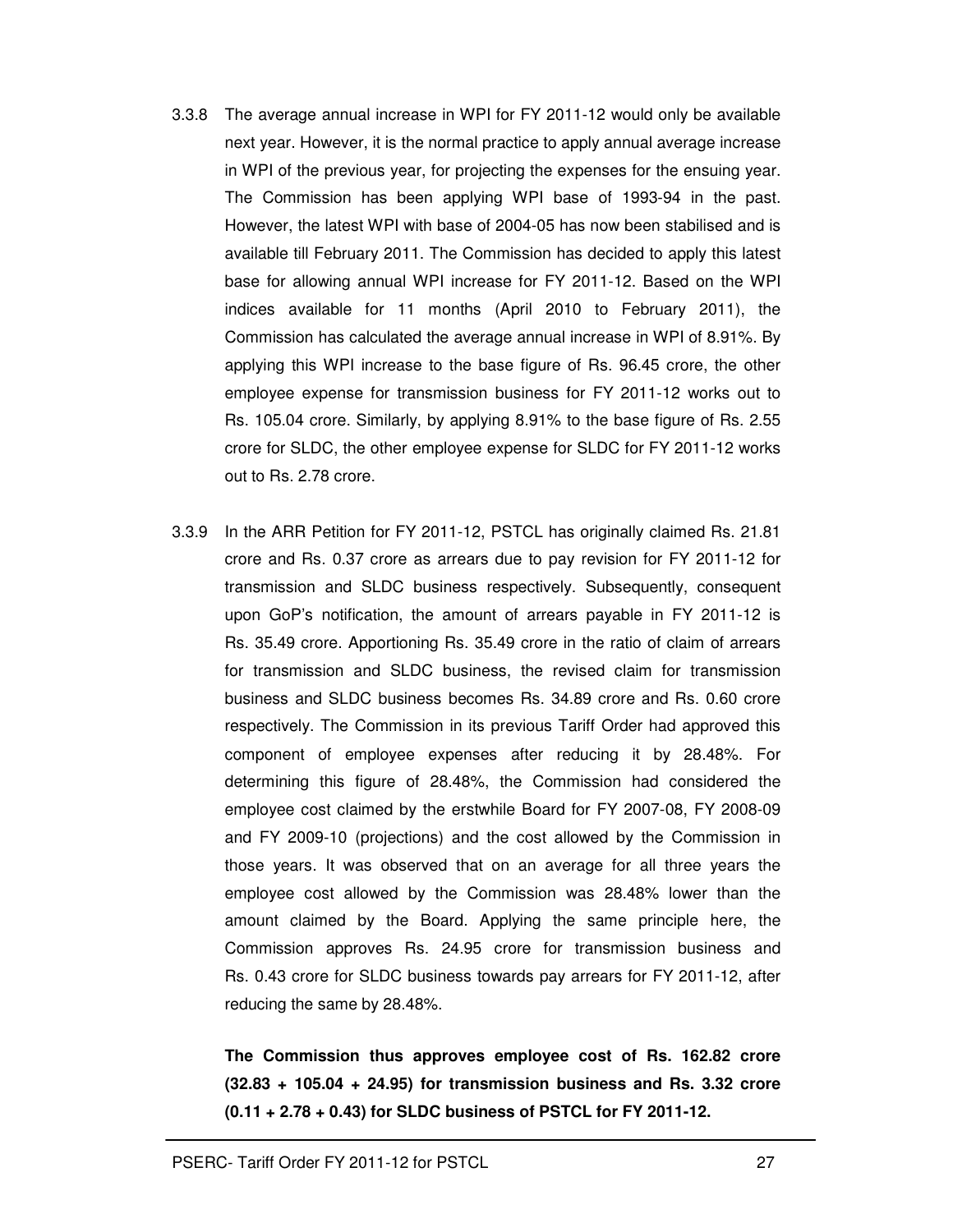**3.3.10 In the Tariff Order for FY 2010-11, the Commission had directed the successor entities of PSEB to ensure that the Work Study Report on Manpower is completed and the action plan in the light of its findings finalised by 31.03.2011. However, till date the Study Report has not been finalised. The Commission has disallowed an amount of Rs. 6.69 crore on account of PSTCL's continuing failure to finalise the study on rationalisation of manpower in para 2.4.7 of the Tariff Order. The Commission directs PSTCL to finalise the Work Study Report on Manpower and submit implementation Action Plan to the Commission.** 

#### **3.4 Repair and Maintenance (R&M) Expenses**

- 3.4.1 PSTCL has projected R&M expenses of Rs. 97.15 crore for its transmission business and Rs. 4.86 crore for its SLDC business for FY 2011-12. PSTCL has submitted that it has not considered increase in WPI for projecting R&M expenses. Instead, it has projected the R&M expenses for FY 2011-12 keeping in view the expenditure to be incurred on the replacement and maintenance of the equipment, the normal wear and tear as per past record and as per recommendations of the manufacturer/supplier. It has also taken the recommendations of Northern Regional Power Committee (NRPC) into consideration. It also submitted that while allowance of such expenditure based on increase in WPI indices may cover part of such expenses, the same may not be able to address the other factors leading to increase in the overall quantum of R&M expenses.
- 3.4.2 Regulation 28(4)(b) of the PSERC Tariff Regulations provides for adjusting the base O&M expenses (which includes R&M expenses) in proportion to the increase in WPI. The base R&M expense of Rs. 51.48 crore (Rs. 48.26 crore as approved R&M expenses for PSTCL for FY 2010-11 and Rs. 3.22 crore being R&M expenses allowed on approved asset addition during the year) has been considered for allowing R&M expenses for FY 2011-12. The base R&M expenses for transmission business and SLDC business of PSTCL work out to Rs. 51.32 crore and Rs. 0.16 crore, respectively, after apportioning Rs. 51.48 crore in the ratio of approved Gross Fixed Assets of transmission business and SLDC business of PSTCL, respectively, as on April 1, 2011. Applying the increase of 8.91% in WPI, the R&M expenses for transmission business and SLDC business of PSTCL for FY 2011-12 work out to Rs. 55.89 crore and Rs. 0.17 crore respectively.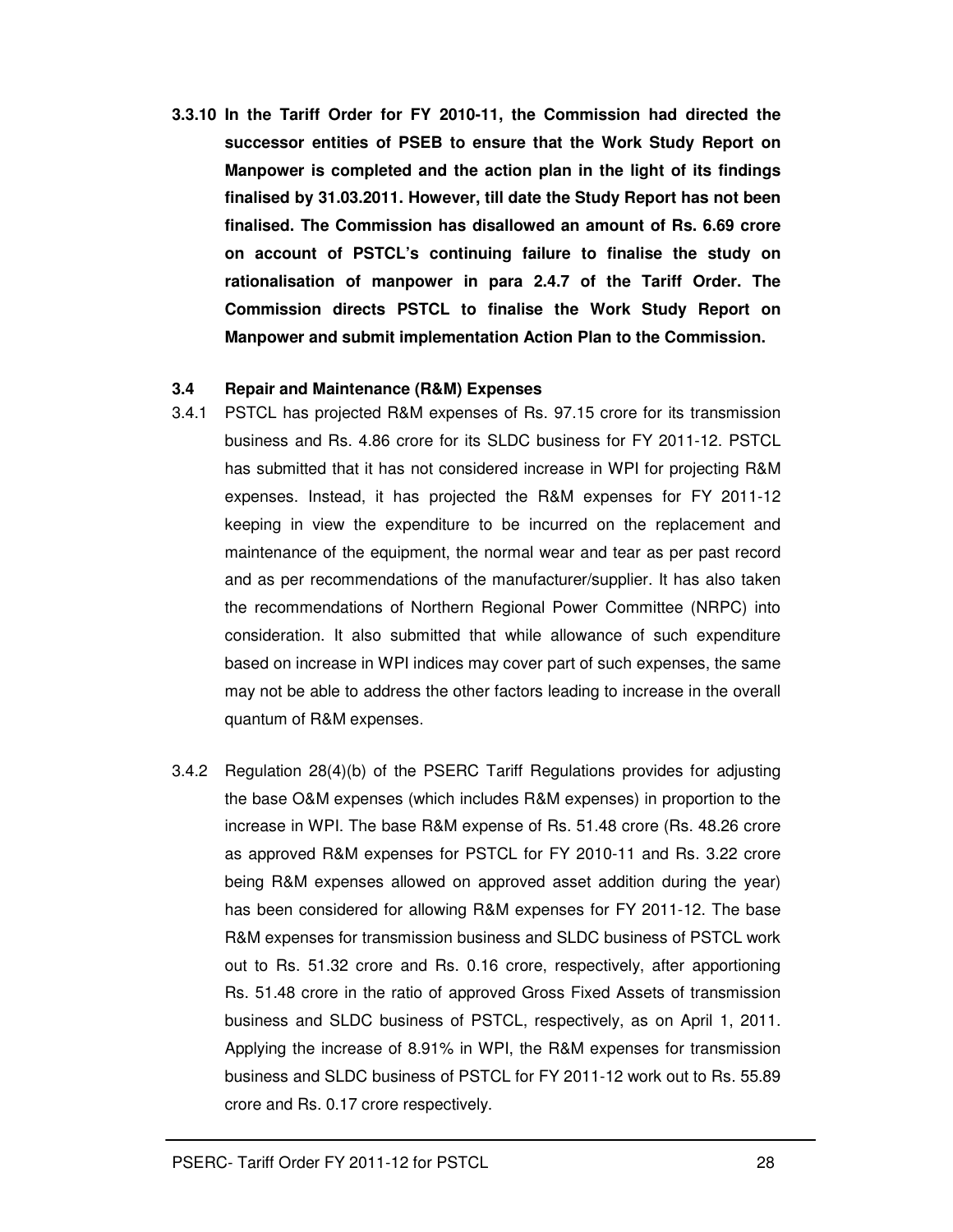3.4.3 As regards claim of Rs. 16.39 crore of PSTCL towards R&M expenses for additional assets of Rs. 621.86 crore likely to be added during FY 2011-12 for transmission business and of Rs. 2.10 crore towards R&M expenses for additional assets of Rs. 5.76 crore likely to be added during FY 2011-12 for SLDC business in terms of the PSERC Tariff Regulations, the Commission is of the view that the increase in R&M expenses demanded on this account cannot be allowed at this stage and will be considered at the time of review next year.

**Accordingly, the Commission approves Rs. 55.89 crore and Rs. 0.17 crore as R&M expenses for transmission and SLDC business of PSTCL respectively.** 

#### **3.5 Administration and General (A&G) Expenses**

- 3.5.1 PSTCL has projected A&G expenses of Rs. 21.44 crore for its transmission business and Rs. 5.43 crore for its SLDC business for FY 2011-12. PSTCL has submitted that it has not considered increase in WPI for projecting A&G expenses, as these expenses are incidental towards governing the entire transmission system in the State.
- 3.5.2 Regulation 28(4)(b) of the PSERC Tariff Regulations provides for adjusting the base O&M expenses (which includes A&G expenses) in proportion to the increase in WPI. The base A&G expense of Rs. 10.29 crore (Rs. 9.64 crore as approved A&G expenses for PSTCL for FY 2010-11 and Rs. 0.65 crore being A&G expenses allowed on approved asset additions during the year) has been considered for allowing R&M expenses for FY 2011-12. The base A&G expenses for transmission business and SLDC business of PSTCL work out to Rs. 10.26 crore and Rs. 0.03 crore respectively, after apportioning Rs. 10.29 crore in the ratio of approved Gross Fixed Assets of transmission business and SLDC business of PSTCL as on April 1, 2011. Applying the increase in WPI of 8.91%, the A&G expenses for transmission business and SLDC business of PSTCL for FY 2011-12 works out to Rs. 11.17 crore and Rs. 0.033 crore respectively.
- 3.5.3 As regards claim of Rs. 4.37 crore of PSTCL towards A&G expenses for additional assets of Rs. 621.86 crore likely to be added during FY 2011-12 for transmission business and of Rs. 0.63 crore towards R&M expenses for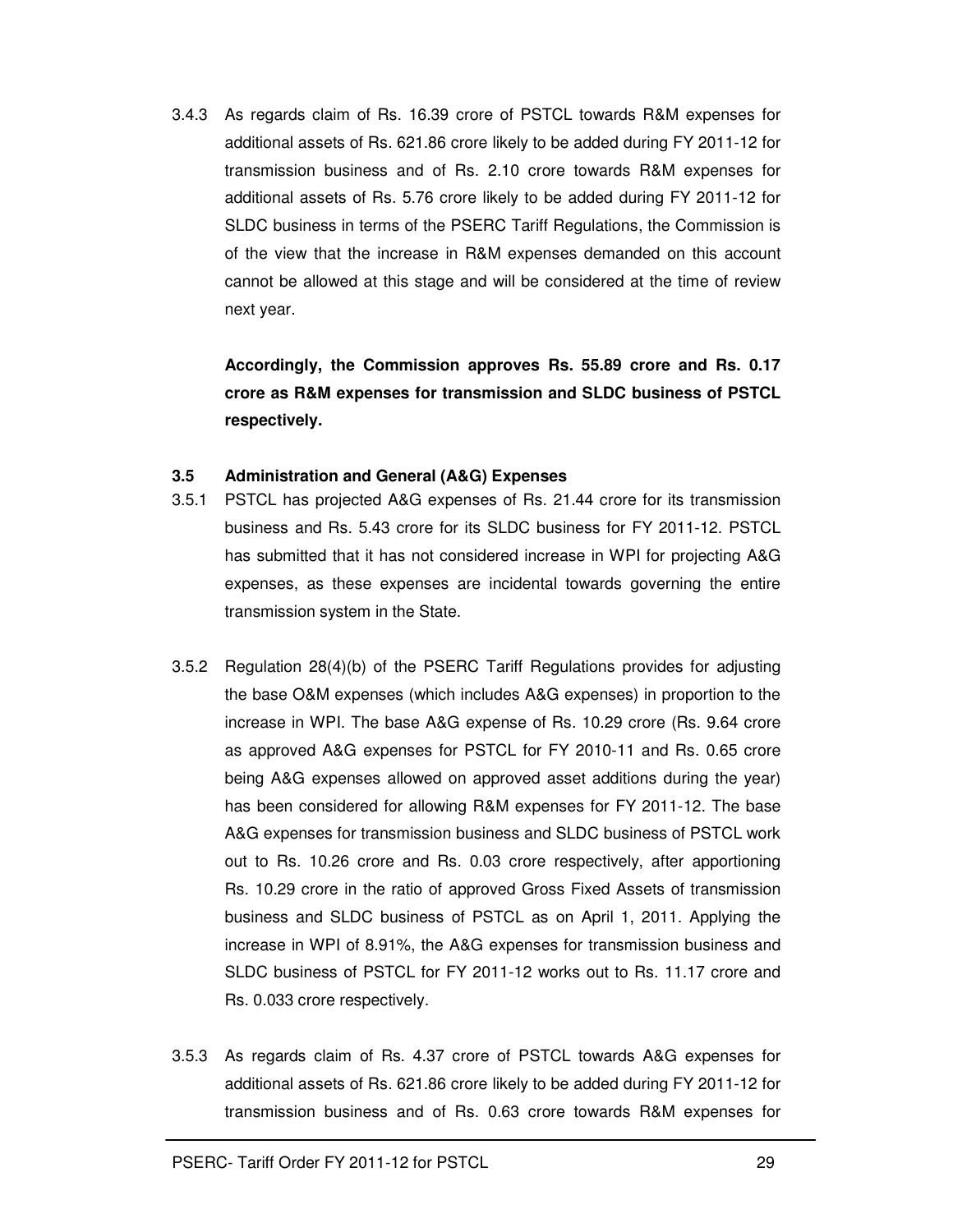additional assets of Rs. 5.76 crore likely to be added during FY 2011-12 for SLDC business in terms of the PSERC Tariff Regulations, the Commission is of the view that the increase in R&M expenses demanded on this account cannot be allowed at this stage and will be considered at the time of review next year.

**Accordingly, the Commission approves Rs. 11.17 crore and Rs. 0.033 crore as A&G expenses for transmission and SLDC business of PSTCL, respectively.** 

#### **3.6 Depreciation Charges**

- 3.6.1 PSTCL has claimed depreciation charges of Rs. 151.80 crore for transmission business and Rs. 0.67 crore for SLDC business for FY 2011-12.
- 3.6.2 PSTCL has applied depreciation rate of 4.97% on the opening Gross Fixed Assets of Rs. 2,740.58 crore for FY 2011-12 and on the projected asset addition of Rs. 627.61 crore in FY 2011-12, considering that assets will be put to use for six months, to arrive at the depreciation of Rs. 151.80 crore. The Commission observes that PSTCL has determined depreciation on the entire assets (for both transmission and SLDC business) and has claimed the same against the transmission business only. Depreciation charges for SLDC business has also been claimed separately, by applying CERC depreciation rates to the class of assets belonging to SLDC business. Thus, there is double counting to this extent.
- 3.6.3 For determining the depreciation charges for PSTCL for FY 2010-11, the Commission has applied a depreciation rate of 4.81%, which was derived from the audited accounts of the erstwhile Board, as stated in para 2.7.3. By applying this depreciation rate on the approved opening Gross Fixed Assets of Rs. 2407.48 crore for transmission business, the depreciation charges for FY 2011-12 work out to Rs. 115.8 crore. Hence, the Commission approves depreciation expenses of Rs. 115.8 crore for transmission business of PSTCL for FY 2011-12.

The Commission has approved the opening Gross Fixed Assets of Rs. 7.47 crore for SLDC business for FY 2011-12. Applying the CERC depreciation rates to approved opening Gross Fixed Assets of Rs. 7.47 crore, the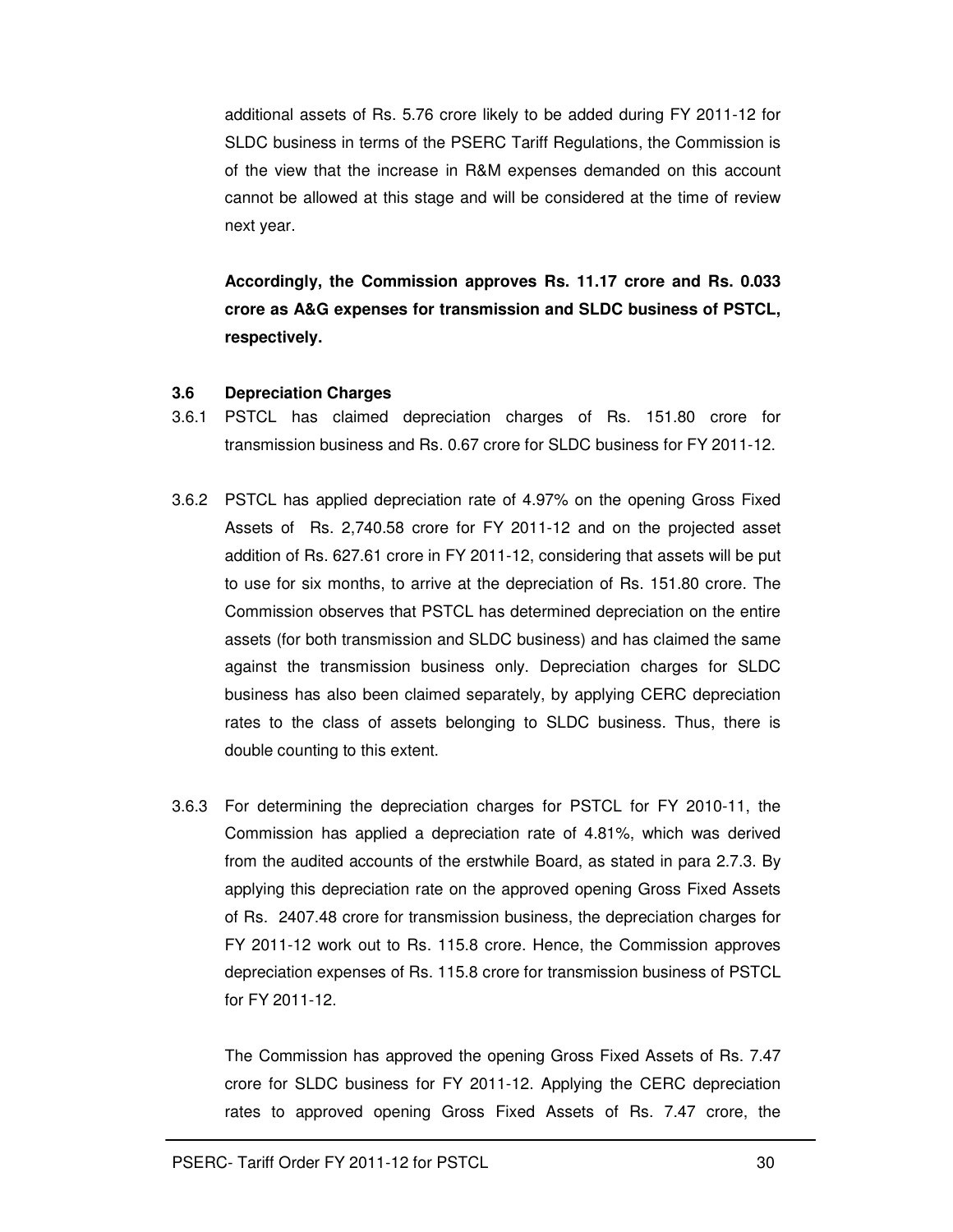depreciation charges work out to Rs. 0.37 crore. The approved depreciation for SLDC business of PSTCL for FY 2011-12 is shown in Table 3.2 below:

| <b>Particulars</b>                     | <b>Approved Gross</b><br><b>Fixed Assets as</b><br>on April 01, 2011<br>(Rs. crore) | Rate of<br><b>Depreciation</b><br>$(\% )$ | <b>Depreciation</b><br>(Rs. crore) |
|----------------------------------------|-------------------------------------------------------------------------------------|-------------------------------------------|------------------------------------|
|                                        | 2                                                                                   | 3                                         | 4                                  |
| Land & Land rights                     | 0.0                                                                                 | $0.00\%$                                  | 0.00                               |
| <b>Building and Civil Works</b>        | 1.97                                                                                | 3.34%                                     | 0.07                               |
| Plant & Machinery                      | 5.17                                                                                | 5.28%                                     | 0.27                               |
| Line Cable Networks etc.               | 0.00                                                                                | 5.28%                                     | 0.00                               |
| Computer accessories                   | 0.08                                                                                | 6.33%                                     | 0.01                               |
| <b>Meters</b>                          | 0                                                                                   | 5.28%                                     | 0.00                               |
| Vehicles                               | 0                                                                                   | 9.50%                                     | 0.00                               |
| Furniture-fixtures & Office Equipments | 0.25                                                                                | 6.33%                                     | 0.02                               |
| Total                                  | 7.47                                                                                |                                           | 0.37                               |

|  |  | Table 3.2 : Depreciation Charges for SLDC Business of PSTCL for FY 2011-12 |
|--|--|----------------------------------------------------------------------------|
|--|--|----------------------------------------------------------------------------|

3.6.4 Accordingly, the Commission approves depreciation charges for Transmission and SLDC business of PSTCL as shown in Table 3.3 below:

**(Rs. crore)** 

|                     |                                                        | <b>For SLDC</b>                                      | <b>For Transmission</b>                                |                                                      |  |
|---------------------|--------------------------------------------------------|------------------------------------------------------|--------------------------------------------------------|------------------------------------------------------|--|
| <b>Particulars</b>  | <b>Projection by</b><br><b>PSTCL for</b><br>FY 2011-12 | Approved in<br><b>Tariff Order for</b><br>FY 2011-12 | <b>Projection by</b><br><b>PSTCL for</b><br>FY 2011-12 | Approved in<br><b>Tariff Order for</b><br>FY 2011-12 |  |
|                     |                                                        |                                                      |                                                        |                                                      |  |
| <b>Depreciation</b> | 0.67                                                   | 0.37                                                 | 151.80                                                 | 115.80                                               |  |

#### **3.7 Interest Charges**

3.7.1 PSTCL has claimed interest charges of Rs. 138.04 crore (net of capitalisation of Rs. 35.57 crore) for transmission business for FY 2011-12. Similarly, PSTCL has claimed interest charges of Rs. 0.33 crore, without any capitalisation for SLDC business for FY 2011-12. PSTCL has also claimed Rs. 25.07 crore and Rs. 0.93 crore as interest on working capital for transmission business and SLDC business of PSTCL respectively, for FY 2011-12.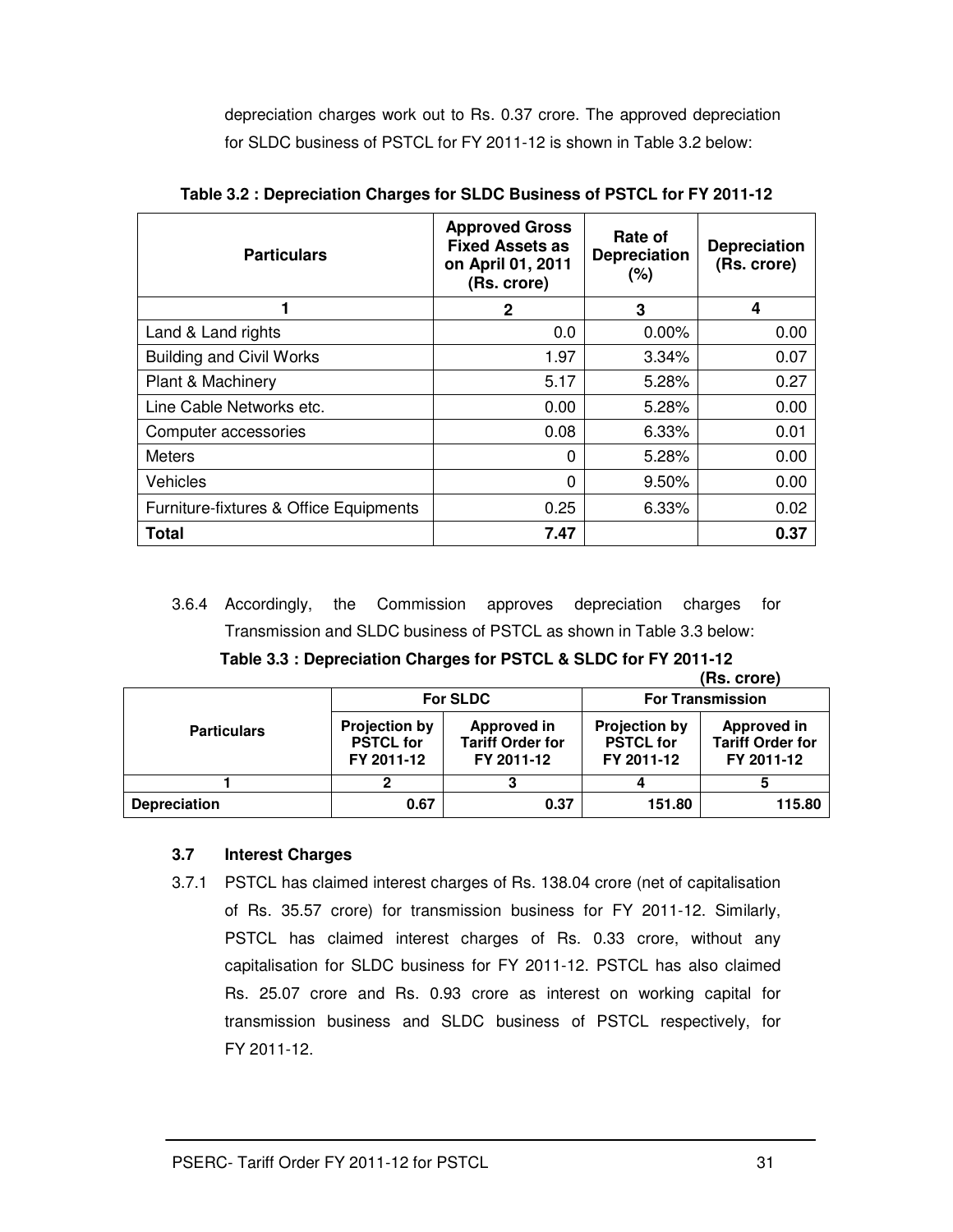#### 3.7.2 **Investment Plan**

PSTCL has estimated a capital expenditure of Rs. 1,367.44 crore for FY 2011-12. The details of capital expenditure projected by PSTCL are shown in Table 3.4 below:

**Table 3.4: Capital Expenditure estimated by PSTCL for FY 2011-12 (Rs. crore)** 

| Sr.<br>No.    | <b>Particulars</b>                        | <b>Funding</b><br>Requirement<br>for FY 2011-12 |  |
|---------------|-------------------------------------------|-------------------------------------------------|--|
|               | 2                                         | 3                                               |  |
|               | Transmission Lines & Sub stations         | 627.62                                          |  |
| $\mathcal{P}$ | Talwandi Sabo (400 KV) Transmission Lines | 549.92                                          |  |
| 3             | Rajpura (400 KV) Transmission Lines       | 189.90                                          |  |
| 4             | Total                                     | 1367.44                                         |  |

The Commission observes that PSTCL has proposed an ambitious investment plan for its transmission business for FY 2011-12. As stated in para 2.8.2, the Commission has approved an investment plan of Rs. 400 crore for FY 2010-11, based on the actual capital expenditure by PSTCL up to January 2011, while PSTCL has estimated it to be Rs. 843.04 crore. Therefore, the proposed investment of Rs. 1367.44 crore by PSTCL for transmission business in FY 2011-12 appears to be on the higher side. The Commission at this stage approves an investment plan of Rs. 600 crore for PSTCL for FY 2011-12. Increase in capital expenditure, if any will be considered by the Commission during review of FY 2011-12.

In the ARR Petition, PSTCL has not projected any capital grant for capital works in FY 2011-12. Considering the approved capital expenditure of Rs. 600 crore, the loan requirement works out to Rs. 600 crore.

Thus, interest on allowable loans (other than working capital loans) for transmission business works out to Rs. 113.40 crore, as given in Table 3.5 below.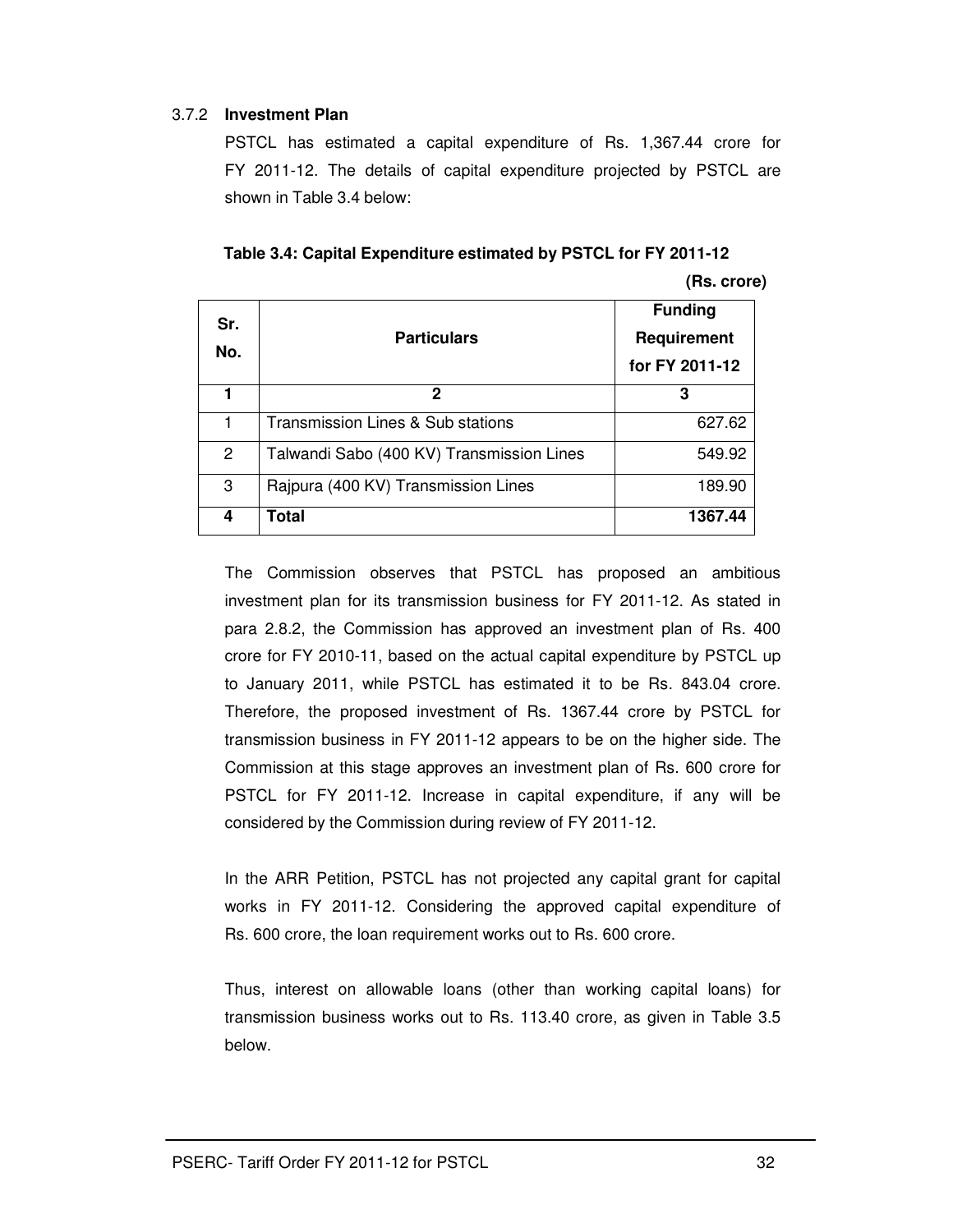|         |                                                     |                                 |                                                |                                              | (Rs. crore)                      |                                        |
|---------|-----------------------------------------------------|---------------------------------|------------------------------------------------|----------------------------------------------|----------------------------------|----------------------------------------|
| Sr. No. | <b>Particulars</b>                                  | Loans as<br>on April<br>1, 2011 | <b>Receipt of</b><br>Loan during<br>FY 2011-12 | Repayment<br>of Loan<br>during<br>FY 2011-12 | Loans as<br>on March<br>31, 2012 | <b>Amount</b><br>οf<br><b>Interest</b> |
|         | 2                                                   | 3                               | 4                                              | 5                                            | 6                                |                                        |
|         | As per data<br>furnished in ARR<br>(other than WCL) | 1561.65                         | 1270.29                                        | 139.59                                       | 2692.35                          | 173.61                                 |
| 2       | Approved by the<br>Commission<br>(other than WCL)   | 1159.11                         | 600.00                                         | 139.59                                       | 1619.52                          | 113.40                                 |

**Table 3.5: Interest Charges (other than WCL) for Transmission Business of PSTCL** 

PSTCL has also proposed an ambitious investment plan of Rs. 56.66 crore for SLDC business for FY 2011-12. PSTCL has submitted that to provide grid visibility to operators at Punjab SLDC under PSTCL, a SCADA/ EMS (Supervisory Control and Data Acquisition/ Energy Management System) system was commissioned by PGCIL (Power Grid Corporation India Ltd.) since August 2002, under ULDC (Unified Load Dispatch and Communication) Scheme in NR (Northern Regional) Grid. Over the period of time while operating the SCADA/ EMS scheme, it has been felt that the present system as implemented is more suitable for RLDCs with limited benefits for SLDCs, since transmission is primarily at 66 kV level for State networks. Keeping this in view, all the constituents of ULDC scheme in NR are planning to have latest systems by expanding the existing systems for better visibility of operations of grid. For this purpose, PSTCL has proposed an integrated SCADA/EMS scheme at an estimated cost of Rs. 90 crore, out of which Rs. 50 crore is proposed to be spent in FY 2011-12. However, in its letter dated March 28, 2011, PSTCL submitted a revised capital plan of Rs. 30 crore for FY 2011-12. Keeping in view the necessity of capital expenditure of SLDC for efficient operation and better visibility of grid, the Commission at this stage approves an investment plan of Rs. 25 crore for SLDC business for FY 2011-12. Increase in capital expenditure if any, will be considered by the Commission during review of FY 2011-12.

Thus, interest on allowable loans (other than WCL) for SLDC business works out to Rs. 0.28 crore as given in Table 3.6 below.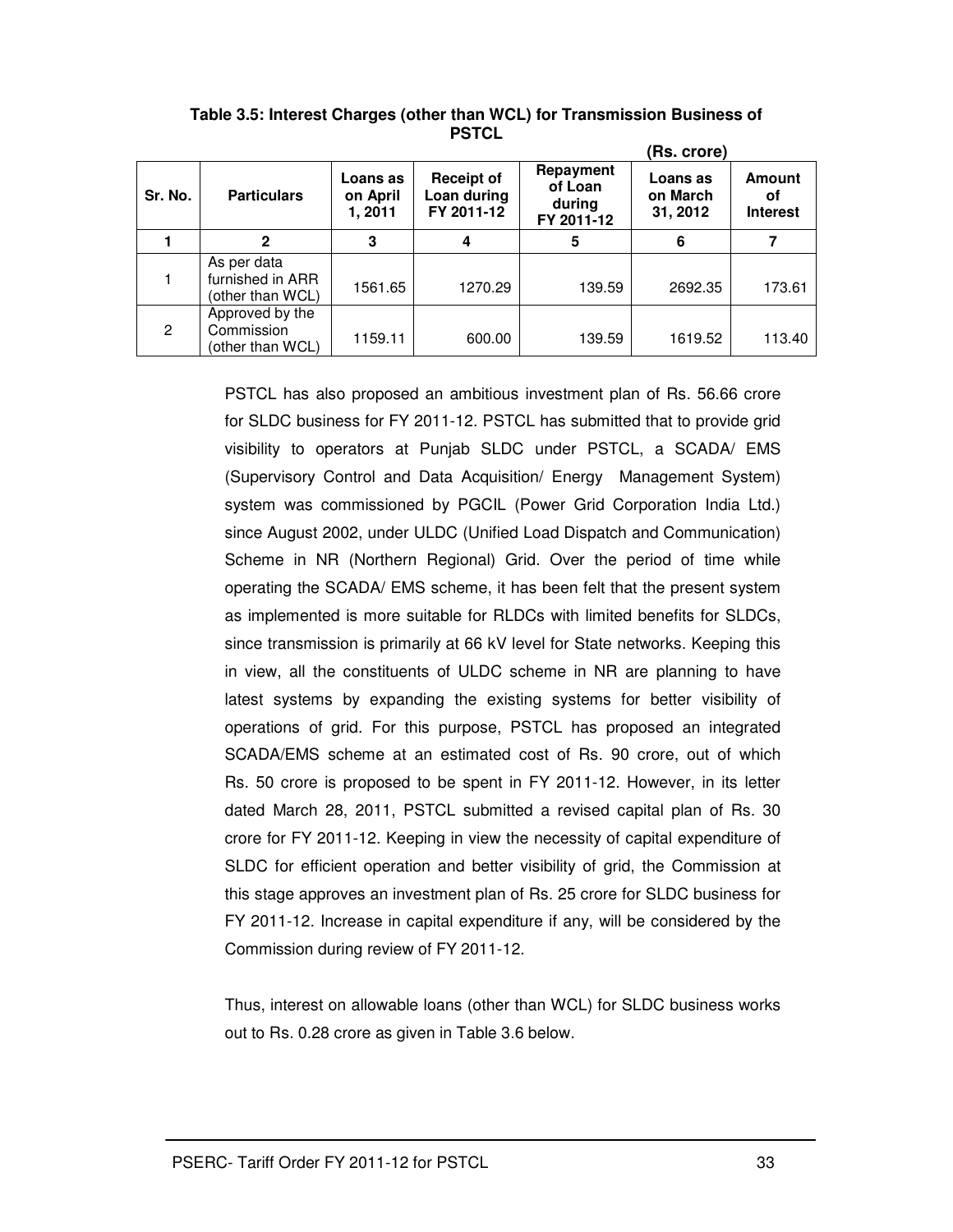**Table 3.6: Interest Charges (other than WCL) for SLDC Business of PSTCL** 

| (Rs. crore) |
|-------------|
|-------------|

| Sr.<br>No. | <b>Particulars</b>                                  | Loans as<br>on April<br>1,2011 | <b>Receipt of</b><br>Loan<br>during<br>FY 2011-12 | Repayment<br>of Loan<br>during<br>FY 2011-12 | Loans as<br>on<br><b>March</b><br>31, 2012 | <b>Amount</b><br>οf<br><b>Interest</b> |
|------------|-----------------------------------------------------|--------------------------------|---------------------------------------------------|----------------------------------------------|--------------------------------------------|----------------------------------------|
|            | 2                                                   | 3                              |                                                   | 5                                            |                                            | 7                                      |
|            | As per data furnished<br>in ARR (other than<br>WCL) | 1.45                           | 30.00                                             |                                              | 31.45                                      | 0.33                                   |
| 2          | Approved by the<br>Commission (other<br>than WCL)   | 1.45                           | 25.00                                             |                                              | 26.45                                      | 0.28                                   |

#### 3.7.3 **Capitalisation of Interest Charges**

The Commission, as per past practice, capitalises the interest excluding interest on working capital, in the ratio of net works in progress to total capital expenditure. Based on this principle, the Commission approves capitalisation of interest of Rs. 15.78 crore for transmission business and Rs. 0.20 crore for SLDC business of PSTCL for FY 2011-12.

# 3.7.4 **Interest on Working Capital**

PSTCL has claimed interest on working capital of Rs. 25.07 crore for transmission business and Rs. 0.93 crore for SLDC business for FY 2011-12, as per norms specified in CERC (Terms and Conditions of Tariff) Regulations, 2009. PSTCL has calculated interest on working capital by applying Advance Rate of State Bank of India (which is equivalent of the SBI PLR used earlier) of 11.75% as on April 1, 2010 on the working capital requirement of Rs. 213.39 crore for transmission business and Rs. 7.92 crore for SLDC business.

 Regulation 21 of PSERC Tariff Regulations stipulates that while determining the cost of transmission, the Commission shall be guided, as far as feasible, by the principles and methodologies specified by CERC. Accordingly, the Commission has re-calculated the working capital requirement as per norms specified in CERC (Terms and Conditions of Tariff) Regulations, 2009 based on the approved expenses of PSTCL, which works out to Rs. 131.66 crore for transmission business and Rs.4.71crore for SLDC business. By applying the above rate of interest, the Commission approves Rs. 15.47 crore as interest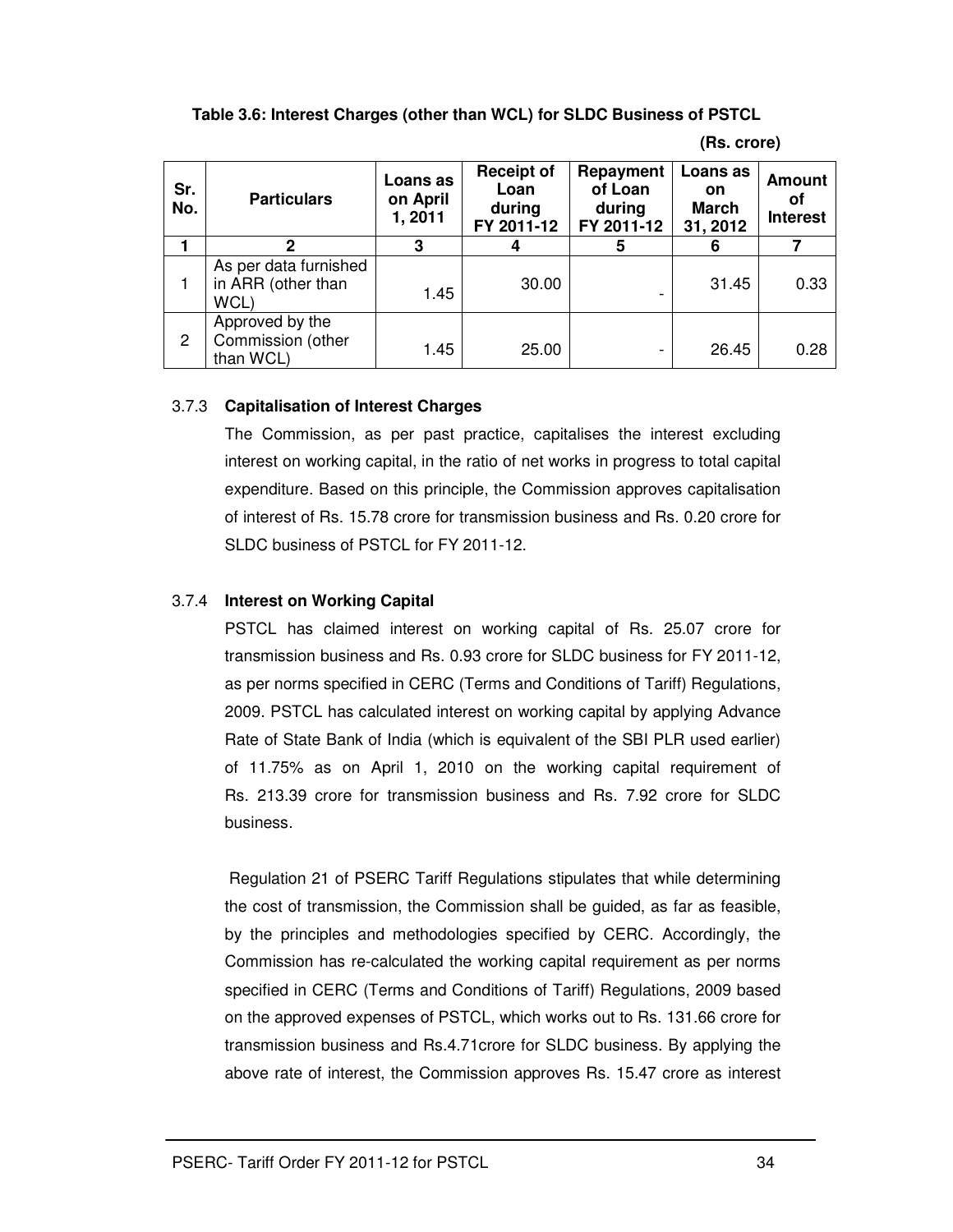on working capital for transmission business and Rs. 0.55 crore for SLDC business of PSTCL for FY 2011-12, as shown in Table 3.7 below:

| Sr.            |                                                                      | <b>Approved for</b> | <b>Approved for</b> |  |
|----------------|----------------------------------------------------------------------|---------------------|---------------------|--|
| No             | <b>Particulars</b>                                                   | <b>SLDC</b>         | <b>Transmission</b> |  |
| 1              | 2                                                                    | 3                   | 4                   |  |
|                | Receivables equivalent to two<br>months of fixed cost                | 3.89                | 78.02               |  |
| $\overline{2}$ | Maintenance spares @ 15% of<br>Operation and Maintenance<br>expenses | 0.53                | 34.48               |  |
| 3              | Operation and Maintenance<br>expenses for one month                  | 0.29                | 19.16               |  |
| 4              | <b>Total Working Capital</b>                                         | 4.71                | 131.66              |  |
| 5              | <b>Interest Rate</b>                                                 | 11.75%              | 11.75%              |  |
| 6              | <b>Interest on Working Capital</b>                                   | 0.55                | 15.47               |  |

**Table 3.7: Interest on Working Capital for PSTCL for FY 2011-12 (Rs. crore)** 

### 3.7.5 **Diversion of Capital Funds**

The Commission, in para 2.15.7 of the Tariff Order for PSPCL for FY 2011-12 has determined the interest of Rs. 240.40 crore to be disallowed for diversion of capital funds towards revenue purposes in FY 2009-10. The Commission retains its decision to make similar disallowance for PSTCL. For FY 2011-12, the share of PSTCL out of Rs. 240.40 Crore works out to Rs. 26.98 crore. This amount is further bifurcated between transmission and SLDC business in proportion to the approved Gross Fixed Assets of SLDC and transmission business as on April 1, 2011. Of the total amount of Rs. 26.98 crore, Rs. 11.22 crore is to the account of the PSTCL and the balance Rs. 15.76 crore is to the account of Government. The share of transmission business out of Rs. 26.98 crore works out to Rs. 11.19 crore and that of SLDC works out to Rs. 0.03 crore. Thus, Rs. 11.19 crore is disallowed from the approved interest charges for transmission business and Rs. 0.03 crore is disallowed from the approved interest charges for SLDC business. The approved interest charges for transmission business of PSTCL for FY 2011-12 are shown in Table 3.8 below: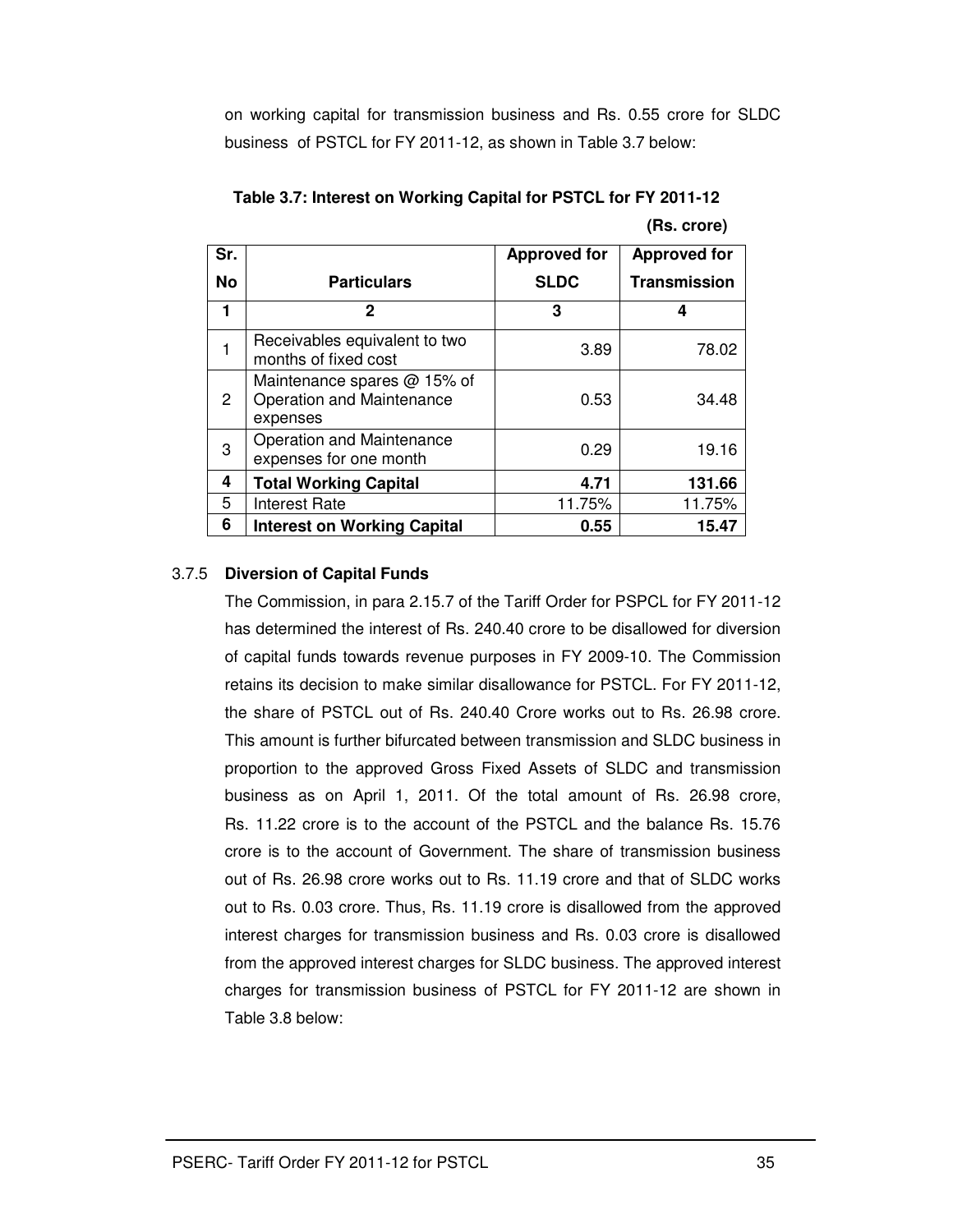|                |                                                                                                                                                            |                                  |                     |                       |                                  | <u>ns. Civiel</u>                                       |
|----------------|------------------------------------------------------------------------------------------------------------------------------------------------------------|----------------------------------|---------------------|-----------------------|----------------------------------|---------------------------------------------------------|
| Sr.<br>No.     | <b>Particulars</b>                                                                                                                                         | Loans as<br>on April<br>01, 2011 | Receipt of<br>Loans | Repayment<br>of Loans | Loans as<br>on March<br>31, 2012 | <b>Interest</b><br>Approved by the<br><b>Commission</b> |
| 1              | $\mathbf{2}$                                                                                                                                               | 3                                | 4                   | 5                     | 6                                | 7                                                       |
| 1              | Interest on Institutional<br>Loans taken by the<br><b>PSTCL</b>                                                                                            | 1159.11                          | 600.00              | 139.59                | 1619.52                          | 113.40                                                  |
| $\overline{c}$ | Interest on Working<br>Capital Loans                                                                                                                       |                                  |                     |                       |                                  | 15.47                                                   |
| 3              | Total (1+2)                                                                                                                                                | 1159.11                          | 600.00              | 139.59                | 1619.52                          | 128.87                                                  |
| 4              | Less Capitalisation                                                                                                                                        |                                  |                     |                       |                                  | 15.78                                                   |
| 5              | <b>Net Interest Charges</b>                                                                                                                                |                                  |                     |                       |                                  | 113.09                                                  |
| 6              | Less: Interest disallowed<br>on account of Diversion of<br>Capital Funds (For<br>Transmission Business-<br>$Rs. 11.19$ crore & $GoP -$<br>Rs. 15.71 crore) |                                  |                     |                       |                                  | 26.90                                                   |
| $\overline{7}$ | <b>Interest Allowed (5-6)</b>                                                                                                                              |                                  |                     |                       |                                  | 86.19                                                   |

**Table 3.8: Approved Interest Charges for Transmission Business for FY 2011-12 (Rs. crore)** 

Similarly, the approved interest charges for SLDC business of PSTCL for FY 2011-12 are shown in Table 3.9 below:

| Table 3.9: Approved Interest Charges for SLDC Business for FY 2011-12 |  |  |  |
|-----------------------------------------------------------------------|--|--|--|
|-----------------------------------------------------------------------|--|--|--|

|  | (Rs. crore) |
|--|-------------|
|  |             |

| Sr.<br>No.     | <b>Particulars</b>                                                                                                                            | Loans as<br>on April<br>01, 2011 | Receipt<br>of Loans | Repayment<br>of Loans | Loans as<br>on March<br>31, 2012 | <b>Interest</b><br><b>Approved by</b><br>the<br><b>Commission</b> |
|----------------|-----------------------------------------------------------------------------------------------------------------------------------------------|----------------------------------|---------------------|-----------------------|----------------------------------|-------------------------------------------------------------------|
| 1              | $\mathbf{2}$                                                                                                                                  | 3                                | 4                   | 5                     | 6                                | 7                                                                 |
|                | Interest on Institutional<br>Loans taken by PSTCL                                                                                             | 1.45                             | 25.00               |                       | 26.45                            | 0.28                                                              |
| $\overline{c}$ | Interest on Working<br>Capital Loans                                                                                                          |                                  |                     |                       |                                  | 0.55                                                              |
| 3              | Total (1+2)                                                                                                                                   | 1.45                             | 25.00               | ۰                     | 26.45                            | 0.83                                                              |
| 4              | Less Capitalisation                                                                                                                           |                                  |                     |                       |                                  | 0.20                                                              |
| 5              | <b>Net Interest Charges</b>                                                                                                                   |                                  |                     |                       |                                  | 0.63                                                              |
| 6              | Less: Interest disallowed<br>on account of Diversion<br>of Capital Funds (For<br>SLDC Business - Rs.<br>0.03 crore and GoP-<br>Rs.0.05 crore) |                                  |                     |                       |                                  | 0.08                                                              |
| $\overline{7}$ | Interest Allowed (5-6)                                                                                                                        |                                  |                     |                       |                                  | 0.55                                                              |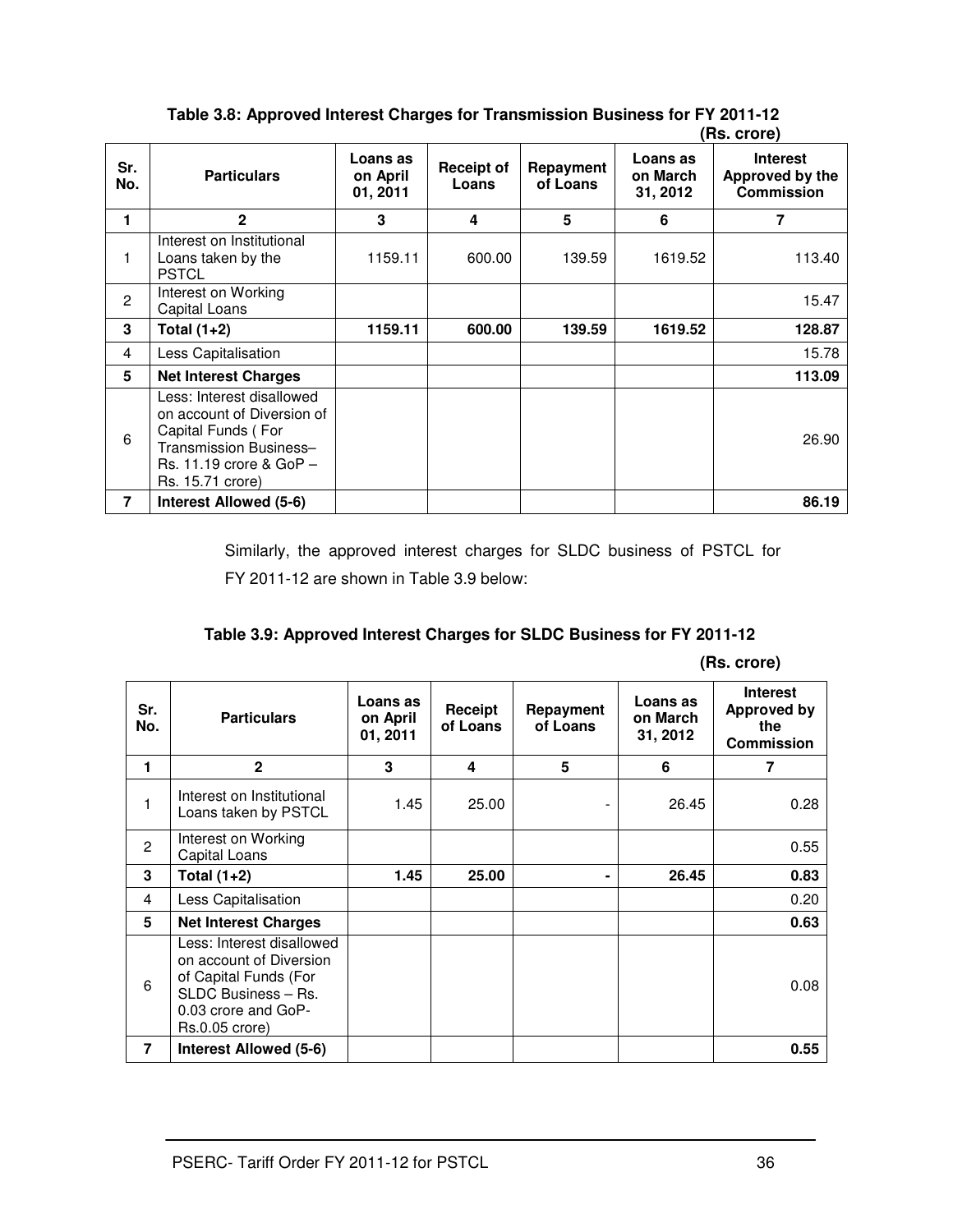# **Accordingly, the Commission allows interest charges of Rs. 86.74 (86.19 + 0.55) crore to PSTCL for FY 2011-12.**

As discussed in para 2.8.5 of this Tariff Order, GoP is liable to pay Rs. 14.47 crore to PSTCL on account of diversion of capital funds for revenue purposes in FY 2010-11. Besides Rs. 15.76 crore is payable by GoP on the same account in FY 2011-12. Thus, the GoP is liable to pay a total amount of Rs. 30.23 (14.47 + 15.76) crore to PSTCL up to FY 2011-12.

#### **3.8 Return on Equity**

PSTCL has claimed a Return on Equity of Rs. 77.14 crore for the transmission business for FY 2011-12 at a rate of 15.5% (pre-tax) grossed up by the tax rate of 33.99%, as per CERC (Terms and Conditions of Tariff) Regulations, 2009. However, in the past, the Commission has been allowing the RoE of 14%. Accordingly, the Commission finds no justification for allowing RoE at a higher rate and thus allows RoE of Rs. 45.99 crore @ 14% of the total equity of Rs. 328.50 crore of PSTCL. For SLDC, PSTCL has not claimed any RoE, and hence, no ROE has been allowed.

**Hence, the Commission approves Rs. 45.99 crore as Return on Equity for transmission business of PSTCL for FY 2011-12.** 

#### **3.9 ULDC Charges**

In ARR Petition for FY 2011-12, PSTCL has claimed ULDC Charges of Rs. 10 crore for FY 2011-12 for its SLDC business. Subsequently, PSTCL has revised these charges to Rs. 18.91 crore on account of revision in ULDC rates by the Order of CERC dated 18.03.2011.The Commission allows the same to be included in SLDC ARR for FY 2011-12.

#### **3.10 Non-Tariff Income**

PSTCL has projected a Non-Tariff Income of Rs. 9.76 crore in respect of transmission business in FY 2011-12. For SLDC, PSTCL has not projected any Non-Tariff Income.

**The Commission approves Rs. 9.76 Crore as Non-Tariff Income of transmission business of PSTCL for FY 2011-12.**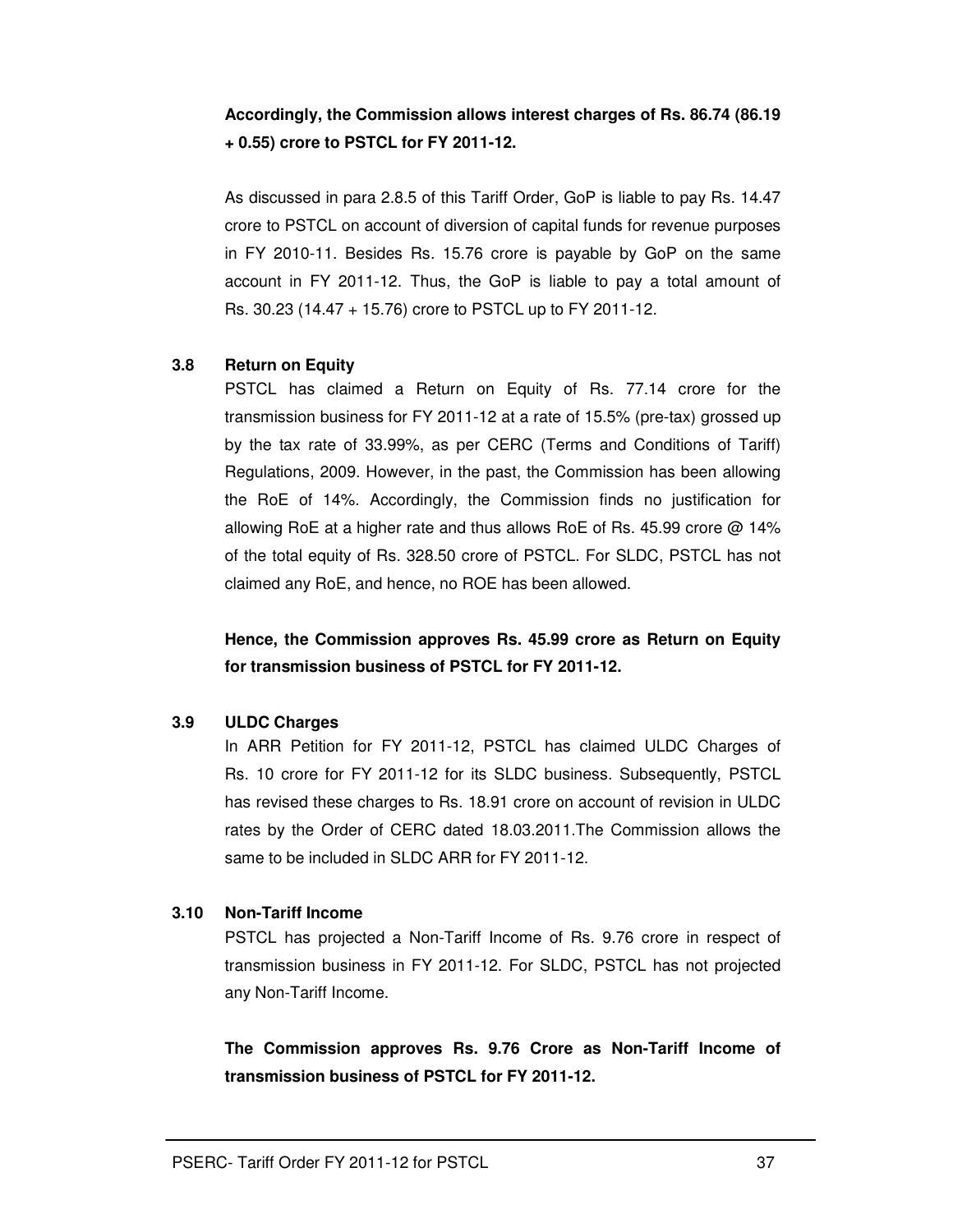#### **3.11 Annual Revenue Requirement**

The Summary of the Annual Revenue Requirement for SLDC business and transmission business of PSTCL for FY 2011-12 is shown in Table 3.10 below:

# **Table 3.10: Annual Revenue Requirement for SLDC and Transmission Business of PSTCL for FY 2011-12**

**(Rs. crore)** 

|                                          | <b>For SLDC</b>                                    |                                                                                            | <b>For Transmission</b>                                |                                                                                            |
|------------------------------------------|----------------------------------------------------|--------------------------------------------------------------------------------------------|--------------------------------------------------------|--------------------------------------------------------------------------------------------|
| <b>Particulars</b>                       | <b>Projection</b><br>by PSTCL<br>for<br>FY 2011-12 | <b>Approved by</b><br>the<br><b>Commission in</b><br><b>Tariff Order for</b><br>FY 2011-12 | <b>Projection by</b><br><b>PSTCL for</b><br>FY 2011-12 | <b>Approved by</b><br>the<br><b>Commission in</b><br><b>Tariff Order for</b><br>FY 2011-12 |
|                                          | $\mathbf 2$                                        | 3                                                                                          | 4                                                      | 5                                                                                          |
| <b>Employee Cost</b>                     | 4.54                                               | 3.32                                                                                       | 268.31                                                 | 162.82                                                                                     |
| <b>R&amp;M Expenses</b>                  | 4.86                                               | 0.17                                                                                       | 97.15                                                  | 55.89                                                                                      |
| <b>A&amp;G Expenses</b>                  | 5.43                                               | 0.03                                                                                       | 21.44                                                  | 11.17                                                                                      |
| Depreciation                             | 0.67                                               | 0.37                                                                                       | 151.80                                                 | 115.80                                                                                     |
| <b>Interest Charges</b>                  | 1.26                                               | 0.55                                                                                       | 163.12                                                 | 86.19                                                                                      |
| Return on Equity                         |                                                    |                                                                                            | 77.14                                                  | 45.99                                                                                      |
| <b>ULDC Charges</b>                      | 10.00                                              | 18.91                                                                                      |                                                        |                                                                                            |
| <b>Total Revenue</b><br>Requirement      | 26.76                                              | 23.35                                                                                      | 778.96                                                 | 477.86                                                                                     |
| Less: Non-Tariff Income                  |                                                    | $\qquad \qquad \blacksquare$                                                               | 9.76                                                   | 9.76                                                                                       |
| <b>Net Revenue</b><br>Requirement        | 26.76                                              | 23.35                                                                                      | 769.19                                                 | 468.10                                                                                     |
| Gap/(Surplus) for<br>FY 2010-11          |                                                    |                                                                                            | 54.89                                                  |                                                                                            |
| <b>Cumulative Revenue</b><br>Requirement | 26.76                                              | 23.35                                                                                      | 824.08                                                 | 468.10                                                                                     |

**Thus, the Commission approves the Annual Revenue Requirement of Rs. 468.10 crore for transmission business and Rs. 23.35 crore for SLDC business of PSTCL for FY 2011-12.** 

The summary of the Annual Revenue Requirement of PSTCL and SLDC as a whole for FY 2011-12 is shown in Table 3.11 below: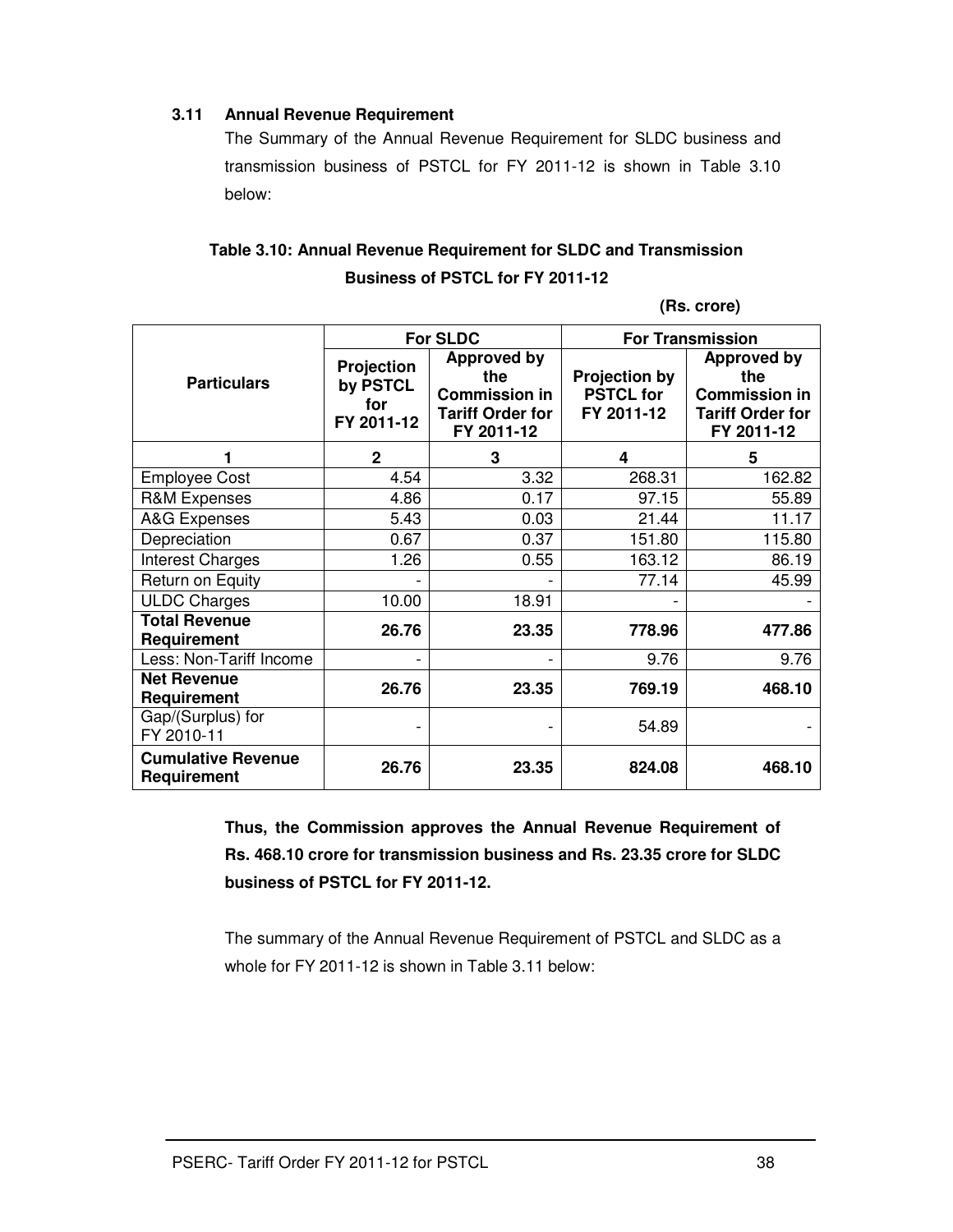| Table 3.11: Annual Revenue Requirement for PSTCL and SLDC for FY 2011-12 |  |  |
|--------------------------------------------------------------------------|--|--|
|--------------------------------------------------------------------------|--|--|

**(Rs. crore)**

| <b>Particulars</b>                              | <b>Projection by</b><br><b>PSTCL for</b><br>FY 2011-12 | Approved by the<br><b>Commission in</b><br><b>Tariff Order for</b><br>FY 2011-12 |  |
|-------------------------------------------------|--------------------------------------------------------|----------------------------------------------------------------------------------|--|
| 1                                               | $\mathbf{2}$                                           | 3                                                                                |  |
| <b>Employee Cost</b>                            | 272.85                                                 | 166.14                                                                           |  |
| <b>R&amp;M Expenses</b>                         | 102.02                                                 | 56.06                                                                            |  |
| A&G Expenses                                    | 26.87                                                  | 11.20                                                                            |  |
| Depreciation                                    | 152.47                                                 | 116.17                                                                           |  |
| <b>Interest Charges</b>                         | 164.38                                                 | 86.74                                                                            |  |
| Return on Equity                                | 77.14                                                  | 45.99                                                                            |  |
| <b>ULDC Charges</b>                             | 10.00                                                  | 18.91                                                                            |  |
| <b>Total Revenue Requirement</b>                | 805.72                                                 | 501.21                                                                           |  |
| Less: Non-Tariff Income                         | 9.76                                                   | 9.76                                                                             |  |
| <b>Net Revenue Requirement</b>                  | 795.95                                                 | 491.45                                                                           |  |
| Gap/(Surplus) for FY 2010-11                    | 54.89                                                  |                                                                                  |  |
| <b>Cumulative Revenue</b><br><b>Requirement</b> | 850.84                                                 | 491.45                                                                           |  |

**The ARR of Rs. 491.45 crore for PSTCL for FY 2011-12 is the transmission charges payable by PSPCL during FY 2011-12. Hence this amount is carried forward to para 4.16 of PSPCL Tariff Order for FY 2011-12 dated May 9, 2011.**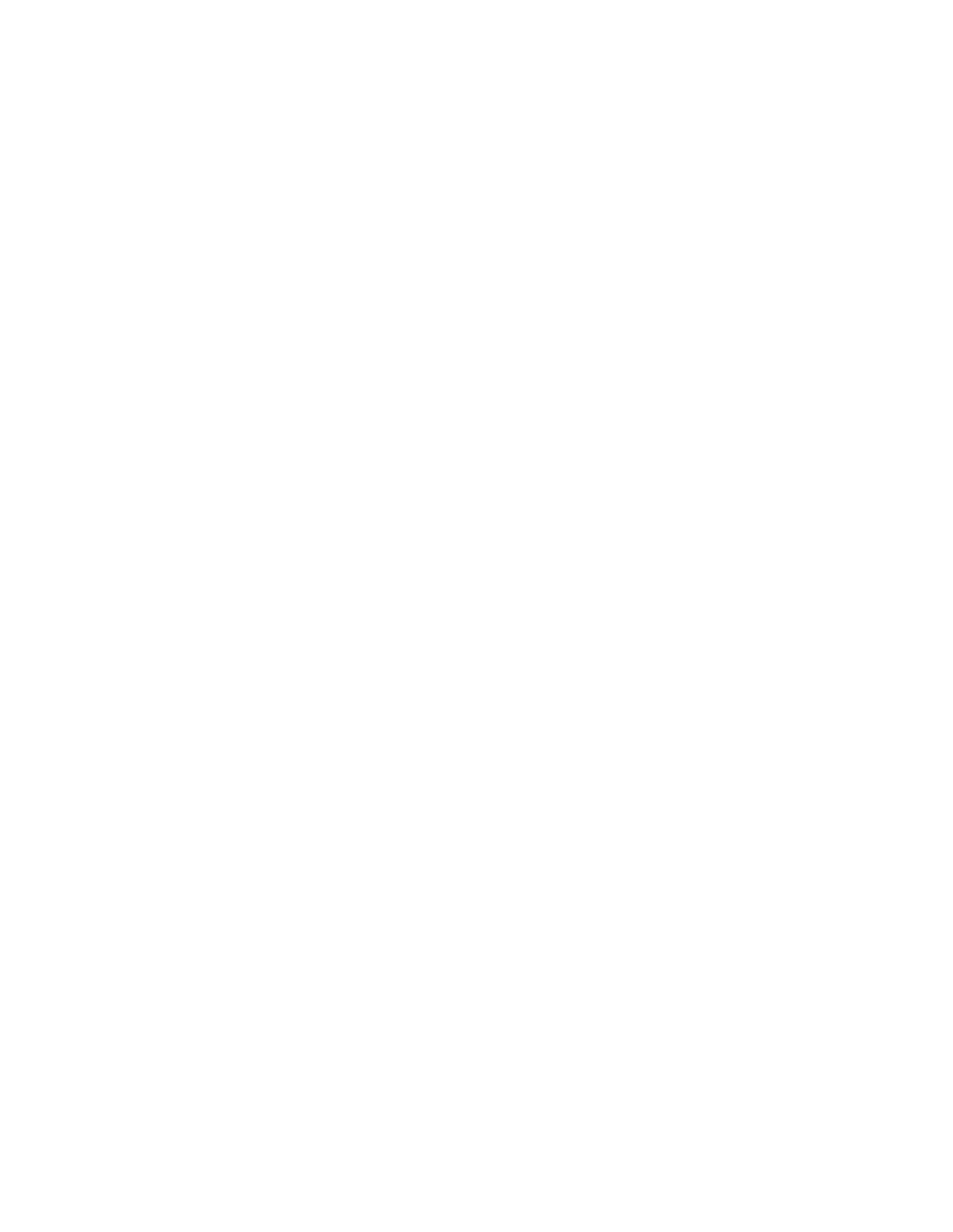# **Determination of Transmission and SLDC Charges**

#### **4.1 Annual Revenue Requirement**

The Commission has determined the ARR for PSTCL for FY 2011-12 at Rs. 491.45 crore. Out of Rs. 491.45 crore, the ARR approved for transmission business is Rs. 468.10 crore and the ARR approved for SLDC business of PSTCL is Rs. 23.35 crore.

#### **4.2 Determination of Transmission Tariff**

- 4.2.1 The PSERC (Terms and Conditions for Determination of Tariff) Regulations, 2005 specify that transmission tariff will have the following components:
	- i) SLDC Operation Charges,
	- ii) Reactive Energy Charges,
	- iii) Charges for use of network.
- 4.2.2 The Commission has approved the ARR of SLDC business for FY 2011-12 as Rs. 23.35 crore against Rs. 26.76 crore projected by PSTCL, as shown in Table 3.10 of this Tariff Order. The transmission system capacity projected by PSTCL for FY 2011-12 is 7990.18 MW, which is the sum of installed capacity in MW of all generating stations connected to the transmission system of PSTCL and the contracted capacities in MW of other long-term transactions to be handled by the transmission system of PSTCL. Since, there is only one Distribution Licensee in the State of Punjab, thus whole of the SLDC charges will be borne by PSPCL, which works out to Rs. 1.95 crore per month. **Thus the Commission approves SLDC charges at the rate of RS. 1.95 crore per month for PSPCL and for long term open access customers at the rate of Rs. 2435.28 /MW/Month of the contracted capacity.**
- 4.2.3 The reactive energy charges raised by NRLDC on PSTCL will be directly recoverable by PSTCL from PSPCL.
- 4.2.4 The ARR for transmission business of PSTCL for FY 2011-12 has been approved at Rs. 468.10 crore, as shown in Table 3.10 of this Tariff Order. The Commission, for determining charges for use of the transmission network,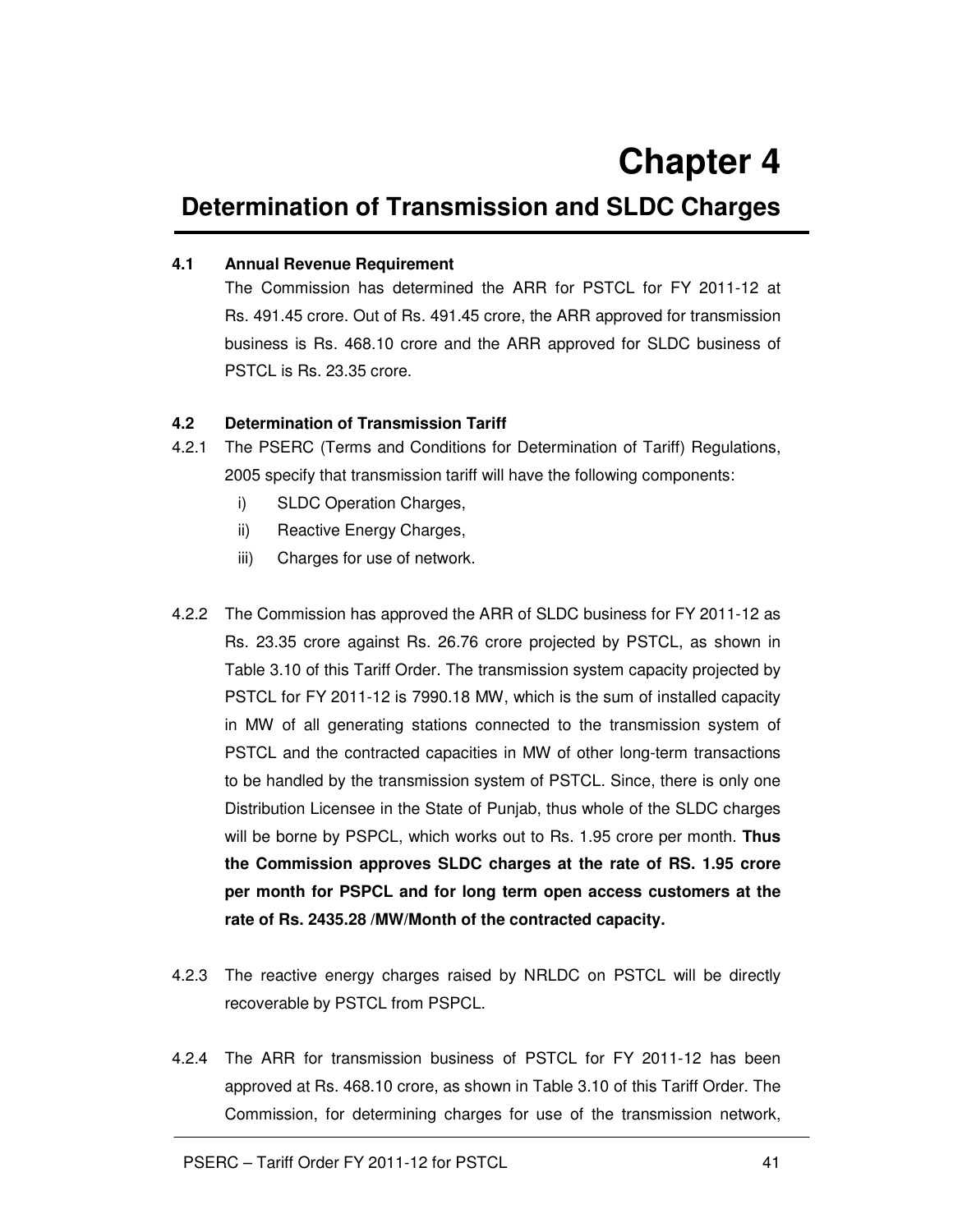has considered the fact that the ARR of transmission business of PSTCL is 'fixed' in nature. Hence the Commission decides that the entire ARR for transmission business of PSTCL be recovered through a demand charge based on the transmission system capacity. The transmission system capacity projected by PSTCL for FY 2011-12 is 7990.18 MW as stated in para 4.2.2 above.

# **The Commission determines the transmission charges at the rate of Rs. 39.01 crore per month payable by PSPCL.**

### **4.3 Determination of Open Access Transmission Charges**

4.3.1 As per the Open Access Regulations notified by the Commission, the Open Access Transmission Charges for long-term Open Access during FY 2011-12 are computed in Table 4.1 below:

| Sr.<br>No.     | <b>Particulars</b>                                                                                | <b>Figures</b> |
|----------------|---------------------------------------------------------------------------------------------------|----------------|
|                | Annual Revenue Requirement (ARR) (Rs. crore)                                                      | 468.10         |
| 2              | Transmission System Capacity (MW)                                                                 | 7990.18        |
| 3              | Transmission Tariff (Rs/MW/Month)                                                                 | 48820          |
| $\overline{4}$ | Long Term Open Access Charges (Rs./MW/Month) of the<br>contracted capacity (=33.33% of Sr. No. 3) | 16273          |
| 5              | Transmission Charges based on energy transmission of 43672<br>MU (Paise/Unit)                     |                |

**Table 4.1: Long-Term Open Access Transmission Charges for FY 2011-12** 

- 4.3.2 As per clause 16(1)(c) of PSERC (Open Access) Regulations, the Open Access Transmission Charges for Short-Term Open Access will be 20% of the full transmission charges, as at serial no 5 of Table 4.1, thus, the Short-Term Open Access Transmission charges are determined as 2.2 paise per unit.
- **4.4 Amount payable by GoP to PSTCL on account of interest disallowed for diversion of capital funds towards revenue purposes** As discussed in para 2.8.5 of this Tariff Order, GoP is liable to pay Rs. 14.47 crore to PSTCL on account of interest on diverted capital funds for revenue purposes in FY 2010-11. Besides, as discussed in para 3.7.5, Rs. 15.76 crore is payable by GoP on the same account in FY 2011-12. Thus, the GoP is liable to pay a total amount of Rs. 30.23 (14.47 + 15.76) crore to PSTCL up to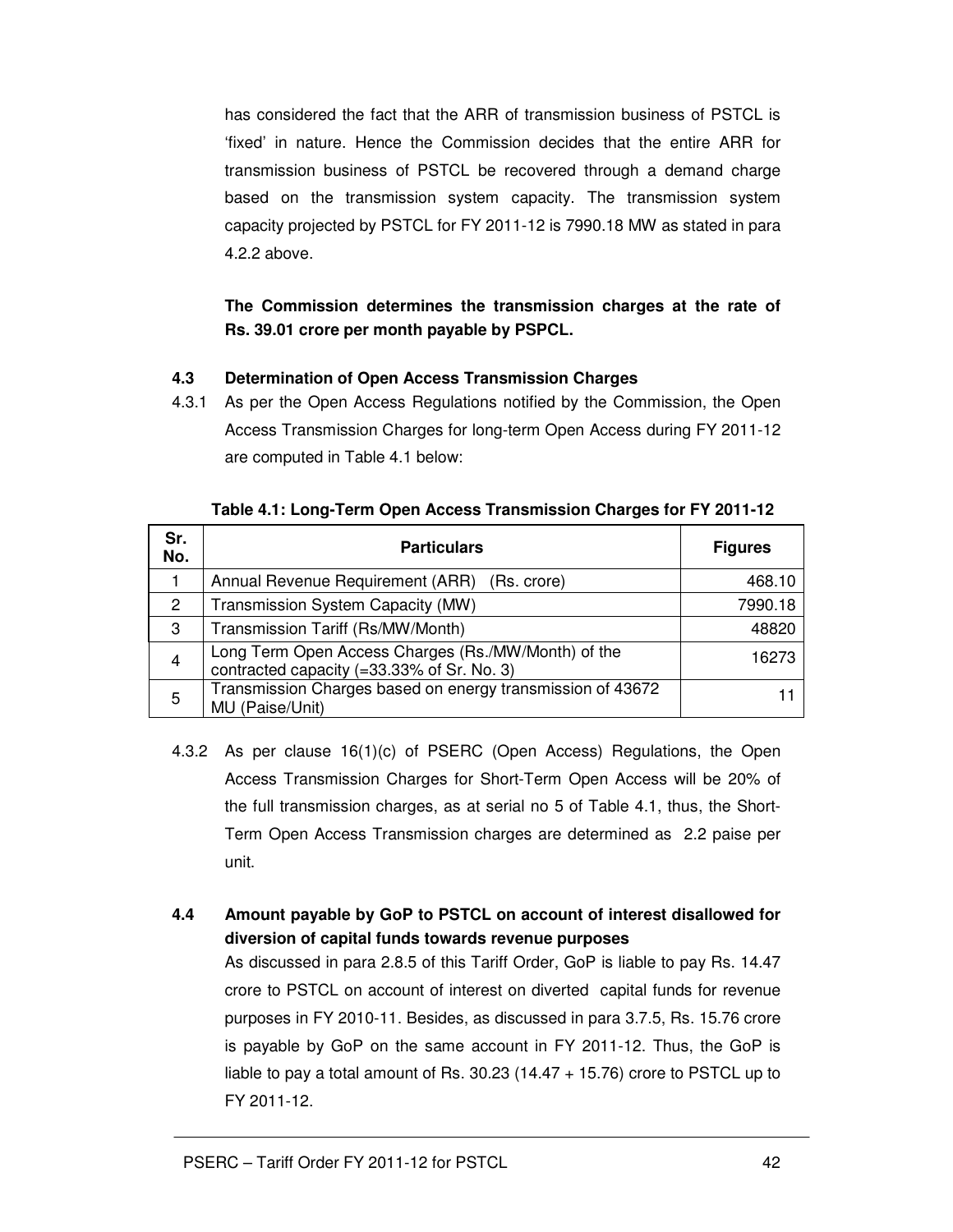# **4.5 Payment Security Mechanism for payment of Inter-State Transmission Charges**

4.5.1 Central Electricity Regulatory Commission has notified CERC (Sharing of Inter-State Transmission Charges and Losses) Regulations, 2010 which are likely to be made effective from July 01, 2011. As per Clause 11(2) of these Regulations:

"The bill for the use of the ISTS shall be raised by the CTU on the concerned Designated ISTS Customers. The SEB/STU may recover the transmission charges for the use of the ISTS from the distribution companies, generators and bulk customers connected to the transmission system owned by the SEB/STU/intrastate transmission licensee in a manner approved by the Appropriate Commission."

Further, the definition of Designated ISTS Customers as per the above said Regulations is as under:

*"*Designated ISTS Customers ('DIC's) means the users of any segments/elements of the ISTS and shall include all generators, state transmission utilities, SEBs or load serving entities directly connected to the ISTS including Bulk Consumer and any other entity/person;"

- 4.5.2 Further, as per clause 15(1)(d) of the above said Regulations, the CTU (PGCIL) has drafted a procedure of billing and collection of charges by the PGCIL on behalf of Transmission Licensees (Central) and redistribution of the same (including amounts over or under collected), which is yet to be approved by CERC.
- 4.5.3 PSTCL, in its letter dated March 16, 2011, has requested the Commission to pass suitable instructions in the Tariff Order of PSTCL and PSPCL for FY 2011-12, for smooth implementation of the provisions of CERC (Sharing of Inter-State Transmission Charges and Losses) Regulations, 2010. In this regard, the Commission directs PSTCL to make back to back arrangements with PSPCL to collect Inter-State transmission charges as per the approved procedure by CERC, with effect from the commencement of applicability of the above mentioned Regulations. Further, any rebate availed or surcharge